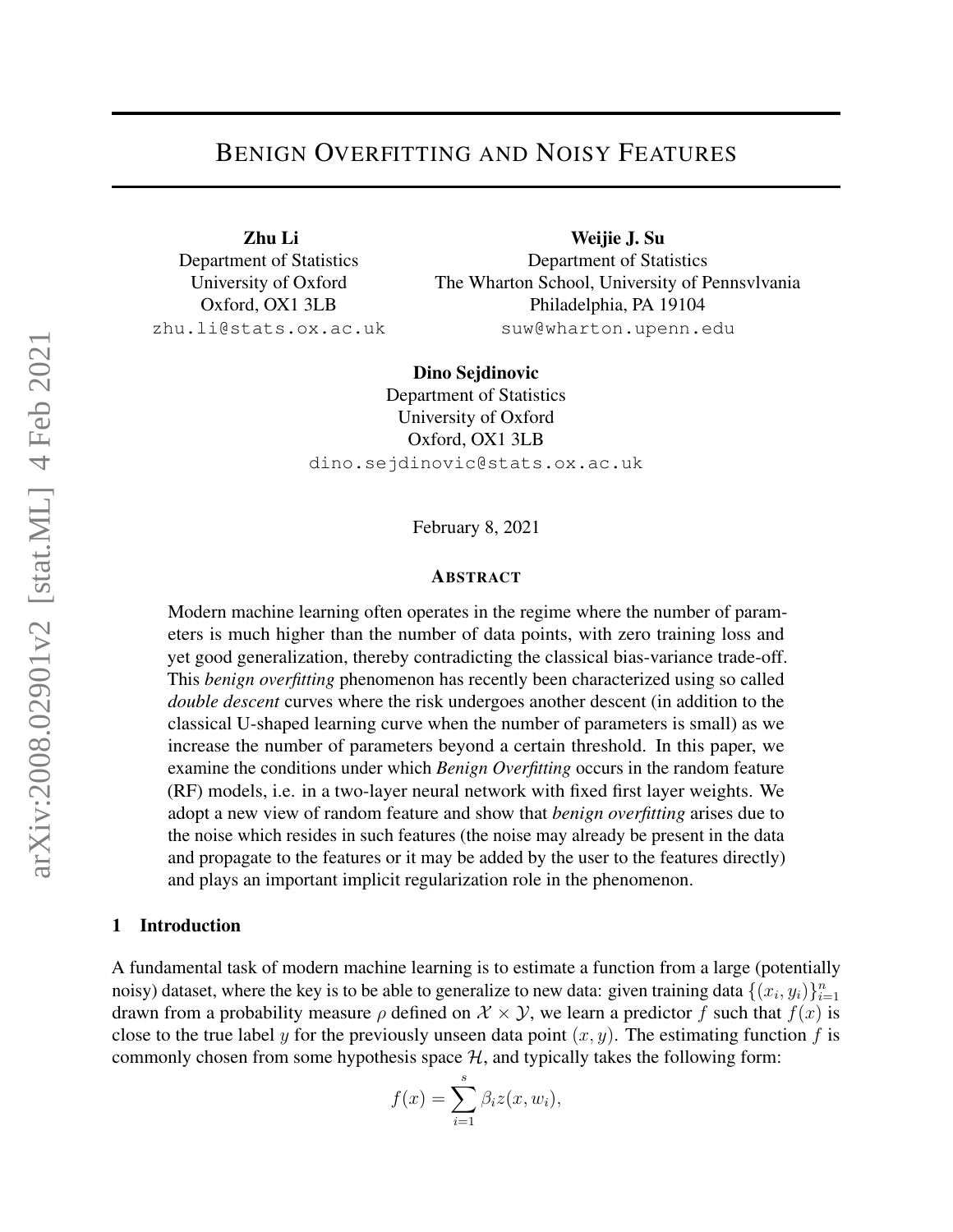where s typically grows with n and represents the number of features in the model,  $\beta_1, \ldots, \beta_s \in \mathbb{R}$ are the coefficients, z is some non-linear function and  $w_1, \ldots, w_s$  are the parameters associated with z. The learning task boils down to estimating  $\beta_i$ 's and  $w_i$ 's from noisy training data. A widely adopted estimation procedure is called the *Empirical Risk Minimization* (ERM), where for a loss function *l*, we find the  $f \in \mathcal{H}$  with minimum training risk  $\frac{1}{n} \sum_{i=1}^{n} l(y_i, f(x_i))$ . We often mitigate the mismatch between minimizing the training risk and minimizing the true risk  $\mathbb{E}_{\rho} [l(y, f(x))]$  (our ultimate objective) by formulating the *Regularized ERM* given by

<span id="page-1-0"></span>
$$
f := \underset{f \in \mathcal{H}}{\arg \min} \frac{1}{n} \sum_{i=1}^{n} l(y_i, f(x_i)) + \lambda \Omega(f). \tag{1}
$$

Here,  $\Omega(\cdot)$  is a measure of the function complexity,  $\lambda$  is a hyperparameter that controls the complexity of the function and, hence, the capacity of our hypothesis space. Notable examples of Regularized ERM learning include support vector machines [\[1\]](#page-26-0), random Fourier features [\[2\]](#page-26-1) and neural networks and deep learning [\[3\]](#page-26-2). In all of these examples, the choice of  $\lambda$  is informed by the classical learning wisdom that suggests that we should balance between *underfitting* and *overfitting* [\[4,](#page-26-3) [5\]](#page-26-4):

- If  $\lambda$  is too large, predictors from H are likely to be too simple and may *underfit* the data and return both high training and true risk.
- If  $\lambda$  is too small, predictors are too complex such that they are likely to *overfit* the data and return small training risk but high true risk.

Therefore, tuning  $\lambda$  is of great importance as it trades off the capacity of the hypothesis space  $\mathcal H$ and the prediction accuracy, which forms the classical U-shape learning curve [\[5,](#page-26-4) Figure 2.11].

However, this classical learning theory has been challenged over recent years. In kernel regression, it has been observed that the lowest prediction error often occurs when  $\lambda = 0$  (see e.g. [\[6,](#page-26-5) Figure 1]  $\&$  [\[7,](#page-27-0) Figure 1]). In addition, as demonstrated in Figure 1 and Table 2 in [\[8\]](#page-27-1), state-of-the-art deep networks are often trained to the *interpolation regime* where estimators perfectly fit the training data (i.e. they fit perfectly even the noise present in the labels, which is indicative of overfitting), yet they still generalize well to new examples. Similar behaviour is also observed by interpolating kernel machines and deep networks even in the presence of significant label noise. Finally, in a series of insightful papers [\[6,](#page-26-5) [9,](#page-27-2) [10\]](#page-27-3), it was pointed out that the prediction accuracy for interpolating models empirically often exhibits the so called *double descent* behaviour. In this framework, when the model complexity is small, i.e.  $s < n$ , we are in the classical U-shape regime. As s approaches  $n$ , the training risk goes to 0 while the true risk grows very large. However, as soon as  $s$  passes the threshold of  $n$ , the true risk starts decreasing again. Empirically, it was also observed that the minimum true risk achieved as  $s \to \infty$  is lower than the minimum risk achieved in the  $s < n$  regime.

This *benign overfitting* phenomenon for the interpolating estimator has drawn much interest in the machine learning community over the last two years. In kernel regression, [\[7\]](#page-27-0) derive the learning risk of the interpolating estimator and show that with certain properties of the kernel matrix and training data, there is an implicit regularization coming from the curvature of the kernel function which guarantees a good prediction accuracy. [\[9\]](#page-27-2) experimentally demonstrate the double descent curve in linear and non-linear regression cases, and [\[10\]](#page-27-3) subsequently provide a finite sample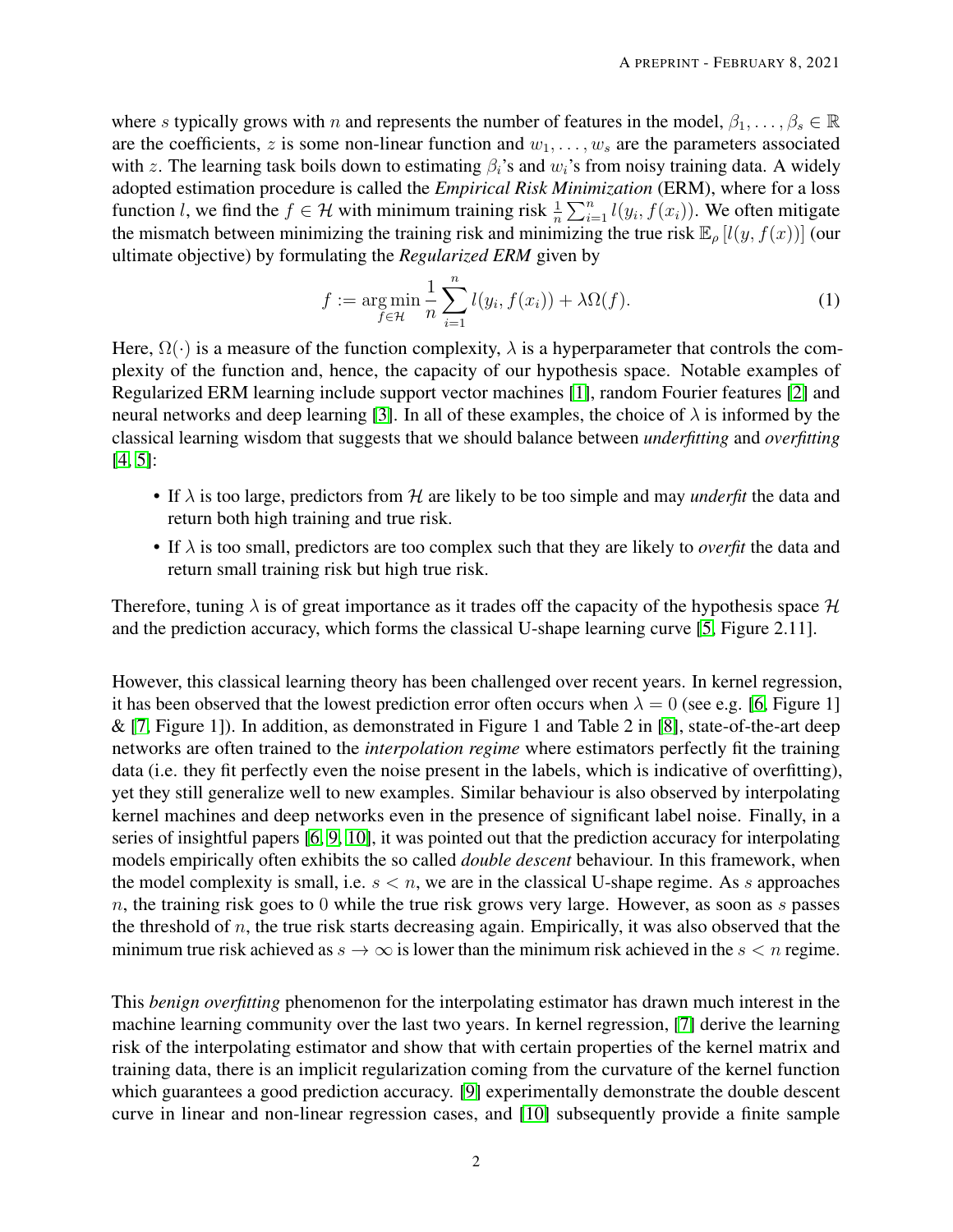analysis of the excess risk for the interpolating estimator in some special settings (where it is assumed that the responses and features are jointly Gaussian). By appealing to random matrix theory, [\[11\]](#page-27-4) obtain the asymptotic behaviour of the prediction accuracy in the linear regression setting with correlated features, where sample size  $n$  and the covariate dimension  $d$  both approach infinity with asymptotic ratio  $d/n \to \gamma \in (0,\infty)$ . They also study the asymptotic behaviour of the variance term in the random non-linear feature regression setting. Recently in [\[12\]](#page-27-5), by letting n, d and s all go to infinity such that  $d/n$  and  $n/s$  remain bounded, the exact derivation of the double descent curve has been rigorously studied in the random feature regression setting and the asymptotic behaviour is attained. Concurrently, [\[13\]](#page-27-6) has further extended the analysis of [\[12\]](#page-27-5) by relaxing the Gaussian assumptions on the data distribution while all other settings are held the same. A similar asymptotic behaviour of the excess learning risk is obtained and a precise characterization of double descent is demonstrated. Finally, [\[14\]](#page-27-7) which is most related to our work, studied the upper and lower bound on the excess risk by assuming that the covariates belong to an infinite-dimensional Hilbert space and follow a sub-exponential distribution. Through investigating the finite sample learning risk behaviour, they explicitly give the conditions for the overfitted linear regression model to have optimal prediction accuracy. Intuitively, the covariance operator spectrum has to decay but slowly enough so that the sum of the tail of its eigenvalues should be large compared to n.

While many results have been proposed since the benign overfitting was observed, it seems that there is no satisfying answer explaining how this phenomenon happens in general. Also, to the best of our knowledge, current literature seems to overlook an important factor: noise that may exist in the covariates x or in the features  $z(x, w)$ . Recall that given training data  $\{(x_i, y_i)\}_{i=1}^n$ , the classical learning assumes the data to be independently identically distributed (i.i.d) samples from joint distribution  $\rho$  on which the true risk is also evaluated. The prediction function is to be estimated by applying learning algorithm to the observed x (the covariates) or  $z(x, w)$  (the features), where x and  $z(x, w)$  are assumed to have **no noise**. However, in practice, the covariates or the features will often be noisy. The noise may already be present in the data (e.g. arising due to imperfect measurement equipment), or it may be added by the user (as we will elaborate later). In this contribution, we show that such noise in fact acts as an implicit regularizer and gives rise to the benign overfitting phenomenon. We study the effect of the covariates noise under the Random Feature model [\[2\]](#page-26-1) using features sampled via Gaussian process formalism. The Random Feature model was initially introduced as an effective way of scaling up kernel methods and its approximation properties have been extensively studied in the literature (see [\[15,](#page-27-8) [16,](#page-27-9) [17,](#page-27-10) [18,](#page-27-11) [19\]](#page-27-12)). Random Feature model can be regarded as a two-layer neural network with randomly sampled then fixed first layer weights. As a result, this model has attracted much attention as a first step in understanding deep networks [\[20,](#page-27-13) [21,](#page-27-14) [22,](#page-27-15) [23,](#page-28-0) [24\]](#page-28-1). In our framework, similar to the classical learning, we first transform the covariate x to a feature vector  $z(x, w)$  through a non-linear random map z (parametrised by w), followed by applying regression to the feature vector  $z(x, w)$ . However, a key difference in our work is that we assume each feature vector  $z(x, w)$  to be corroded with some noise  $\xi$ . As discussed before, there are two possible sources of  $\xi$ . The first kind is added deliberately by the user, where a noise term  $\xi$  is added to  $z(x, w)$ . The second could be the noise which already resides in the covariates x, i.e.  $x_{\xi_0} = x + \xi_0$ , giving rise to a noisy feature. Hence, to simplify the notation, we will thereafter write the noisy feature as  $z_{\xi}(x, w) = z(x, w) + \xi$ , where  $z(x, w)$  is the true feature while  $\xi$  represents the noise attached to  $z(x, w)$ . Regression is then performed on the noisy feature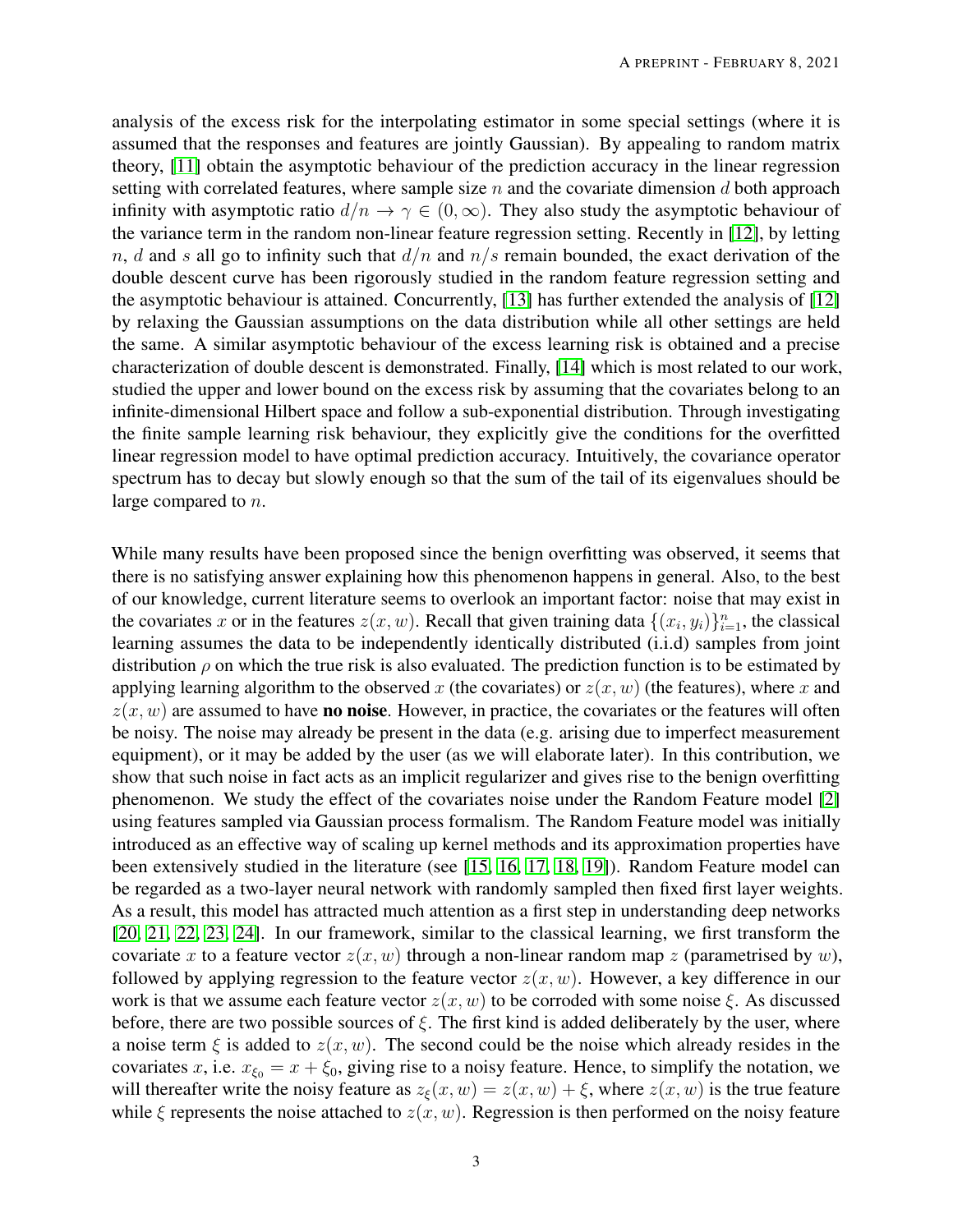$z_{\xi}(x, w)$ . In this noisy feature setting, we are interested in how the presence of  $\xi$  will affect the generalization performance of the interpolating estimator. Specifically, we make the following contributions:

- By assuming  $\xi$  to have a normal distribution, Theorem [1](#page-8-0) establishes a precise relationship between  $\xi$  and the excess learning risk. This characterization explains how  $\xi$  can act as an implicit regularization in both finite sample and asymptotic cases: allowing us to choose large overparametrized models while preventing the explosion of learning risk;
- In the setting of regression with Gaussian Process Features (see Section [2.2\)](#page-4-0), Proposition [1](#page-9-0) provides a nearly matching upper and lower bound for excess learning risk of the interpolating estimator and details the conditions for the interpolating estimator to exhibit benign overfitting. Proposition [1](#page-9-0) serves as the motivation for us to explore the noisy features;
- In Corollary [1,](#page-11-0) we extend our analysis of the excess learning risk to the case where  $\xi$  follows a subgaussian distribution. Our results demonstrate that as long as  $\xi$  decays with s at a prescribed rate, benign overfitting will occur, whereas the shape of the distribution is not a key component in driving these phenomena;
- In Corollary [2,](#page-12-0) we analyze the behaviour of the excess learning risk bound from Corollary [1](#page-11-0) and explicitly show that our analysis on the excess learning risk leads to the double descent;
- Our characterization of the relationship between  $\xi$  and the excess learning risk reveals that if  $\xi$  is chosen to decay according to a certain rate of s, it is possible for the excess learning risk to reduce to 0. Hence, by choosing a learning machine with potentially much more parameters than the number of data points, it is possible to achieve the optimal risk with a carefully designed decay of  $\xi$ ;

All of the above results apply to both finite sample case as well as the asymptotic case, the results are valid for data of arbitrary dimension. In addition, our results only impose very weak conditions on the kernel structure, i.e. as long as its corresponding covariance operator is of trace class (See Assumption A.1). This is fundamentally different than the existing analysis for non-linear feature map [\[12,](#page-27-5) [13\]](#page-27-6), which only work for the Gaussian kernel. More importantly, our results have no specific assumptions on the data generation distribution, which is a significant improvement over existing work [\[14,](#page-27-7) [12\]](#page-27-5), as they often assume the Guassian data generation distribution.

# 2 Definitions and Notations

# 2.1 Regularised ERM and Kernel Ridge Regression

Let **x** and **y** be random variables with joint probability distribution  $\rho(x, y) = \rho_{\mathbf{x}}(x)\rho_{\mathbf{y}}(y|x)$ . In this article, we consider the regression problem where response variable  $y$  is real-valued and we use the squared loss  $l(y, f(x)) = (y - f(x))^2$ .

In the regularised ERM with the squared loss, the optimal estimating regression function is given by

$$
f_*(x) = \mathbb{E}(\mathbf{y}|\mathbf{x} = x).
$$

Let  $X = [x_1, \dots, x_n]^T$  and  $Y = [y_1, \dots, y_n]^T$  denote the training inputs and outputs. Given the function  $\hat{f}$  estimated based on  $(X, Y)$ , we will consider the notion of excess risk as a measure of its generalization performance [\[25\]](#page-28-2):

$$
R_X(\hat{f}) = \mathbb{E}_{\mathbf{x}} \mathbb{E}_{Y|X} [(\hat{f}(\mathbf{x}) - f_*(\mathbf{x}))^2 | X].
$$
\n(2)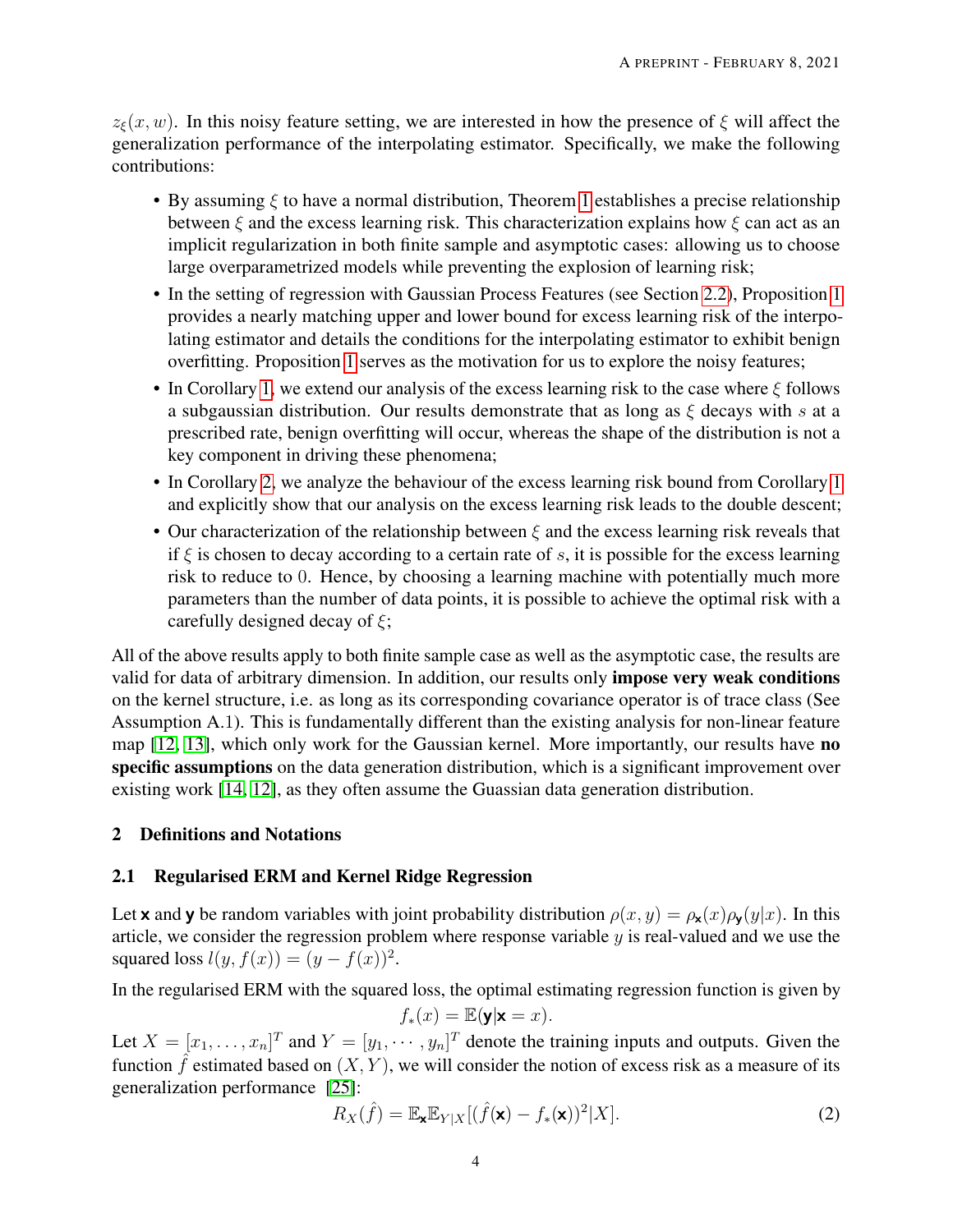Note that the excess risk is conditional on the training inputs X as emphasized by our notation  $R_X$ . However, when the context is clear, we will drop the subscript  $X$  for brevity.

An important class of regularized ERM problems is kernel ridge regression (KRR) which we describe next.

**Definition 1.** *(Kernel Ridge Regression (KRR))* Given training example  $\{(x_i, y_i)\}_{i=1}^n$  from  $\rho$ , a *kernel* K *and its corresponding RKHS* H*, KRR problem is the regularised ERM in Eq.[\(1\)](#page-1-0) with* l *being the squared loss and* Ω(·) *being the squared RKHS norm:*

<span id="page-4-1"></span>
$$
\hat{f}^{\lambda} := \underset{f \in \mathcal{H}}{\text{arg min}} \ \frac{1}{n} \sum_{i=1}^{n} (y_i - f(x_i))^2 + \lambda \|f\|_{\mathcal{H}}^2. \tag{3}
$$

Here,  $\lambda$  is the regularization parameter. Applying the representer theorem [\[26,](#page-28-3) Theorem 5.5], the solution to Eq.[\(3\)](#page-4-1) can be written as  $\hat{f}(x) = K(x, X)(\mathbf{K} + n\lambda I)^{-1}Y$ , where  $K(x, X) =$  $[K(x, x_1), \ldots, K(x, x_n)]^T$  and  $\mathbf{K}_{i,j} = K(x_i, x_j)$  is the Gram matrix.

### <span id="page-4-0"></span>2.2 Random Feature Approximation

Traditionally, random feature approximation is a simple way to construct a finite-dimensional approximation of an infinite-dimensional kernel introduced by [\[2\]](#page-26-1). However, in this paper, we will adopt a new perspective on random feature approximation. Specifically, we consider kernel ridge regression learning with kernel K based on *Gaussian process features*. By the Karhunen-Loeve expansion theorem [\[27,](#page-28-4) Theorem 4.3], also see [\[28,](#page-28-5) Lemma 3.3 and 3.7], under suitable condition of K, a Gaussian process  $f_K \sim \mathcal{GP}(0, K)$  has the expansion as

$$
f_K(x) = \sum_{i=1}^{P} \lambda_i^{1/2} e_i(x) w_i,
$$

where  $w_i$ 's are i.i.d ~  $\mathcal{N}(0,1)$  and  $(\lambda_i, e_i)_{i=1}^P$  are the eigensystem corresponding to Mercer's decomposition [\[27,](#page-28-4) Theorem 4.2] of  $K$ :

$$
K(x,y) = \sum_{i=1}^{P} \lambda_i e_i(x) e_i(y),
$$

with  $\{e_i\}_{i=1}^P$  being an at most countable orthonormal set of  $L_2(d\rho)$  and  $\{\lambda_i\}_{i=1}^P$  a sequence of non-increasing strictly positive eigenvalues.

In this article, kernel K can be infinite-dimensional, i.e.  $P = \infty$ . However, in our analysis, we will also define a low-rank kernel k that approximates K by only using the top  $p < P$  eigenvalues and eigenvectors of Mercer's decomposition:

$$
k(x, y) = \sum_{i=1}^{p} \lambda_i e_i(x) e_i(y).
$$

In addition, if we denote  $V = [e_1(\cdot), \dots, e_p(\cdot)]^T$ ,  $V(x) = [e_1(x), \dots, e_p(x)]^T$  and  $D =$  $[\lambda_1, \ldots, \lambda_p]$ , then we can write

$$
k(x, y) = V(x)^T D V(y).
$$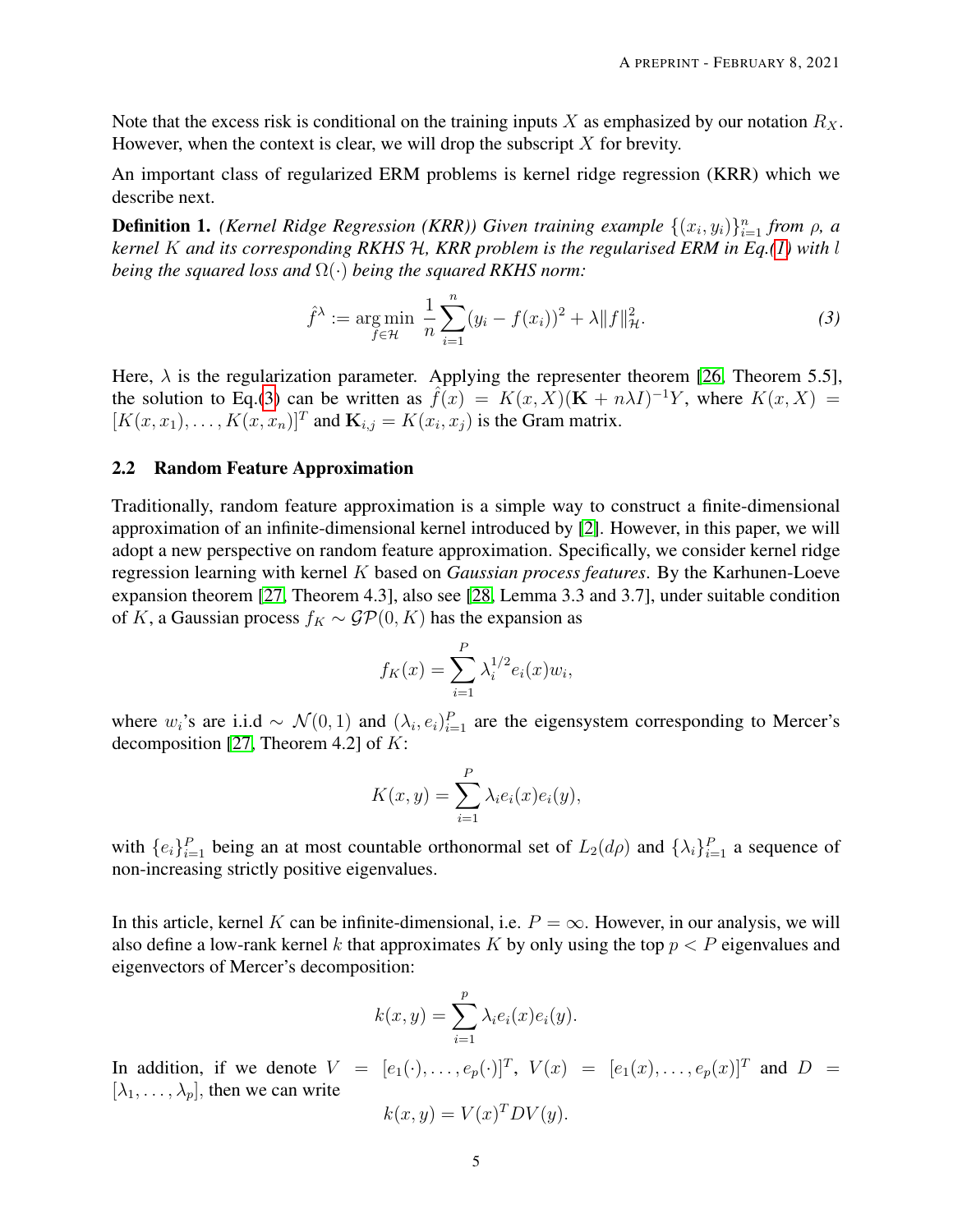From now on, we will use kernel k and whenever we need to refer to K, we will treat K as the limit of k when  $p \to P$ . For GP  $f \sim GP(0, k)$ , we can express it using Karhunen-Loeve expansion

$$
f = V^T D^{1/2} \mathbf{w},
$$

where  $\bf{w}$  is a p-dimensional Gaussian random vector with each entry being standard normal random variable.

Now if we sample  $\mathbf{w}^{(1)}, \dots, \mathbf{w}^{(s)}$  i.i.d ~ **w**, and let  $z(\mathbf{w}^{(i)}, \cdot) = V^T D^{1/2} \mathbf{w}^{(i)}$ , then  $z(\mathbf{w}^{(1)},\cdot),\ldots,z(\mathbf{w}^{(s)},\cdot)$  are i.i.d sample paths  $\sim$   $\mathcal{GP}(0,k)$ , such that  $\mathbb{E}_{\mathbf{w}}(z(\mathbf{w}^{(i)},x))=0$  and  $\mathbb{E}_{\mathbf{w}}(z(\mathbf{w}^{(i)}, x)z(\mathbf{w}^{(i)}, y)) = k(x, y)$ . In addition, we let

$$
\mathbf{z}_x(\mathbf{W}) = \frac{1}{\sqrt{s}} \mathbf{W}^T D^{1/2} V(x);
$$
  

$$
\mathbf{Z} = [\mathbf{z}_{x_1}(\mathbf{W}), \dots, \mathbf{z}_{x_n}(\mathbf{W})]^T = \frac{1}{\sqrt{s}} V(X) D^{1/2} \mathbf{W};
$$

where

$$
\mathbf{W} = [\mathbf{w}^{(1)}, \dots, \mathbf{w}^{(s)}] \in \mathbb{R}^{p \times s}, \quad V(X) = [V(x_1), \dots, V(x_n)]^T.
$$
  
It is easy to verify that  $k(x, y) = \mathbb{E}_{\mathbf{w}}[\mathbf{z}_x(\mathbf{W})^T \mathbf{z}_y(\mathbf{W})]$  and  $\mathbf{K} = \mathbb{E}_{\mathbf{w}}(\mathbf{Z}\mathbf{Z}^T).$ 

Covariance Operator We define the following various forms of covariance operator:

• Let  $\Sigma$  be the population covariance operator for kernel k with eigenvalue matrix  $D<sup>1</sup>$  $D<sup>1</sup>$  $D<sup>1</sup>$ :

$$
\Sigma = \mathbb{E}_{\mathbf{x}} \left\{ D^{1/2} V(\mathbf{x}) V(\mathbf{x})^T D^{1/2} \right\}.
$$

• Let  $\hat{\Sigma}$  be the sample estimate of  $\Sigma$ 

$$
\hat{\Sigma} = \frac{1}{n} \sum_{i=1}^{n} D^{\frac{1}{2}} V(x_i) V(x_i)^T D^{\frac{1}{2}}.
$$

Let  $\hat{D} = \text{diag}(\hat{\lambda}_1, \dots, \hat{\lambda}_n)$  be the eigenvalue matrix of  $\hat{\Sigma}$ , then asymptotically

$$
\lim_{n \to \infty} \hat{\Sigma} = \Sigma, \quad \lim_{n \to \infty} \hat{D} = D;
$$

• Let  $\hat{\Sigma}^s$  be the random feature approximation of  $\hat{\Sigma}$  with s features.

$$
\hat{\Sigma}^s = \frac{1}{n} \mathbf{Z}^T \mathbf{Z}.
$$

The eigenvalue matrix is denoted to be  $\hat{D}^s = diag(\hat{\lambda}_1^s, \dots, \hat{\lambda}_N^s)$ , where  $N = \min\{n, s\}$ , and we have

$$
\lim_{s \to \infty} \hat{\Sigma}^s = \hat{\Sigma}, \quad \lim_{s \to \infty} \hat{D}^s = \hat{D}.
$$

We let ||A|| be the  $L_2$  norm if A is a vector and the operator norm if A is an operator. Since  $z_x(\mathbf{W})$  is a valid random feature vector approximating the kernel  $k$ , we use these features to perform standard (linear) ridge regression on these features.

Definition 2. *(Random Feature Ridge Regression) Given feature vectors and response variables*  $\{(\mathbf{z}_{x_i}(\mathbf{W}), y_i)\}_{i=1}^n$ , we define:

<span id="page-5-0"></span><sup>&</sup>lt;sup>1</sup>Note that we use D here because  $\Sigma$  has the same eigenvalues as the Mercer's decomposition of kernel k.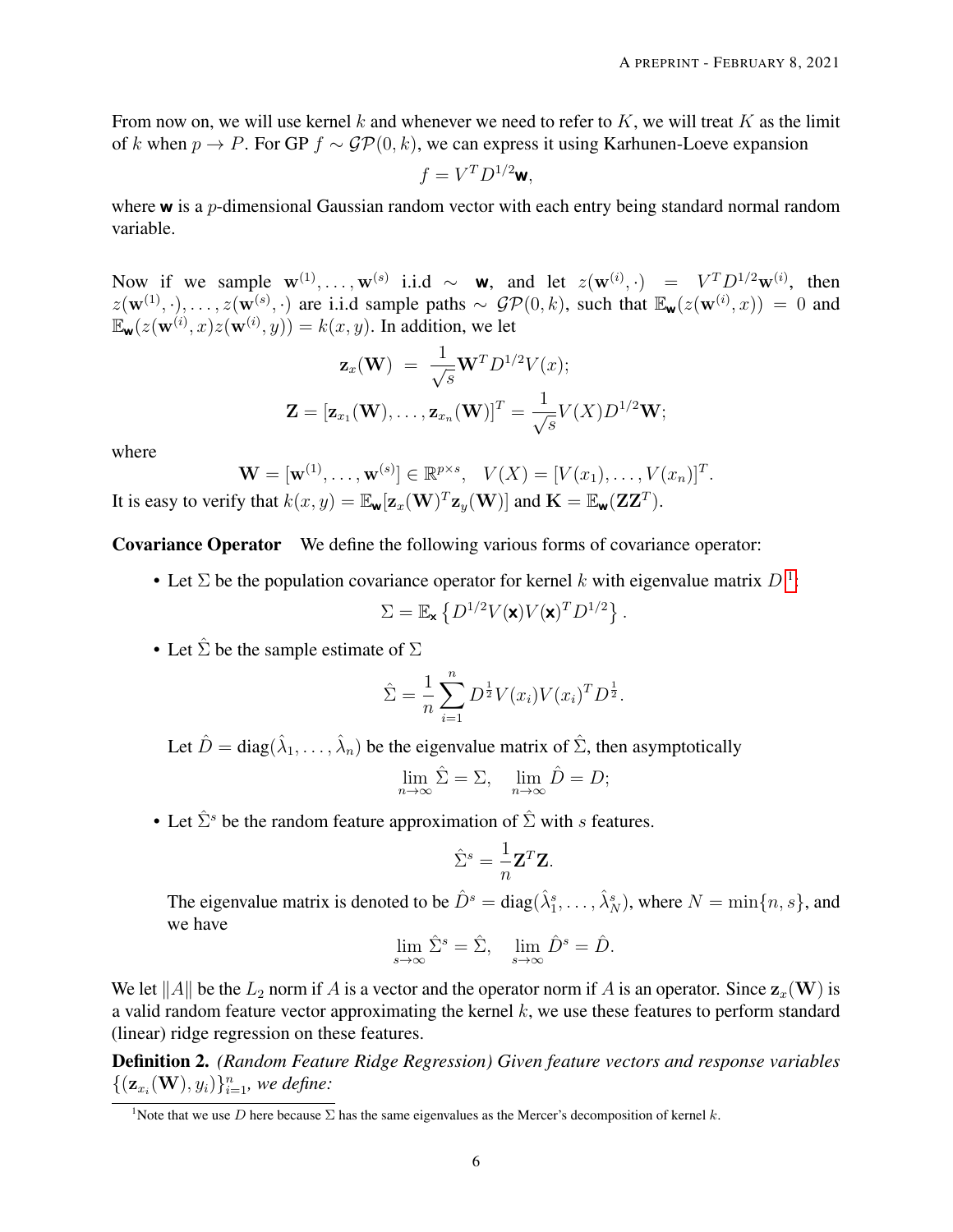• *the random feature regression to be:*

<span id="page-6-3"></span>
$$
\beta_{\lambda} := \underset{\beta \in \mathbb{R}^s}{\arg \min} \ \frac{1}{n} \|Y - \mathbf{Z}\beta\|^2 + \lambda s \|\beta\|^2, \tag{4}
$$

• *the minimum norm least square (MNLS) estimator as:*

$$
\min_{\beta \in \mathbb{R}^s} \|\beta\|^2, \quad \text{such that } \|\mathbf{Z}\beta - Y\|^2 = \min_{\beta_0} \|\mathbf{Z}\beta_0 - Y\|^2.
$$

We denote the RKHS spanned by Z to be  $\tilde{\mathcal{H}}^s$  and we will **omit** s when the context is clear. By the projection theorem, it is easy to see that the closed form solution of the MNLS estimator is

<span id="page-6-0"></span>
$$
\tilde{\beta} = \mathbf{Z} (\mathbf{Z} \mathbf{Z}^T)^{\dagger} Y = (\mathbf{Z}^T \mathbf{Z})^{\dagger} \mathbf{Z}^T Y,\tag{5}
$$

where  $A^{\dagger}$  denotes the pseudoinverse for matrix A.

#### 2.3 Bias-Variance Decomposition

The analysis of the excess learning risk often starts with the bias-variance decomposition. Hence, we present the bias-variance decomposition and introduce some relevant notation here to ease our following discussion. The following lemma gives the bias-variance decomposition and its proof in Appendix [A](#page-29-0) is a simple non-linear extension of the one in [\[11\]](#page-27-4).

<span id="page-6-2"></span>**Lemma 1.** Let  $\tilde{\beta}$  be the MNLS estimator as Eq.[\(5\)](#page-6-0) associated with feature matrix **Z**. Let  $\tilde{f}(x) =$  $\mathbf{z}_x(\mathbf{W})^T\tilde{\beta}$  be the prediction from the MNLS estimator at a test point  $x.$  Denote  $\Pi=(\mathbf{Z}^T\mathbf{Z})^\dagger\mathbf{Z}^T\mathbf{Z}-I$ and recall  $f_*(x) = \mathbb{E}(\mathbf{y}|\mathbf{x} = x)$ , if we assume that  $f_* \in \tilde{\mathcal{H}}$  such that  $f_*(x) = \mathbf{z}_x(\mathbf{W})^T\beta_*$  for some  $\beta_* \in \mathbb{R}^s$ , then the following decomposition of the excess risk of  $\tilde{\beta}$  holds:

$$
R(\tilde{\beta})^2 := R(\tilde{f}) = \mathbf{B}_R + \mathbf{V}_R,
$$
  
\n
$$
\mathbf{B}_R = \mathbb{E}_{\mathbf{x}} \left[ \left( \mathbb{E}_{Y|X} [\tilde{f}(\mathbf{x})] - f_*(\mathbf{x}) \right)^2 \right] = \mathbb{E}_{\mathbf{x}} ||\mathbf{z}_{\mathbf{x}}(\mathbf{W})^T \Pi \beta_*||^2,
$$
  
\n
$$
\mathbf{V}_R = \mathbb{E}_{\mathbf{x}} \text{Var}_{Y|X} (\tilde{f}(\mathbf{x}))
$$
  
\n
$$
= \mathbb{E}_{\mathbf{x}} \left\{ \mathbb{E}_{Y|X} || \mathbf{z}_{\mathbf{x}}(\mathbf{W})^T (\mathbf{Z}^T \mathbf{Z})^\dagger \mathbf{Z}^T (Y - f_*(X)) ||^2 \right\},
$$

*where*  $f_*(X) = [f_*(x_1), \cdots, f_*(x_n)]^T$ .

Lemma [1](#page-6-2) states that in the realizable case ( $f_* \in \tilde{\mathcal{H}}$ ), the decomposition splits the excess risk into bias ( $B_R$ ) and variance ( $V_R$ ). Classical learning theory on bias-variance trade-off [\[5,](#page-26-4) Chapter 2.9] claims that when model is relatively simple,  $B_R$  is large but  $V_R$  is small. As the model complexity increases,  $B_R$  decreases while  $V_R$  increases. This forms the familiar U-shape learning curve. This paradigm has been challenged recently [\[6,](#page-26-5) [9,](#page-27-2) [10\]](#page-27-3), and new analysis indicates that the learning curve undergoes the so called double-descent phenomenon. In this contribution, we argue that this phenomenon can be viewed in light of the noisy features, which has been overlooked in the previous literature.

It should be noted that the above decomposition applies to the realizable case. One might encounter the unrealizable case where  $f_* \notin \tilde{H}$ . In this case, if we denote the best predictor from  $\tilde{H}$  to be  $f_{\tilde{H}}$ , then the difference between  $f_{\tilde{\mathcal{H}}}$  and  $f_*$  also contributes to the excess learning risk. We denote this

<span id="page-6-1"></span><sup>&</sup>lt;sup>2</sup>Note that we have parametrised the prediction function  $\tilde{f}$  by  $\tilde{\beta}$ , hence we write  $R(\tilde{\beta})$  instead of  $R(\tilde{f})$ .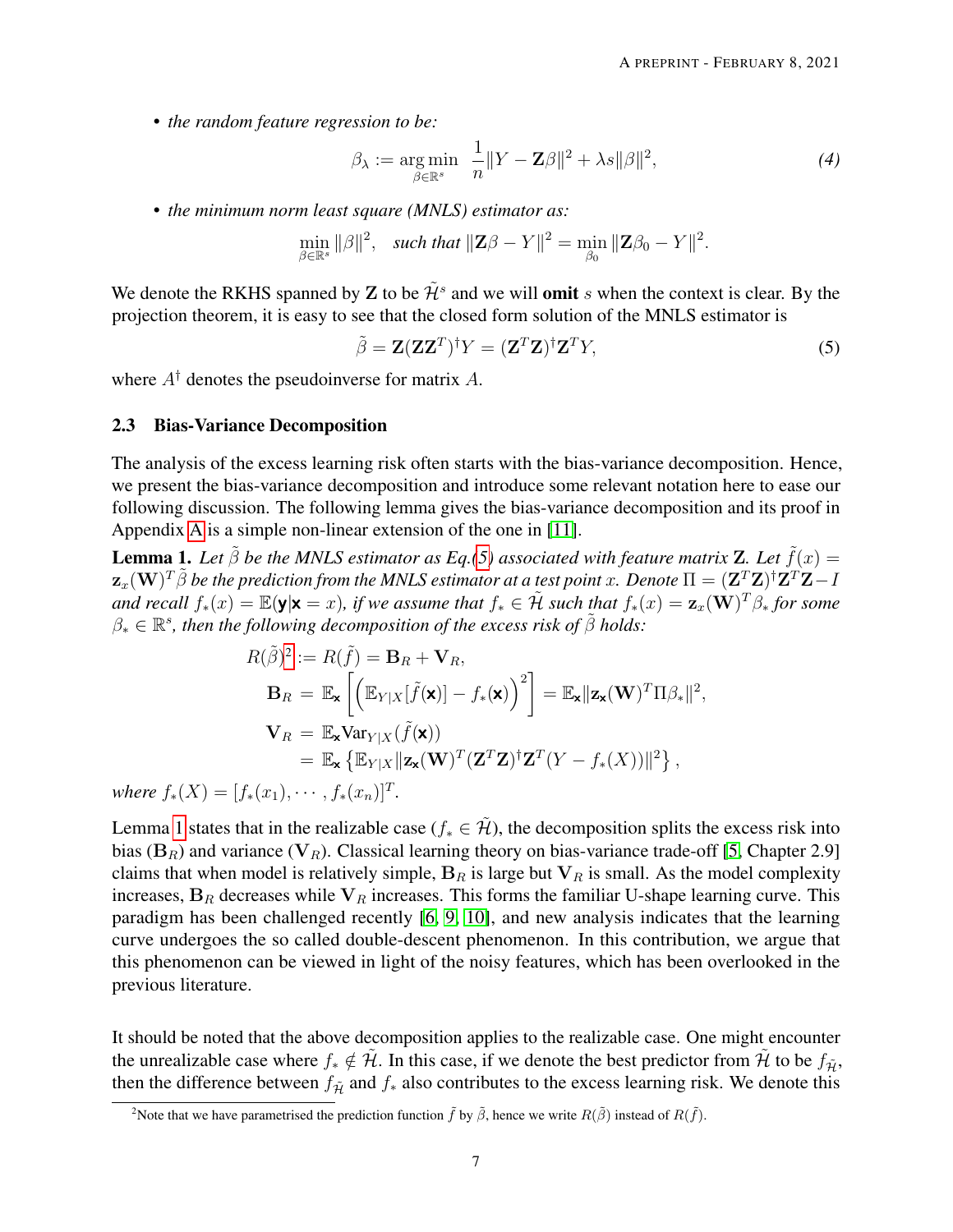additional term in excess risk by  $M_R$  (which can be thought of as the approximation error). The excess learning risk in the unrealizable case is hence comprised of  $M_R$ ,  $B_R$  and  $V_R$ . While the  $M_R$ is new, the analysis of  $B_R$  and  $V_R$  is the same as in the realizable case. Our next lemma illustrates this (Proof in Appendix [B\)](#page-29-1):

**Lemma 2.** Let  $\tilde{\beta}$  be the MNLS estimator as Eq.[\(5\)](#page-6-0) associated with feature matrix **Z**. Let  $\tilde{f}(x) =$  $\mathbf{z}_x(\mathbf{W})^T\tilde{\beta}$  be the prediction from the MNLS estimator at a test point  $x.$  Define  $f_{\tilde{\mathcal{H}}}$  to be the best  $estimator$  such that  $f_{\tilde{\mathcal{H}}} := \arg \min_{f \in \tilde{\mathcal{H}}} \mathbb{E}_{\rho}(f(x) - y)^2$ . Since  $f_{\tilde{\mathcal{H}}} \in \tilde{\mathcal{H}}$ , we let  $f_{\tilde{\mathcal{H}}}(x) = \mathbf{z}_x(\mathbf{W})^T \beta_{\tilde{\mathcal{H}}}$ for some  $\beta_{\tilde{H}} \in \mathbb{R}^s$ , Define the bias and the variance as:

$$
\mathbf{B}_{R} = \mathbb{E}_{\mathbf{x}} \left[ \left( \mathbb{E}_{Y|X} [\tilde{f}(\mathbf{x})] - f_{\tilde{\mathcal{H}}}(\mathbf{x}) \right)^{2} \right] = \mathbb{E}_{\mathbf{x}} ||\mathbf{z}_{\mathbf{x}}(\mathbf{W})^{T} \Pi \beta_{\tilde{\mathcal{H}}}||^{2},
$$
  
\n
$$
\mathbf{V}_{R} = \mathbb{E}_{\mathbf{x}} \text{Var}_{Y|X} (\tilde{f}(\mathbf{x}))
$$
  
\n
$$
= \mathbb{E}_{\mathbf{x}} \left\{ \mathbb{E}_{Y|X} ||\mathbf{z}_{\mathbf{x}}(\mathbf{W})^{T} (\mathbf{Z}^{T} \mathbf{Z})^{\dagger} \mathbf{Z}^{T} (Y - f_{\tilde{\mathcal{H}}} (X)) ||^{2} \right\},
$$

where  $f_{\tilde{\mathcal{H}}}(X) = [f_{\tilde{\mathcal{H}}}(x_1), \cdots, f_{\tilde{\mathcal{H}}}(x_n)]^T$ . In addition, we define the misspecification as:

$$
\mathbf{M}_R := \mathbb{E}_x \left\{ \mathbf{z}_x(\mathbf{w})^T (\mathbf{Z}^T \mathbf{Z})^{\dagger} \mathbf{Z}^T (f_*(X) - f_{\tilde{\mathcal{H}}}(X)) \right\}^2 + \mathbb{E}_x (f_*(x) - f_{\tilde{\mathcal{H}}}(x))^2.
$$

*Then the following decomposition of the excess risk of*  $\tilde{\beta}$  *holds:* 

$$
R(\tilde{\beta}) \le 3(\mathbf{M}_R + \mathbf{B}_R + \mathbf{V}_R).
$$

We can see that the bias and variance comprised in the unrealizable case is similar to the realizable case. However, the difference now is that we have  $M_R$ , the misspecification error. While we do not have a thorough understanding as how  $M_R$  evolves with the number of parameters s, we can reasonably assume that the  $M_R$  decreases as we increase s. In addition, the  $M_R$  becomes zero once H is large enough to contain  $f_*$ . As a result, our following analysis will mainly focus on the  $B_R$ and  $V_R$  term as these two will dominate in the large parameter setting. For  $M_R$ , we will simply assume that it decreases with the number of parameters deployed in the model.

# 3 Benign Overfitting with Noisy Random Features

In this section, we discuss how the behaviour of the excess learning risk of the MNLS estimator is affected by the noise in the features and how the new evolution of the excess learning risk leads to benign overfitting and, in particular, to the double descent phenomenon. In the following discussion, we let  $P > p > n$ , s without loss of generality. In addition, since we are mainly interested in the overparametrized regime, we let  $s \geq n$ .

As discussed, we consider the noisy feature setting:  $z_{\xi}(x, w) = z(x, w) + \xi$ . We denote the sdimensional noisy feature as  $\mathbf{z}_x^{\xi}(\mathbf{W}) = \mathbf{z}_x(\mathbf{W}) + \boldsymbol{\xi}$ , where  $\boldsymbol{\xi} = [\xi_1, \dots, \xi_s]^T$  with  $\xi_1, \dots, \xi_s$  i.i.d  $\sim$ ξ. In addition, recall we define the feature matrix as  $\mathbf{Z} = [\mathbf{z}_{x_1}(\mathbf{W}), \dots, \mathbf{z}_{x_n}(\mathbf{W})]^T$ . In the noisy setting, we write the noisy feature matrix as  $\mathbf{Z}_{\xi} = \mathbf{Z} + \Xi$ , where  $\Xi = [\xi_{ij}] \in \mathbb{R}^{n \times s}$  with each  $\xi_{ij}$ i.i.d ~  $\xi$ . We let  $\tilde{\mathcal{H}}_{\xi}$  to be the RKHS spanned by the noisy feature matrix  $\mathbf{Z}_{\xi}$ . Finally, similar to Eq.[\(5\)](#page-6-0), we write the MNLS estimator for  $\mathbf{Z}_{\xi}$  as  $\tilde{\beta}_{\xi}$ .

We first list our assumptions (which we will use throughout the paper):

- A.1 The RKHS Condition: Assume  $P = \infty$  and  $\int_{\mathcal{X}} K(x, x) d\rho_{\mathcal{X}}(x) = C_0 \ (0 < C_0 < \infty)$ ;
- A.2 Label Noise Condition:  $\mathcal{X} \subset \mathbb{R}^d$ , and  $y = f_*(x) + \epsilon$  with  $\mathbb{E}(\epsilon) = 0$  and  $\text{Var}(\epsilon) = \sigma^2$ ;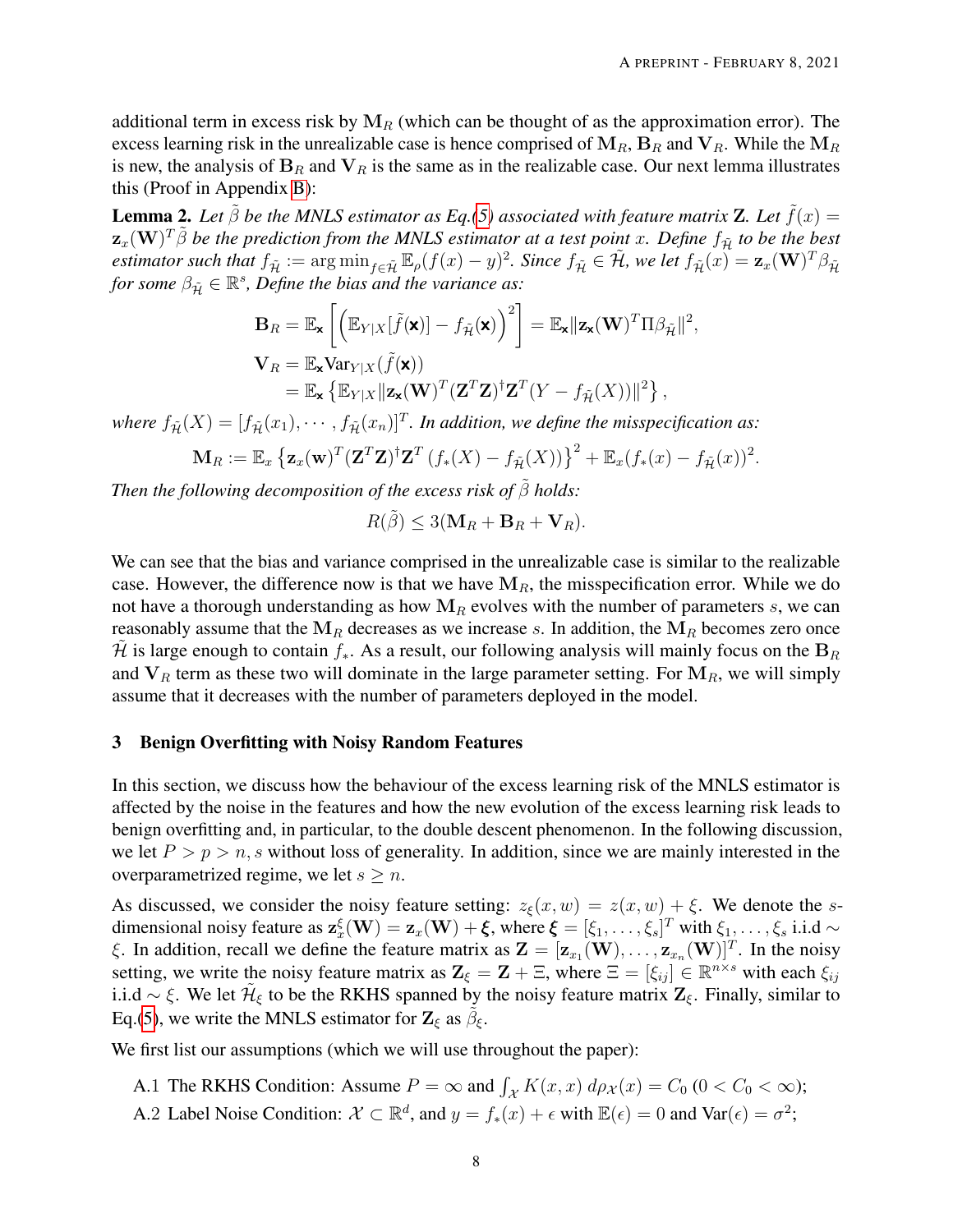- A.3 Best Predictor Condition:  $f_* \in \tilde{\mathcal{H}}_{\xi}$ , the best predictor is contained in the hypothesis space and has the form of  $f_*(x) = \mathbf{z}_x^{\xi}(\mathbf{W})^T \beta_*^{\xi}$ ;
- A.4 Feature Noise Condition:  $\xi \sim \mathcal{N}(0, \frac{1}{s})$  $(\frac{1}{s}\sigma_0^2)$  and  $\sigma_0^2 = s^{-\alpha}$ , with  $\alpha \geq 0$ .

Assumption A.1 is a weak condition to ensure K is trace class, i.e.,  $Tr(\Sigma_K) < \infty$ , and admits Mercer's decomposition. This further implies the Mercer's decomposition for the low rank kernel k. A.2 is a standard regression assumption. A.3 assumes we are in the realizable case which is a relatively strong assumption when number of features  $s$  is small. We will discuss the unreal-izable case in Section [3.2.](#page-12-1) A.4 describes the shape and size of the feature noise  $\xi$ , note that we need the variance to be  $\frac{1}{s}\sigma_0^2$  to ensure that the variance of the feature vector does not explode as  $\text{Var}(\mathbf{z}_{x}^{\xi}(\mathbf{W})) \geq \text{Var}(\xi) = s\text{Var}(\xi) = \sigma_0^2.$ 

In the noisy setting, the excess learning risk  $R(\tilde{\beta}_{\xi})$  admits the bias-variance decomposition similar to Lemma [1.](#page-6-2) We will denote the bias and variance term as  $B_{\xi}$  and  $V_{\xi}$  respectively. We are now ready to present our analysis of the excess learning risk in the noisy feature regime.

<span id="page-8-0"></span>Theorem 1. *Under Assumptions A1-A4 and suppose we are in the overparametrized regime where*  $s \geq n$ , denote  $\Pi_{\xi} = (\mathbf{Z}_{\xi}^T \mathbf{Z}_{\xi})^{\dagger} \mathbf{Z}_{\xi}^T \mathbf{Z}_{\xi} - I$ . Recall W is a  $p \times s$  matrix with each  $\mathbf{W}_{ij}$  i.i.d  $\sim \mathcal{N}(0, 1)$ , Let  $\lambda_W = \|\mathbf{W}^T \mathbf{W}\|$  and a, b,  $c > 1$  be some universal constants. Denote  $\hat{\lambda}_i^{\xi} = \hat{\lambda}_i + \sigma_0^2/n$ , then if *we assume that there exists* k <sup>∗</sup> *defined as:*

<span id="page-8-1"></span>
$$
k^* = \min\left\{0 \le k \le n, \sum_{i>k}^n \frac{\hat{\lambda}_i^{\xi}}{\hat{\lambda}_{k+1}^{\xi}} \ge \frac{1}{a}n\right\},\tag{6}
$$

*For any*  $\delta \in (0,1)$ *, with probability at least*  $1 - \delta - 6e^{-n/b} - 5e^{-n/c}$ *, we have* 

$$
\mathbf{B}_{\xi} \leq b \left( \frac{\lambda_W}{s} \|\Sigma\| \sqrt{\log(\frac{14r(\Sigma)}{\delta})/n} + \sigma_0 + \sigma_0^2 \right) \|\Pi_{\xi}\|^2 \|\beta_{\ast}^{\xi}\|^2, \tag{7}
$$

$$
\mathbf{V}_{\xi} \le c\sigma^2 \text{Tr}(\Sigma) \frac{s}{n^2}, \tag{8}
$$

*where*  $r(\Sigma) = \text{Tr}(\Sigma)/\|\Sigma\|$ .

Theorem [1](#page-8-0) explains precisely how  $\xi$  affects the excess learning risk. In fact, the upper bound on the bias and variance term serve as the certificate that asymptotically the MNLS estimator  $\tilde{\beta}_{\xi}$  will obtain optimal prediction accuracy, i.e., the excess risk  $B_{\xi} + V_{\xi}$  can decay to 0.

Before we analyze the asymptotic behaviour of the excess risk, we would like to first discuss our key assumption: Eq.[\(6\)](#page-8-1). There are two scenarios here:  $\alpha = 0$  and  $\alpha > 0$ . We start with the first one. In this case,  $\sigma_0^2 = 1$  is a constant. Eq.[\(6\)](#page-8-1) states that there is a  $k^*$  such that we have  $\sum_{i>k^*}^n(\hat{\lambda}_i^{\xi}/\hat{\lambda}_{k^*+1}^{\xi}) \geq \frac{1}{a}$  $\frac{1}{a}n$ . This is equivalent to

$$
\sum_{i>k^*}^n \frac{n\hat{\lambda}_i + \sigma_0^2}{n\hat{\lambda}_{k^*+1} + \sigma_0^2} = \sum_{i>k^*}^n \frac{n\hat{\lambda}_i + 1}{n\hat{\lambda}_{k^*+1} + 1} \ge \frac{1}{a}n.
$$

Now, if  $n\hat{\lambda}_{k^*+1} \leq 1$ , then we have for each  $i > k^*$ ,  $(n\hat{\lambda}_i + 1)/(n\hat{\lambda}_{k^*+1} + 1) \geq \frac{1}{2}$  $\frac{1}{2}$ . As a result,  $\sum_{i>k^*}^n(\hat{\lambda}_i^{\xi}/\hat{\lambda}_{k^*+1}^{\xi}) \geq \frac{1}{2}$  $\frac{1}{2}(n-k^*)$ . If  $k^* \ll n$ , then there is some universal constant a, such that 1  $\frac{1}{2}(n-k^*) \geq \frac{1}{a}$  $\frac{1}{a}n$ . To conclude, if there exists  $k^* \ll n$  and  $n\hat{\lambda}_{k^*+1} \leq 1$ , then  $\sum_{i>k^*}^n (\hat{\lambda}_i^{\xi}/\hat{\lambda}_{k^*+1}^{\xi}) \geq \frac{1}{a}$  $\frac{1}{a}n$ . On the other hand, both  $Tr(\Sigma) < \infty$  and  $Tr(\hat{\Sigma}) < \infty$ , implying  $\hat{\lambda}_k = \omega_1 k^{-\gamma}$  for some constant  $\omega_1$ and  $1 < \gamma \leq \infty$ . Based on different values of  $\gamma$ , there are three different cases here.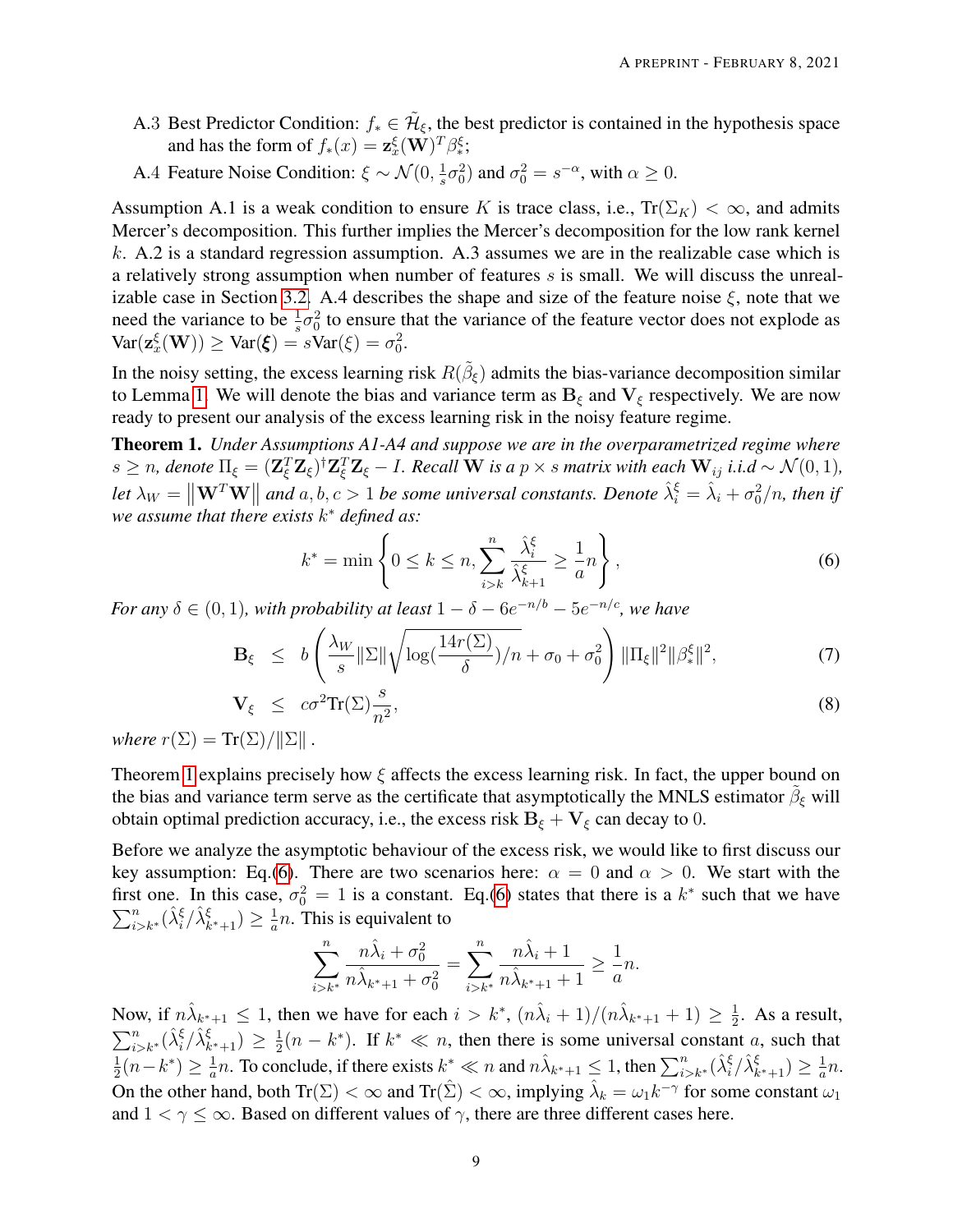- Case  $1 \gamma = \infty$ :  $\hat{\Sigma}$  has finite rank, so there is some d such that  $\hat{\lambda}_i = 0$  for  $i > d$ . As such, if we let  $k^* = d$ , we can easily see that  $\sum_{i>k^*}^n (\hat{\lambda}_i^{\xi} / \hat{\lambda}_{k^*+1}^{\xi}) = (n - d) \ge \frac{1}{a}$  $\frac{1}{a}n$ .
- Case  $2 \gamma \propto k$ :  $\hat{\Sigma}$  has exponential spectrum decay, i.e.,  $\hat{\lambda}_k = \omega_1 e^{-k}$ . Without loss of generality we assume  $\omega_1 = 1$ , then if we let  $k^* = \log n$ , it is easy to see that  $n\lambda_{k^*+1} = \frac{n}{n+1} \leq 1$ . We hence have  $\sum_{i>k^*}^n (\hat{\lambda}_i^{\xi} / \hat{\lambda}_{k^*+1}^{\xi}) = \frac{1}{2}(n - \log n) \ge \frac{1}{a}$  $\frac{1}{a}n$ .
- Case 3  $\gamma$  is a constant:  $\hat{\Sigma}$  has polynomial decay, i.e.,  $\hat{\lambda}_k = \omega_1 k^{-\gamma}$ . Again we assume  $\omega_1 = 1$  and if we let  $k^* = n^{1/\gamma}$ , we have  $\hat{\lambda}_{k^*+1} = (n^{1/\gamma} + 1)^{-\gamma} \le (n^{1/\gamma})^{-\gamma} \le 1$ . Therefore, we have  $\sum_{i>k^*}^n(\hat{\lambda}_i^{\xi}/\hat{\lambda}_{k^*+1}^{\xi})\leq \frac{1}{2}$  $\frac{1}{2}(n - n^{1/\gamma}) \geq \frac{1}{a}$  $\frac{1}{a}n$ .

The analysis in the second scenario where  $\alpha > 0$  is similar to the first one. The key is that there exists  $k^* \ll n$  such that  $n\hat{\lambda}_{k^*+1} \leq \sigma_0^2$ . The difference here is that  $\sigma_0^2$  decays with s at rate  $\alpha > 0$ . However, if we control the decay rate  $\alpha$  such that  $\alpha \ll \gamma$ , then we can guarantee the existence of  $k^*$ . In summary, as long as  $\alpha \ll \gamma$ , then we can find a  $k^*$  such that Eq.[\(6\)](#page-8-1) holds.

We are now ready to analyze the asymptotic behaviour of the excess risk. We start with  $V_{\xi}$  where we can see that the variance  $V_{\xi}$  is governed by  $\frac{s}{n^2}$ . Hence, if we let  $s = o(n^2)$ , then we have  $\lim_{n\to\infty}$   $V_{\xi}=0$ . For the bias  $B_{\xi}$ ,  $\sigma_0$  and  $\sigma_0^2$  decays to 0 as long as  $\alpha>0$ . In addition, it is easy to see that  $\lambda_W = O(p)$ , hence if we have  $\lim_{n \to \infty} \frac{p}{s}$ s  $\sqrt{\frac{1}{n}} = 0$ , then  $\lim_{n \to \infty} \mathbf{B}_{\xi} = 0$ .

Therefore, the following two conditions are required to ensure that our predictor  $\tilde{\beta}_{\xi}$  is optimal:

\n- $$
\lim_{n\to\infty} \frac{p}{s} \sqrt{\frac{1}{n}} = 0;
$$
\n- $s = o(n^2).$
\n

We can see that if we let  $s = n^{\gamma_0}$  for some  $\gamma_0 \in (1, 2)$ , then  $s \gg n$  since  $\lim_{n \to \infty} s/n = \infty$ . In other words, even in the heavily overparametrized model, our estimator  $\tilde{\beta}_{\xi}$  is optimal since both  $B_{\xi}$ and  $V_{\xi}$  converge to 0. However, our theorem indicates that once s is beyond the order of  $n^2$ , the variance start to increase again. This result is aligned with the recent discovery by [\[29,](#page-28-6) Figure 1 and 4], where the excess risk is found to increase if s is close to the order of  $n^2$ .

#### **Motivation**

Before providing a sketch proof of Theorem [1,](#page-8-0) we first state our motivation for considering noisy feature  $z_{\xi}(x, w)$ . The motivation arises from analyzing the excess risk of the MNLS estimator in the noiseless version, i.e.,  $\tilde{\beta}$  in Eq.[\(5\)](#page-6-0). Proposition [1](#page-9-0) establishes nearly matching upper and lower bounds for the excess risk of  $\tilde{\beta}$ . The proof is in Section [4.1.](#page-13-0)

<span id="page-9-0"></span>Proposition 1. *Consider the regression problem Eq.[\(4\)](#page-6-3) with feature matrix* Z *and suppose we are in the overparametrized regime where*  $s \geq n$ *. Let*  $a, b, c, c' > 1$  *be some universal constants and assume*  $s \geq n$ *. Let*  $\delta \in (0,1)$  *and denote* 

$$
k^* = \min\left\{0 \le k \le n, \frac{\sum_{i>k}^n \hat{\lambda}_i}{\hat{\lambda}_{k+1}} \ge \frac{1}{a}n\right\}.
$$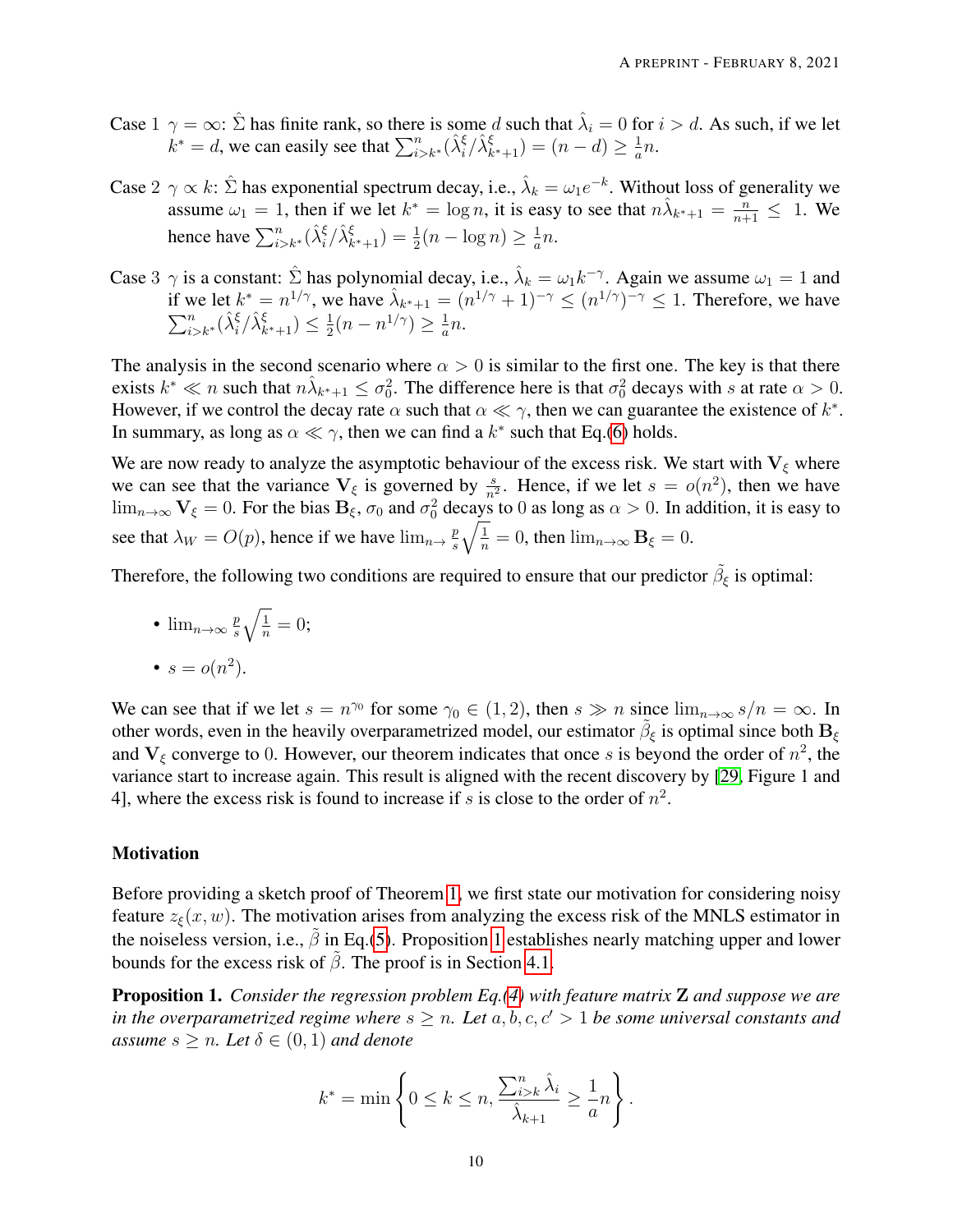*Then with probability greater than*  $1 - \delta - 2e^{-n/c}$ *, we have* 

<span id="page-10-0"></span>
$$
R(\tilde{\beta}) = \mathbf{B}_R + \mathbf{V}_R,
$$
  
\n
$$
\leq b \frac{\lambda_W}{s} ||\Pi||^2 ||\beta_*||^2 ||\Sigma|| \sqrt{\log \left(\frac{14r(\Sigma)}{\delta}\right) / n} + c\sigma^2 \frac{s}{n} \frac{\text{Tr}(\Sigma)}{\sum_{i>k^*}^n \hat{\lambda}_i},
$$
\n(9)

*We can also lower bound the risk with probability greater than*  $1 - 2e^{-n/c'}$ :

$$
R(\tilde{\beta}) \ge c' \sigma^2 \frac{s}{n} \frac{\operatorname{Tr}(\Sigma)}{\sum_{i>k^*}^n \hat{\lambda}_i}.
$$
 (10)

Inspecting Eq.[\(9\)](#page-10-0), we can see that as long as  $\lim_{p,s\to\infty} \frac{p}{s}$ s  $\sqrt{\frac{1}{n}} = 0$ , the bias term  $B_R$  decays (since  $\lambda_W = O(p)$ ). Therefore, if the variance term decays, then  $R(\tilde{\beta})$  decreases to 0. As a result, Proposition [1](#page-9-0) states that we need the following conditions for  $\tilde{\beta}$  to have optimal prediction accuracy:

- 1. The covariance operator is of trace-class;
- 2. The sum of the tail eigenvalues of  $\hat{\Sigma}$  is on the order of N, i.e., there exists a  $k^*$  $\sum$ is extended that that the tail eigenvalues of  $\Sigma$  is on the order of N, i.e., there exists a  $k^*$  such that  $\hat{n}$   $\lambda_i = \Theta(n)$  and  $\lim_{s,n \to \infty} \frac{s}{n} \frac{1}{\sum_{k=1}^n x_k \lambda_i} = 0$ .  $n \sum$  $\frac{1}{\sum\limits_{i>k^*}\hat{\lambda}_i}=0.$

The first condition is a standard requirement for a typical learning problem, where the last condition states that we need s to be of order  $o(n^2)$ . While these two conditions seems reasonable, the second condition seems at odds with the first condition. Namely, according to the classical concentration inequality,  $\|\Sigma - \hat{\Sigma}\| \to 0$  as  $n \to \infty$ , we hence have  $\sum_{i>k}^{n} \hat{\lambda}_i \leq \text{Tr}(\hat{\Sigma})$  which is finite and does not grow with *n*. However, traditional concentration theory requires that the observed samples  $\{x_i\}_{i=1}^n$ are i.i.d from the marginal distribution  $\rho_{\mathbf{x}}(x)$ . Hence,  $\hat{\Sigma} = \frac{1}{n} \sum_{i=1}^{n} D^{1/2} V_{x_i} V_{x_i}^T D^{1/2}$  is simply an empirical estimate of  $\Sigma = \int D^{1/2} V_x V_x^T D^{1/2} d\rho(x)$ . However, if the feature  $z(x, w)$  is corroded with noise  $\xi$ , then this will distort the behaviour of  $\Sigma$ . We qualitatively discuss the effect of  $\xi$  below, in order to provide an intuition on how benign overfitting arises.

Recall the definitions of  $\Sigma$ ,  $\hat{\Sigma}$  and  $\hat{\Sigma}^s$  in Section [2.2,](#page-4-0) in the noiseless setting,  $\hat{\Sigma}^s = \frac{1}{n}$  $\frac{1}{n} \mathbf{Z}^T \mathbf{Z} \in \mathbb{R}^{s \times s}$ . As  $s \to \infty$ ,  $\hat{\Sigma}_s \to \hat{\Sigma}$ , implying  $\hat{D}^s \to \hat{D}$ . In the noisy setting, suppose the feature matrix is corroded with some i.i.d noise:  $\mathbf{Z}_{\xi} = \mathbf{Z} + \Xi$ , the covariance matrix now is

$$
\hat{\Sigma}_{\xi}^{s} = \frac{1}{n} \mathbf{Z}_{\xi}^{T} \mathbf{Z}_{\xi} = \frac{1}{n} (\mathbf{Z}^{T} \mathbf{Z} + \Xi^{T} \mathbf{Z} + \mathbf{Z}^{T} \Xi + \Xi^{T} \Xi).
$$

Denote  $\hat{D}_{\xi}^s$  to be the eigenvalues of  $\hat{\Sigma}_{\xi}^s$ . As  $s \to \infty$ , we approximately have  $\hat{D}_{\xi}^s \approx \text{diag}(\hat{\lambda}_1^s +$  $\sigma_0^2, \ldots, \hat{\lambda}_n^s + \sigma_0^2$ ). Since  $\hat{\lambda}_i^s$  decays, there will be a  $k^* < n$ , s such that  $\hat{\lambda}_i^s > \sigma_0^2$ ,  $\forall i < k^*$ . However,  $\hat{\lambda}_i^s$  is on the same scale of  $\sigma_0^2$  for all  $i > k^*$ , in the sense that

$$
\frac{\hat{\lambda}_i^s + \sigma_0^2}{\hat{\lambda}_j^s + \sigma_0^2} \approx \Theta(1), \text{for all } i,j > k^*.
$$

Since  $\hat{\Sigma}_{\xi}^{s}$  has at most *n* eigenvalues, summing up the tails gives

$$
\frac{\sum_{i>k^*}^n (\hat{\lambda}_i^s + \sigma_0^2)}{\hat{\lambda}_{k^*+1}^s + \sigma_0^2} \approx \Theta(n).
$$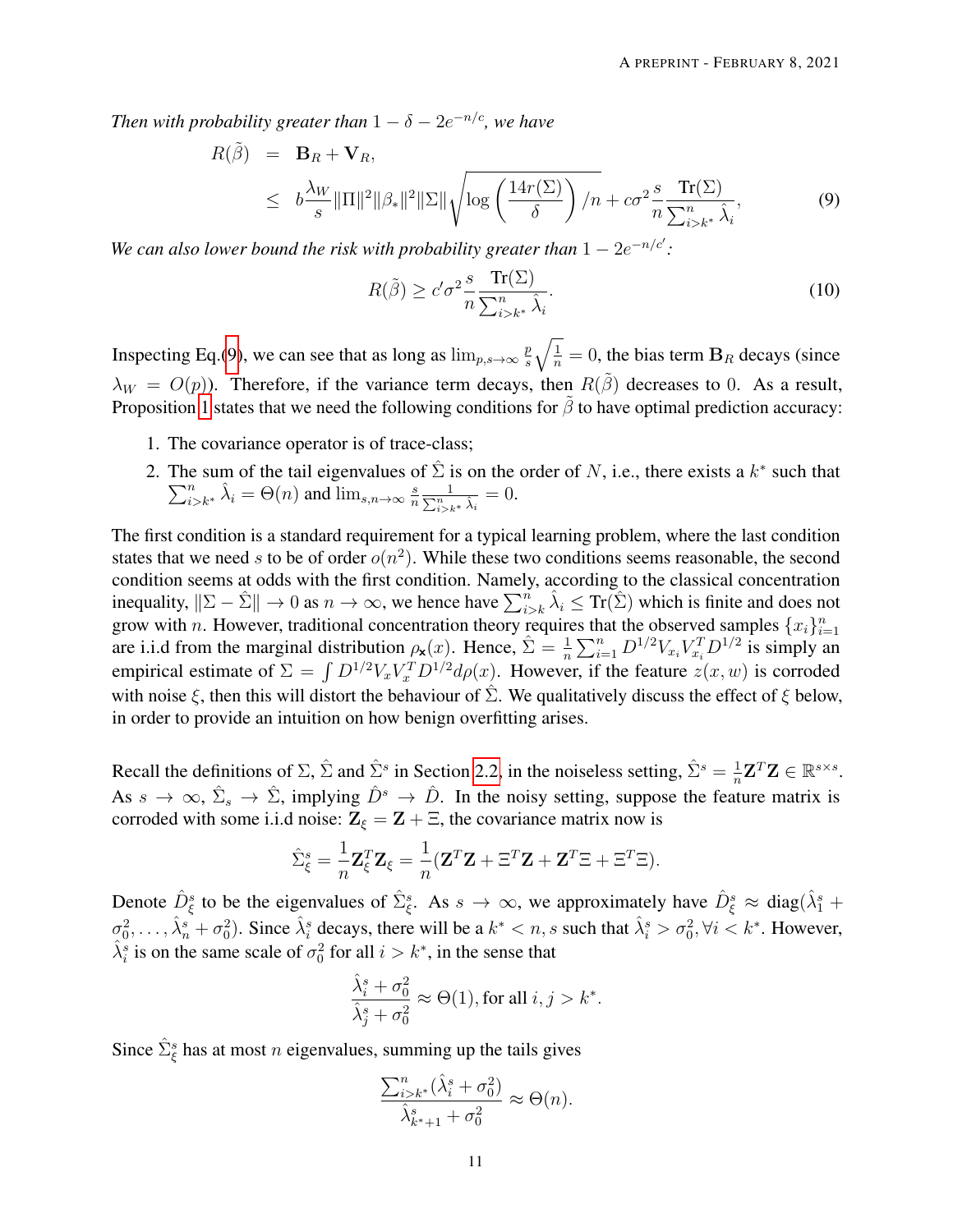This indicates that the sum of the tail eigenvalues of the covariance matrix  $\hat{\Sigma}_{\xi}^{s}$  is of the order of n, leading to the decay of  $R(\tilde{\beta})$ . This further motivates us to quantify how exactly the noise  $\xi$  affect the behaviour of the excess learning risk in Theorem [1.](#page-8-0) Below we provide a sketch of the proof for Theorem [1.](#page-8-0)

*Proof.* (Sketch of Proof for Theorem [1\)](#page-8-0) The proof starts with the Bias-Variance decomposition. We employ the noisy feature version of Lemma [1,](#page-6-2) where the excess learning risk is decomposed to the bias term  $B_{\xi}$  and the variance term  $V_{\xi}$ . While the treatment to  $B_{\xi}$  is relatively standard, the heavy part is on how to analyze  $V_{\xi}$ . The key is to express the  $V_{\xi}$  to be a sum of the outer product of random vectors with each entry being i.i.d standard Gaussian random variables. After that, we apply concentration inequalities to the outer products which gives us the desired results. For detailed derivation, please refer to Section [4.2.](#page-19-0)  $\Box$ 

### 3.1 Benign Overfitting with Subgaussian Noisy Features

Theorem [1](#page-8-0) demonstrates that if  $\xi$  is Gaussian with decaying variance, then benign overfitting can be observed. However, Gaussian noise is sometimes a strong assumption. A close investigation of Theorem [1](#page-8-0) indicates that the key driving force of benign overfitting is that  $\sigma_0^2$  decays with s, not the shape of  $\xi$ . Hence, we conjecture that benign overfitting will occur even if we have non-Gaussian distributions. It turns out that a simple extension of Theorem [1](#page-8-0) would allow us to generalize our results to subgaussian noise. Hence, we modify Assumption A.4 to

A.4' Feature Noise Condition:  $\xi$  is a subgaussian in the sense that  $\xi = \frac{\sigma_0^2}{s} u$ , where u is mean 0, variance 1 and  $\sigma_u^2$ -subgaussian, i.e.,

$$
\mathbb{E}(\exp(tu)) \le \exp\left(\frac{\sigma_u^2}{2}t^2\right).
$$

Our results below confirm that benign overfitting can indeed also be observed in the subgaussian noise setting.

<span id="page-11-0"></span>**Corollary 1.** *Under A.1-4' and suppose*  $s \geq n$ , *let*  $a, b, c > 1$  *be some universal constants, recall*  $\hat{\lambda}_i^{\xi} = \hat{\lambda}_i + \sigma_0^2/n$ , if we assume that there exists  $k^*$  defined as:

<span id="page-11-1"></span>
$$
k^* = \min\left\{0 \le k \le n, \sum_{i>k}^n \frac{\hat{\lambda}_i^{\xi}}{\hat{\lambda}_{k+1}^{\xi}} \ge \frac{1}{a}n\right\},\tag{11}
$$

*For any*  $\delta \in (0,1)$ *, with probability at least*  $1 - \delta - 6e^{-n/b} - 5e^{-n/c}$ *, we have* 

<span id="page-11-2"></span>
$$
\mathbf{B}_{\xi} \leq b \left( \frac{\lambda_W}{s} \|\Sigma\| \sqrt{\log(\frac{14r(\Sigma)}{\delta})/n} + \sigma_0 + \sigma_0^2 \right) \|\Pi_{\xi}\|^2 \|\beta^{\xi}_{*}\|^2, \tag{12}
$$

$$
\mathbf{V}_{\xi} \le c\sigma^2 \text{Tr}(\Sigma) \frac{s}{n^2}.
$$
 (13)

The behaviour of the excess learning risk in the subgaussian case is almost identical to the Gaussian case up to some constant. As discussed in the Gaussian case, this leads to the decaying of the learning risk asymptotically. The results verify our conjecture that as long as the noise  $\xi$  decays with s, we will observe benign overfitting. Corollary [1](#page-11-0) further confirms that the noise  $\xi$  in the covariate or feature vector can serve as an implicit regularizer to prevent overfitting.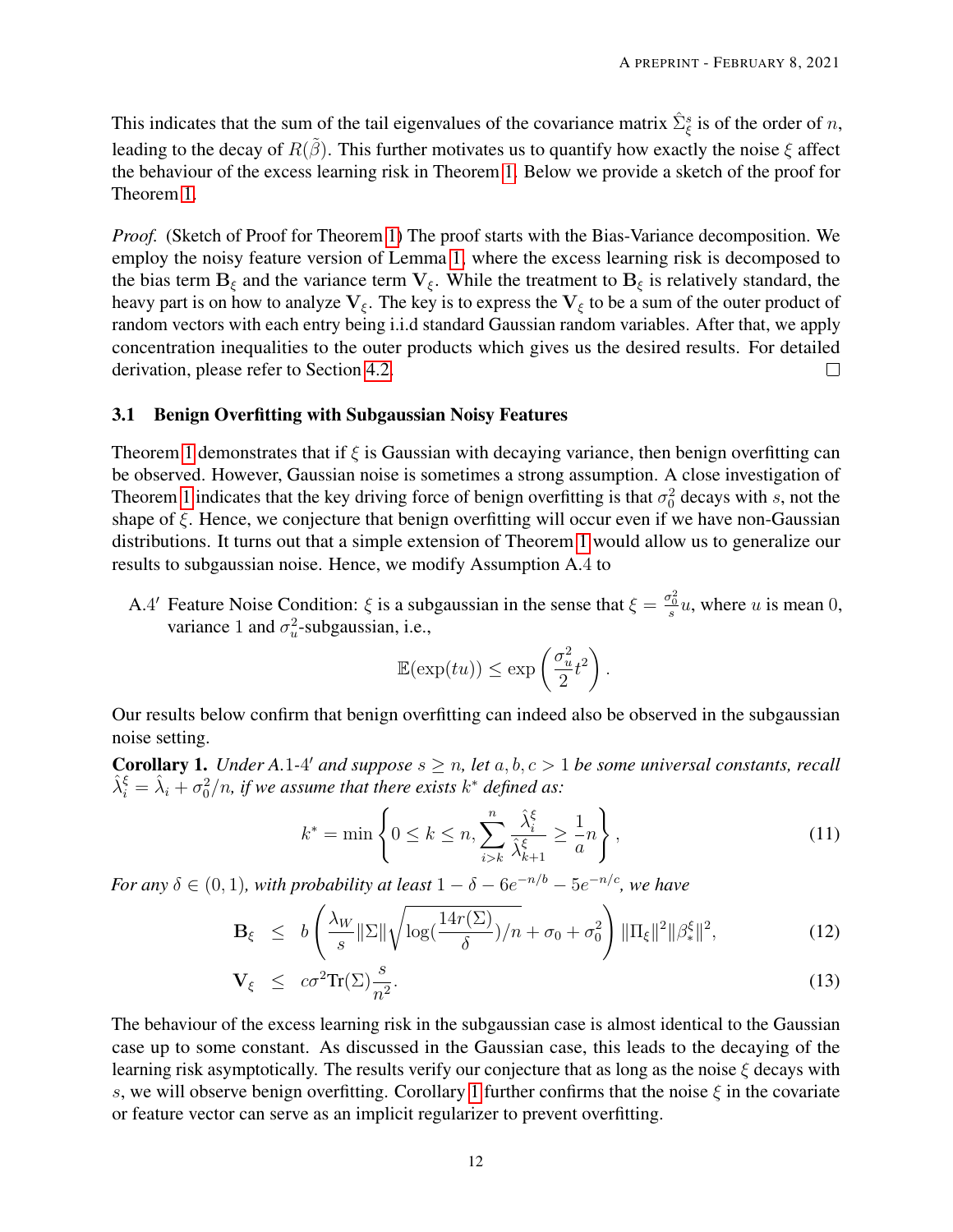### <span id="page-12-1"></span>3.2 The Double Descent Phenomenon

The classical U-shape learning curve [\[5,](#page-26-4) Figure 2.11] has been largely challenged recently [\[6,](#page-26-5) [9,](#page-27-2) [10\]](#page-27-3), as empirically it is often observed that the relationship between the prediction accuracy and the complexity of the learning machine exhibits the so called the double descent phenomenon. Looking Figure [1](#page-12-2) [\[9\]](#page-27-2), the double descent curve states that when we first increase the capacity of the hypothesis space  $H$ , the excess learning risk decreases but starts to increase as we keep increasing the model complexity. The excess learning risk increases to the maximum (or potentially diverges to infinity) at some interpolation threshold. After that, as we keep increasing the complexity of  $H$ , the excess learning risk decreases either to a global minimum or vanishes to zero. Overall, it forms a double descent curve.

<span id="page-12-2"></span>

Figure 1: The *double descent curve*.

The double descent phenomenon has attracted much research interest recently while a concluding answer has not been discovered in general. In this section, we try to provide an answer to how double descent occurs as a result of noisy features through analyzing the behaviour of the excess learning risk in Corollary [1.](#page-11-0)

Before delivering our results, we first state our notations and assumptions to ease discussion. Recall in Lemma [1,](#page-6-2) we have decomposed the excess learning risk into the misspecification error  $M_R$  (or  $M_{\xi}$  in the noisy feature setting), the bias  $B_R$  (or  $B_{\xi}$ ) and the variance  $V_R$  (or  $V_{\xi}$ ). Connection between Corollary [1](#page-11-0) and the double descent is through analyzing these errors in the noisy feature setting:  $M_{\xi}$ ,  $B_{\xi}$  and  $V_{\xi}$ . We now demonstrate the finite sample behaviour of the excess learning risk from Corollary [1.](#page-11-0)

<span id="page-12-0"></span>**Corollary 2.** Under Assumptions A.1-4', the behaviour of the excess learning risk  $R(\tilde{\beta}_{\xi})$  can be *described as the following:*

$$
a. s=n
$$

$$
\mathbf{B}_{\xi} = O(\frac{p}{n^{3/2}}) + O(n^{-\alpha}),
$$
  

$$
\mathbf{V}_{\xi} = O(n^{-1});
$$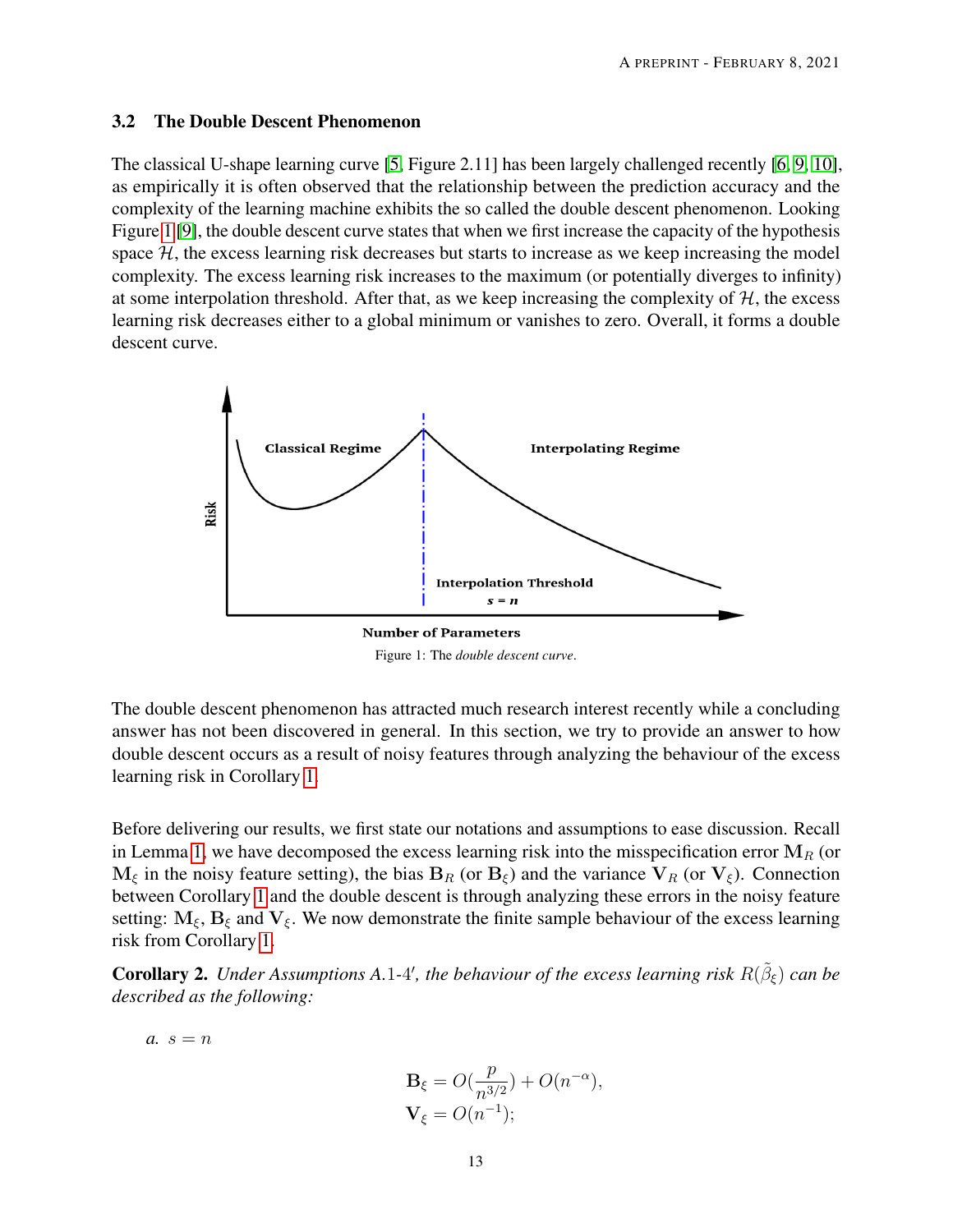b. 
$$
s = o(n^{\gamma_1}), \gamma_1 \in (1, 2)
$$
  
\n
$$
\mathbf{B}_{\xi} = O(\frac{p}{s}n^{-\frac{1}{2}}) + O(n^{-\alpha}),
$$
\n
$$
\mathbf{V}_{\xi} = O(n^{(\gamma_1 - 2)});
$$
\nc.  $s = \Theta(n^{\gamma_2}), \gamma_2 > 2$   
\n
$$
\mathbf{V}_{\xi} = \Theta(n^{(\gamma_2 - 2)}).
$$

Corollary [2](#page-12-0) describes the precise behaviour of the excess learning risk in the overparametrized regime with  $s \geq n$ . Before we give a detailed discussion on that, we first qualitatively discuss the behaviour of the excess learning risk in the underparametried regime i.e., the first U-shape in Figure [1.](#page-12-2) When  $s < n$ , Corollary [1](#page-11-0) indicates that  $B_{\xi} = 0$  by Lemma [9.](#page-29-2) However, Corollary 1 assume we are in the realizable case ( $f_* \in \mathcal{H}$ ). When s is small, this is unlikely to happen. As a result, we have the misspecification error  $M_{\xi}$ . In another words, in the finite sample case where  $s < n$ , the excess learning risk is governed by the misspecification error and the variance. Intuitively we can see that  $M_{\xi}$  decreases as we increase s, and typically, when s is small,  $M_{\xi}$  dominates the excess learning risk. As we increase s,  $M_{\xi}$  decreases and  $V_{\xi}$  increases up to some point, where  $V_{\xi}$  start to dominate the excess learning risk. Therefore, we will observe that the excess learning risk decreases with s initially and after some point, it starts to increase with s, which forms the classical U-shape curve.

When we approach the interpolation threshold where  $s = n$ , Corollary [2](#page-12-0) shows that the bias term  $\mathbf{B}_{\xi}$  starts to kick in and dominates the excess learning risk by the term  $O\left(\frac{p}{n^3}\right)$  $\left(\frac{p}{n^{3/2}}\right)$ , because  $n, s \ll p$ at this point. In particular, if we use kernel K where  $P = \infty$ , then the bias  $B_R$  diverges to infinity.

Furthermore, if we keep increasing s so that it passes the interpolation threshold, the excess learning risk is now dominated by  $B_{\xi}$  and  $V_{\xi}$ , since the function space is large enough such that the misspecification error is negligible. As discussed earlier, if  $\frac{p}{s\sqrt{n}}$  converges to 0, and  $s = o(n^2)$ , then both terms vanish to zero asymptotically, driving the learning risk to its global minimum. In particular, if  $s = n^{\gamma}$  with  $\gamma \in (1, 2)$ , then the overfitted model with  $s \gg n$  can still have excess learning risk to converge. In addition, if we keep increase s such that it is beyond the order of  $n^2$ , we can see that the variance start to increase again. Overall, Corollary [2](#page-12-0) gives us the precise description of the double descent curve up to the point where s is within the  $n^2$  order. This is aligned with the recent findings from [\[29,](#page-28-6) Figure 1 and 4].

In Figure [2,](#page-14-0) we give an sample path of how our upper bound evolves with the number of features s. We can see that it closely resembles the double descent curve in Figure [1](#page-12-2) from [\[9\]](#page-27-2).

# 4 Proofs

In the proof, we use  $b_1, b_2, \ldots > 1$  to denote universal constants in the theorem statement, and we use  $c_1, c_2, \ldots > 1$  to denote universal constants in the proof of the theorems.

# <span id="page-13-0"></span>4.1 Proof of Proposition [1](#page-9-0)

The proof of Proposition [1](#page-9-0) starts with the analysis of each term in the bias-variance decomposition. We first deal with the bias term  $B_R$ .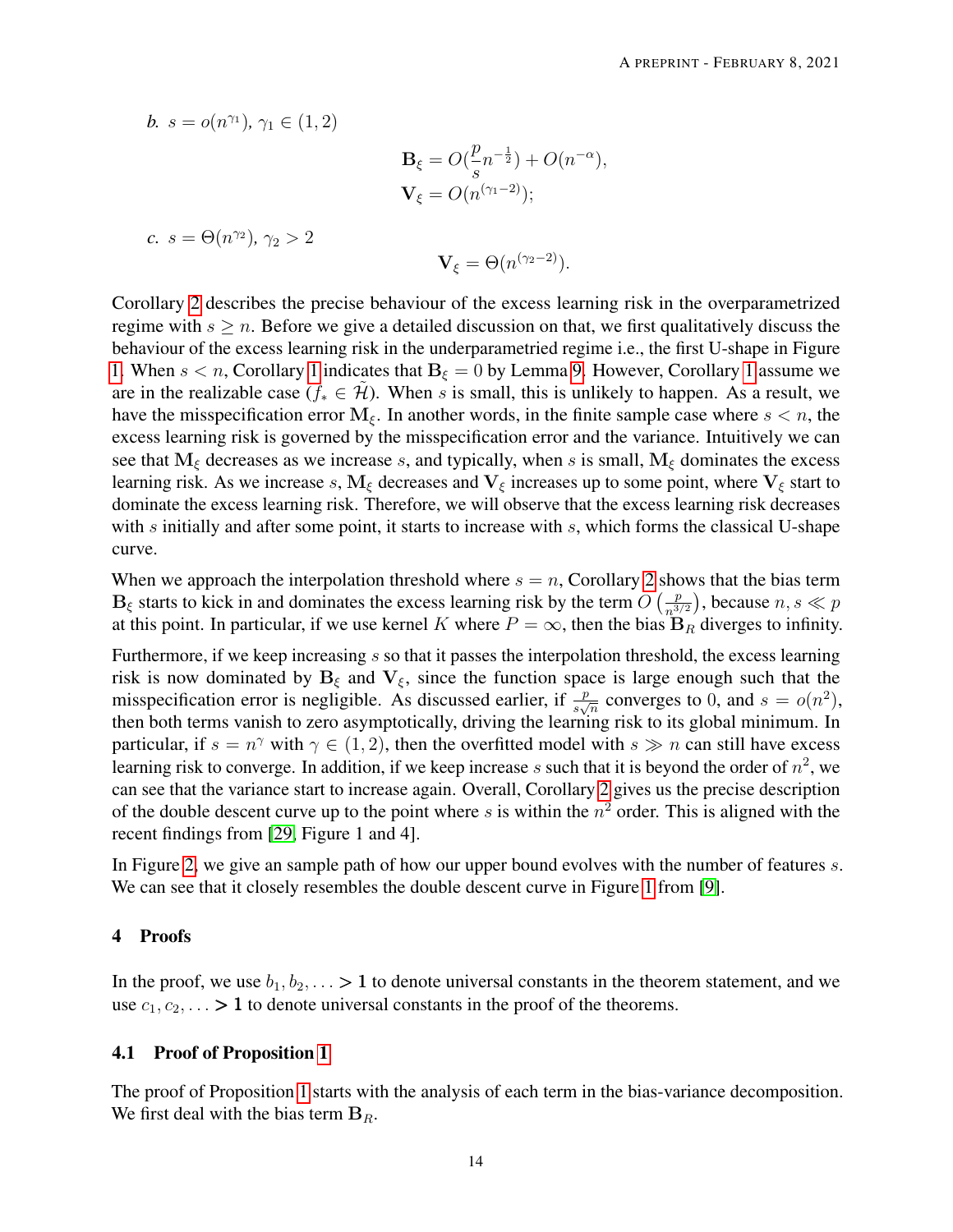<span id="page-14-0"></span>

**Number of Parameters** 

Figure 2: The evolution of the excess learning risk from Corollary [2.](#page-12-0) Note that our chracterization has the property where the excess learning risk starts to grow beyond the  $n^2$  regime. This is aligned with the recent empirical observation of the triple-double descent learning curve from [\[29,](#page-28-6) Figure 1 and 4].

#### Upper Bound of Bias:

The following lemma gives the upper bound on the bias term  $B_R$ .

<span id="page-14-1"></span>Lemma 3. *The bias can be upper bounded as:*

$$
\int_{\mathcal{X}} \left\| \mathbf{z}_x(\mathbf{W})^T \Pi \beta_* \right\|^2 d\rho(x) \leq \frac{\lambda_W}{s} \|\Pi\| \|\Sigma - \hat{\Sigma}\| \|\beta_*\|^2.
$$

*Proof.* Using the property of pseudoinverse yields

$$
\mathbf{Z}^T \mathbf{Z} \Pi = \mathbf{Z}^T \mathbf{Z} (I - (\mathbf{Z}^T \mathbf{Z})^{\dagger} \mathbf{Z}^T \mathbf{Z}) = 0.
$$

Hence, we have

$$
\mathbf{B}_{R} = \mathbb{E}_{x} \left\{ \beta_{*} \Pi \mathbf{z}_{x}(\mathbf{W}) \mathbf{z}_{x}(\mathbf{W})^{T} \Pi \beta_{*} \right\} = \beta_{*} \Pi \left( \frac{1}{s} \mathbf{W}^{T} \Sigma \mathbf{W} \right) \Pi \beta_{*},
$$
  
\n
$$
= \beta_{*} \Pi \left( \frac{1}{s} \mathbf{W}^{T} \Sigma \mathbf{W} - \frac{1}{n} \mathbf{Z}^{T} \mathbf{Z} \right) \Pi \beta_{*} = \beta_{*} \Pi \left( \frac{1}{s} \mathbf{W}^{T} \Sigma \mathbf{W} - \frac{1}{s} \mathbf{W}^{T} \hat{\Sigma} \mathbf{W} \right) \Pi \beta_{*},
$$
  
\n
$$
= \frac{1}{s} \beta_{*} \Pi \left( \mathbf{W}^{T} (\Sigma - \hat{\Sigma}) \mathbf{W} \right) \Pi \beta_{*} \leq \frac{1}{s} ||\beta_{*}||^{2} ||\Pi||^{2} ||\Sigma - \hat{\Sigma}|| ||\mathbf{W}^{T} \mathbf{W}||,
$$
  
\n
$$
= \frac{\lambda_{W}}{s} ||\Pi||^{2} ||\Sigma - \hat{\Sigma}|| ||\beta_{*}||^{2}.
$$

 $\Box$ 

The following lemma provides an upper bound for  $||\Sigma - \hat{\Sigma}||$ .

<span id="page-14-2"></span>**Lemma 4.** Let  $\Sigma$  and  $\hat{\Sigma}$  denote the covariance operator and sample covariance operator respec*tively, then for*  $\delta \in (0, 1)$ *, we have with probability at least*  $1 - \delta$ *,* 

$$
\|\Sigma - \hat{\Sigma}\| \le c \|\Sigma\| \sqrt{\log(\frac{14r(\Sigma)}{\delta})/n},
$$

*where*  $r(\Sigma) = \frac{\text{Tr}(\Sigma)}{\|\Sigma\|}$  and  $c_0$  *is some universal constant.*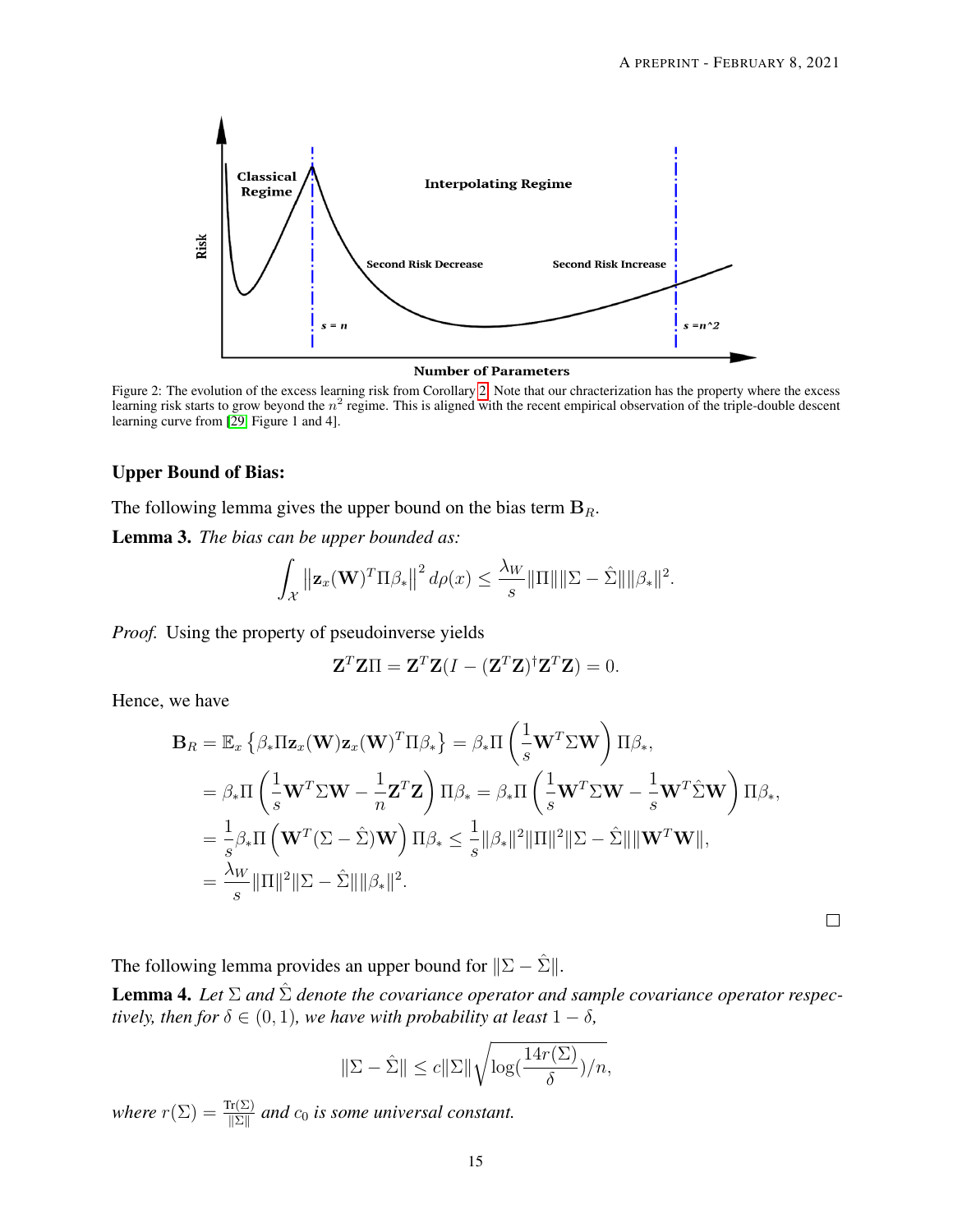*Proof.* For  $\Sigma - \hat{\Sigma}$ , we first notice that<sup>[3](#page-15-0)</sup>

$$
\Sigma - \hat{\Sigma} = \Sigma - \frac{1}{n} D^{1/2} V(X)^T V(X) D^{1/2} = \Sigma - \frac{1}{n} \sum_{i=1}^n D^{1/2} V_{x_i} V_{x_i}^T D^{1/2},
$$
  

$$
:= \Sigma - \frac{1}{n} \sum_{i=1}^n \phi(x_i) \phi(x_i)^T = \sum_{i=1}^n \frac{1}{n} (\Sigma - \phi(x_i) \phi(x_i)^T),
$$
  

$$
:= \sum_{i=1}^n R_i.
$$

Now we trivially have  $\mathbb{E}(R_i) = 0$ . In addition,

$$
R_i \preccurlyeq \frac{1}{n} \sum \preccurlyeq \frac{\|\Sigma\|}{n} I = \frac{\|\Sigma\|}{n} I,
$$
  
\n
$$
R_i \succcurlyeq -\frac{1}{n} \phi(x_i) \phi(x_i)^T \succcurlyeq -\frac{1}{n} \|\phi(x_i)\|^2 I \succcurlyeq -\frac{\|\Sigma\|}{n} I.
$$

As a result, we have  $||R_i|| \leq \frac{\lambda_1}{n}$ .

$$
\mathbb{E}(R_i^2) = \frac{1}{n^2} \mathbb{E} \left( \Sigma - \phi(x_i) \phi(x_i)^T \right)^2 = \frac{1}{n^2} \left\{ \mathbb{E} \left( \phi(x_i) \phi(x_i)^T \right)^2 - 2\Sigma \phi(x_i) \phi(x_i)^T + \Sigma^2 \right\},
$$
  
\n
$$
= \frac{1}{n^2} \left\{ \mathbb{E} (\phi(x_i) \phi(x_i)^T)^2 - \Sigma^2 \right\} \le \frac{1}{n^2} \mathbb{E} \left( \phi(x_i) \phi(x_i)^T \right)^2,
$$
  
\n
$$
= \frac{1}{n^2} \mathbb{E} \left( \phi(x_i) \phi(x_i)^T \phi(x_i) \phi(x_i)^T \right) \le \frac{\|\Sigma\|}{n^2} \mathbb{E} (\phi(x_i) \phi(x_i)^T),
$$
  
\n
$$
= \frac{\|\Sigma\|}{n^2} \Sigma \le \frac{\|\Sigma\|^2}{n^2} I.
$$

Thus we have,  $\sum_{i=1}^{n} \mathbb{E}(R_i^2) \preccurlyeq \frac{\|\Sigma\|^2}{n}$  $\frac{|\Sigma||^2}{n}I$ . Hence, we have  $\|\sum_{i=1}^n \mathbb{E}(R_i^2)\| \le \frac{\|\Sigma\|^2}{n}$  $\frac{\sum ||r||}{n}$ . Using [\[30,](#page-28-7) Operator version of Theorem 3.1], for any  $\delta \in (0,1)$ , with probability greater than  $1-\delta$ , we have

$$
\|\Sigma - \hat{\Sigma}\| \le c \|\Sigma\| \sqrt{\log(\frac{14r(\Sigma)}{\delta})/n}.
$$

<span id="page-15-0"></span><sup>&</sup>lt;sup>3</sup>As  $p \to \infty$ , both  $\Sigma$  and  $\hat{\Sigma}$  are operators. Hence, we have misused the notation  $A^T B$  to represent inner product between operator A and  $\overrightarrow{B}$ . But our analysis is not affected by this notation.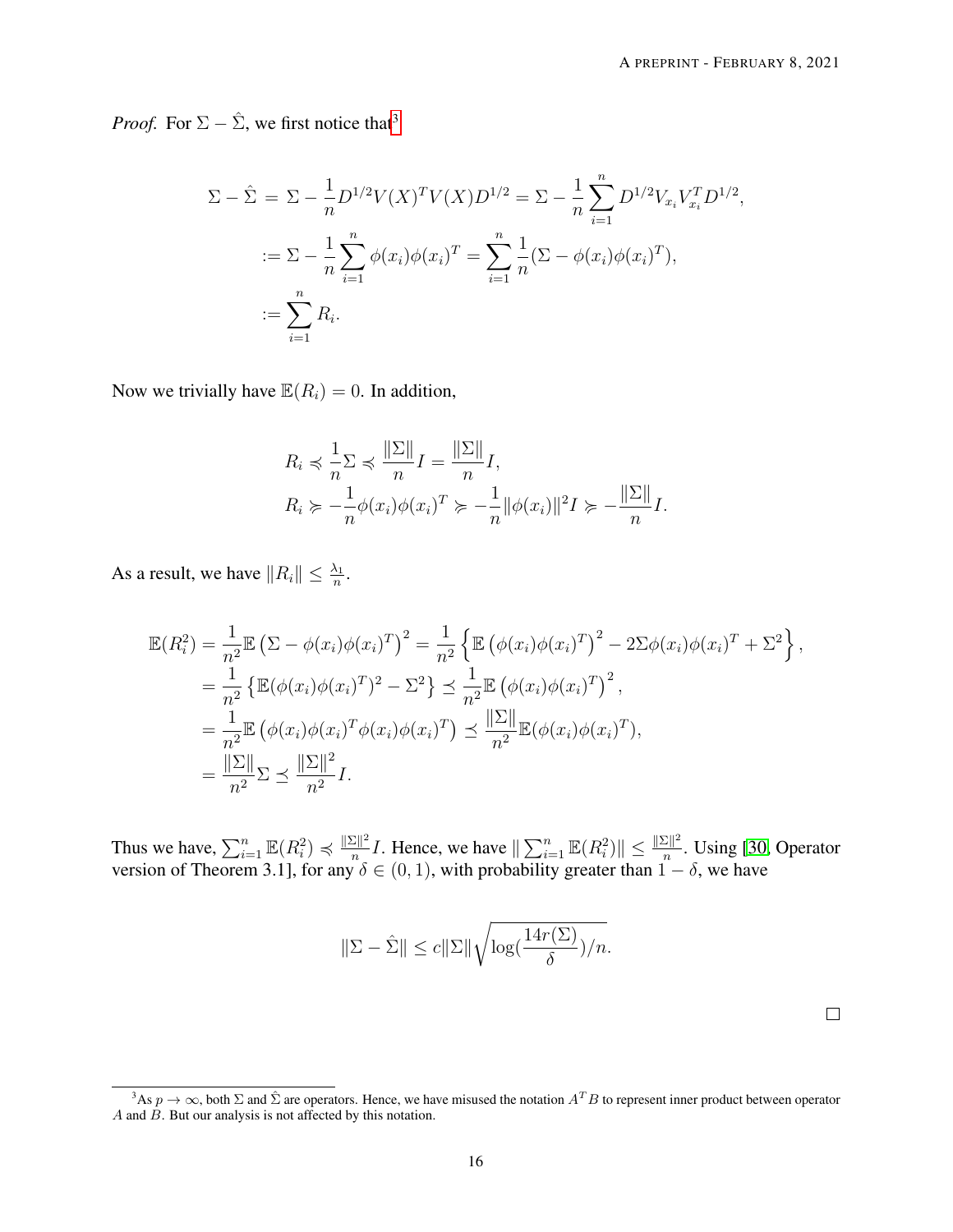### Upper Bound of Variance:

The upper bound of the variance term  $V_R$  is a bit involving, we split it into several steps. We first note that some simple algebra yield a basic upper bound:

<span id="page-16-0"></span>
$$
\mathbf{V}_{R} = \int_{\mathcal{X}} \mathbb{E}_{\epsilon} \left\{ \mathbf{z}_{x}(\mathbf{W})^{T}(\mathbf{Z}^{T}\mathbf{Z})^{\dagger} \mathbf{Z}^{T} \epsilon \epsilon^{T} \mathbf{Z}(\mathbf{Z}^{T}\mathbf{Z})^{\dagger} \mathbf{z}_{x}(\mathbf{W}) \right\},
$$
\n
$$
\leq \sigma^{2} \int_{\mathcal{X}} \mathbf{z}_{x}(\mathbf{W})^{T}(\mathbf{Z}^{T}\mathbf{Z})^{\dagger} \mathbf{Z}^{T} \mathbf{Z}(\mathbf{Z}^{T}\mathbf{Z})^{\dagger} \mathbf{z}_{x}(\mathbf{W}),
$$
\n
$$
= \sigma^{2} \mathbb{E}_{x} \left( \mathbf{z}_{x}(\mathbf{W})^{T}(\mathbf{Z}^{T}\mathbf{Z})^{\dagger} \mathbf{z}_{x}(\mathbf{W}) \right),
$$
\n
$$
= \sigma^{2} \mathbb{E}_{x} \text{Tr}(\mathbf{z}_{x}(\mathbf{W}) \mathbf{z}_{x}(\mathbf{W})^{T}(\mathbf{Z}^{T}\mathbf{Z})^{\dagger}),
$$
\n
$$
= \sigma^{2} \frac{1}{s} \text{Tr} \left( \mathbf{W}^{T} \mathbb{E}_{x}(\mathbf{D}^{1/2} V_{x} V_{x}^{T} \mathbf{D}^{1/2}) \mathbf{W}(\mathbf{Z}^{T} \mathbf{Z})^{\dagger} \right),
$$
\n
$$
= \sigma^{2} \frac{1}{s} \text{Tr} \left( \mathbf{W}^{T} \Sigma \mathbf{W}(\mathbf{W}^{T} \frac{1}{s} \mathbf{D}^{1/2} V(X) V(X) \mathbf{D}^{1/2} \mathbf{W})^{\dagger} \right),
$$
\n
$$
= \frac{\sigma^{2}}{n} \text{Tr} \left( \mathbf{W}^{T} \Sigma \mathbf{W}(\mathbf{W}^{T} \frac{1}{n} \mathbf{D}^{1/2} V(X) V(X) \mathbf{D}^{1/2} \mathbf{W})^{\dagger} \right),
$$
\n
$$
= \frac{\sigma^{2}}{n} \text{Tr} \left( \mathbf{W}^{T} \Sigma \mathbf{W
$$

As point out before,  $\Sigma$  and  $\hat{\Sigma}$  are both positive semidefinite, so they admit eigendecompostion, denoted as  $\Sigma = VDV^T$  and  $\hat{\Sigma} = \hat{V}\hat{D}\hat{V}^T$ . We now denote  $\mathbf{w}_i \in \mathbb{R}^s$  to be the *i*-th column of  $\mathbf{W}^T$ . Since standard normal vector is invariant under orthonormal transformation,

<span id="page-16-1"></span>
$$
Eq.(14) = \frac{\sigma^2}{n} \text{Tr} \left( \mathbf{W}^T V D V^T \mathbf{W} (\mathbf{W}^T \hat{V} \hat{D} \hat{V}^T \mathbf{W})^{\dagger} \right),
$$
  
\n
$$
= \frac{\sigma^2}{n} \text{Tr} \left( \mathbf{W}^T D \mathbf{W} (\mathbf{W}^T \hat{D} \mathbf{W})^{\dagger} \right),
$$
  
\n
$$
= \frac{\sigma^2}{n} \sum_{i=1}^p \lambda_i \mathbf{w}_i^T \left( \mathbf{W}^T \hat{D} \mathbf{W} \right)^{\dagger} \mathbf{w}_i,
$$
  
\n
$$
= \frac{\sigma^2}{n} \sum_{i=1}^p \lambda_i \mathbf{w}_i^T \left( \sum_{i=1}^n \hat{\lambda}_i \mathbf{w}_i \mathbf{w}_i^T \right)^{\dagger} \mathbf{w}_i,
$$
(15)

note last equality is because we are in the overparametrized regime where  $s \geq n$ , hence  $\hat{\Sigma}$  has n non-zero eigenvalues. To control the variance term, we need to study Eq.[\(15\)](#page-16-1). To this end, we define the following terms:

$$
\hat{A} = \sum_{i=1}^{n} \hat{\lambda}_i \mathbf{w}_i \mathbf{w}_i^T, \quad \hat{A}_k = \sum_{i>k}^{n} \hat{\lambda}_i \mathbf{w}_i \mathbf{w}_i^T
$$

 $\hat{A}$  is a sum of n rank one operator, so it has at most N non-negative eigenvalues. We let  $\mu_1(\hat{A}) \geq$  $\cdots \geq \mu_n(\hat{A})$  to be its eigenvalues. We now study the properties of these eigenvalues (the proof follows closely from [\[14,](#page-27-7) Lemma 4]).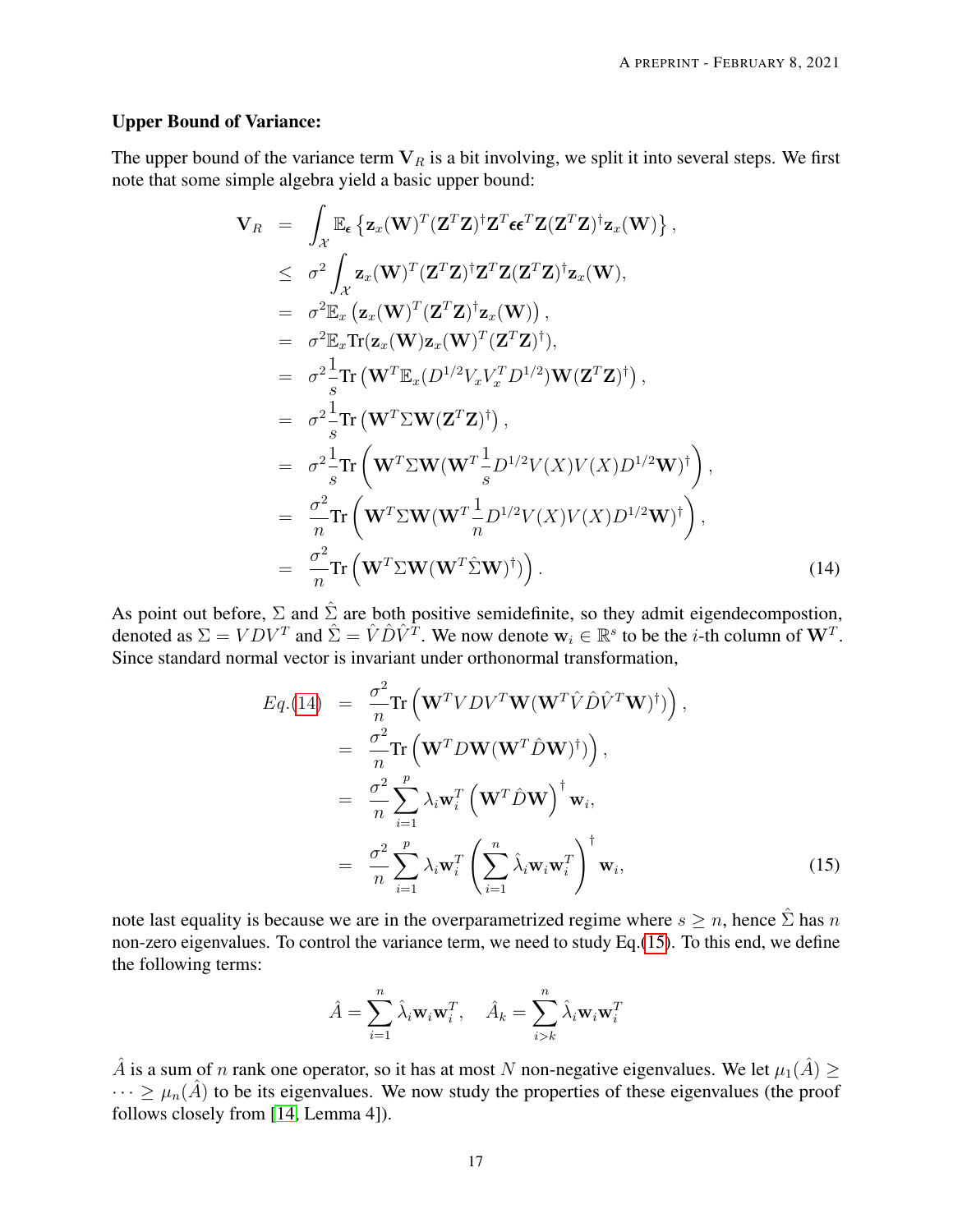<span id="page-17-3"></span>**Lemma 5.** Let  $\hat{A} = \sum_{i=1}^n \hat{\lambda}_i \mathbf{w}_i \mathbf{w}_i^T$ , where  $\mathbf{w}_i \in \mathbb{R}^s$  be a random vector with each entry being i.i.d, *unit variance and*  $\sigma_w$ -subgaussian random variables. There is a universal constant  $b_1$  *such that with probability at least* 1 − 2e −t *, we have*

<span id="page-17-0"></span>
$$
\sum_{i=1}^{n} \hat{\lambda}_i - \Lambda \le \mu_n(\hat{A}) \le \mu_1(\hat{A}) \le \sum_{i=1}^{n} \hat{\lambda}_i + \Lambda,\tag{16}
$$

*where*

$$
\Lambda = b_1 \left( \hat{\lambda}_1(t + n \log 9) + \sqrt{(t + n \log 9) \sum_{i=1}^n \hat{\lambda}_i^2} \right).
$$

*Further, there is a universal constant*  $b_2$  *such that with probability at least*  $1 - 2e^{-n/b_2}$ 

<span id="page-17-1"></span>
$$
\frac{1}{b_2} \sum_{i=1}^n \hat{\lambda}_i - b_2 \hat{\lambda}_1 n \le \mu_n(\hat{A}) \le \mu_1(\hat{A}) \le b_2 \sum_{i=1}^n \hat{\lambda}_i + b_2 \hat{\lambda}_1 n. \tag{17}
$$

*In addition, with the same probability bound, we have*

<span id="page-17-2"></span>
$$
\frac{1}{b_2} \sum_{i>k}^{n} \hat{\lambda}_i - b_2 \hat{\lambda}_{k+1} n \le \mu_n(\hat{A}_k) \le \mu_1(\hat{A}_k) \le b_2 \sum_{i>k}^{n} \hat{\lambda}_i + b_2 \hat{\lambda}_{k+1} n. \tag{18}
$$

*Proof.* For any unit vector  $\mathbf{v} \in \mathbb{R}^s$ , we have  $\mathbf{v}^T \mathbf{w}_i$  is still  $\sigma_w^2$ -subgaussian, this implies that  $\mathbf{v}^T \mathbf{u}_i \mathbf{w}_i^T \mathbf{v} - 1 = (\mathbf{v}^T \mathbf{w}_i)^2 - 1$  is centered and  $\sigma_w^2$  subexponential. Applying Lemma [11,](#page-30-0) we have for any unit vector v, there is a universal constant  $c_1$ , with probability at least  $1 - 2e^{-t}$ ,

$$
\left|\mathbf{v}^T \hat{A} \mathbf{v} - \sum_{i=1}^n \hat{\lambda}_i \right| \leq c_1 \left( \hat{\lambda}_1 t + \sqrt{t \sum_{i=1}^n \hat{\lambda}_i^2} \right).
$$

Now since  $\hat{A}$  has at most n non-negative eigenvalues, we let the n dimensional subspace spanned by  $\hat{A}$  as  $\mathcal{A}^n$ , let  $\mathcal{N}_\omega$  to be the  $\omega$ -net of  $\mathcal{S}^{n-1}$  with respect to the Euclidean distance, where  $\hat{\mathcal{S}}^{n-1}$  is the unit sphere in  $\mathcal{A}^n$ . We let  $\omega = \frac{1}{4}$  $\frac{1}{4}$ , implying that  $|\mathcal{N}_{\omega}| \leq 9^n$ . Apply union bound, for every  $\mathbf{v} \in \mathcal{N}_{\epsilon}$ , we have with probability at least  $1 - 2e^{-t}$ 

$$
\left|\mathbf{v}^T \hat{A} \mathbf{v} - \sum_{i=1}^n \hat{\lambda}_i \right| \le c_1 \left( \hat{\lambda}_1(t+n \log 9) + \sqrt{(t+n \log 9) \sum_{i=1}^n \hat{\lambda}_i^2} \right).
$$

By Lemma [13,](#page-30-1) since  $\omega = \frac{1}{4}$  $\frac{1}{4}$ , for any  $\mathbf{v} \in \mathcal{S}^{n-1}$ , we have

$$
\left|\mathbf{v}^T \hat{A} \mathbf{v} - \sum_{i=1}^n \hat{\lambda}_i\right| \le c_2 \left(\hat{\lambda}_1(t+n \log 9) + \sqrt{(t+n \log 9) \sum_{i=1}^n \hat{\lambda}_i^2}\right) := \Lambda.
$$

Thus, with probability  $1 - 2e^{-t}$ , we have

$$
\left\|\hat{A} - \sum_{i=1}^n \hat{\lambda}_i I_n\right\| \leq \Lambda.
$$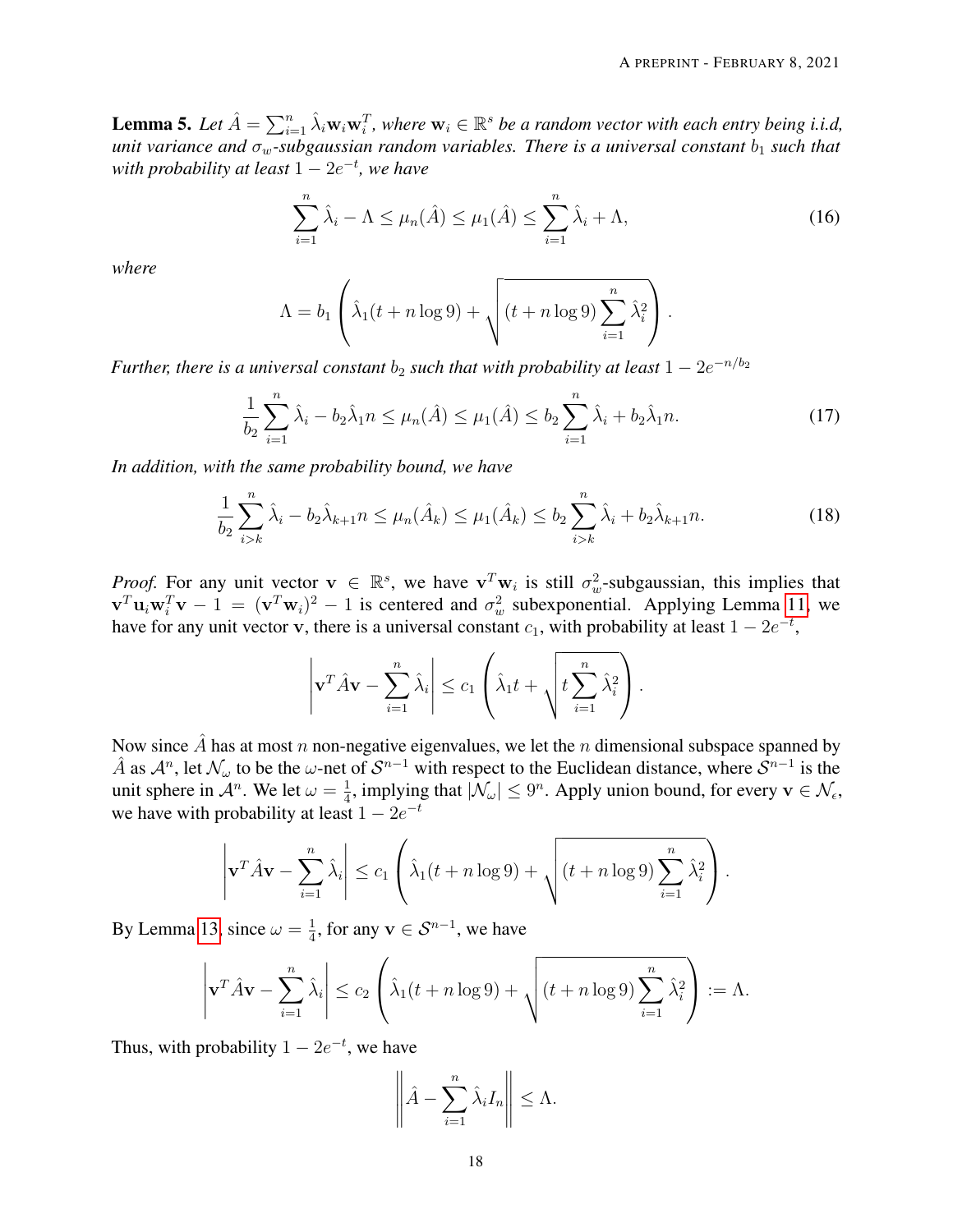We further simplify  $\Lambda$  now. Notice that when  $t \leq \frac{n}{c_0}$  $\frac{n}{c_3}$ ,  $(t + n \log 9) \leq c_4 n$ . Hence,

$$
\Lambda \leq c_5 \hat{\lambda}_1 n + \sqrt{c_6 n \hat{\lambda}_1 \sum_{i=1}^n \hat{\lambda}_i}
$$
  
 
$$
\leq c_5 \hat{\lambda}_1 n + \frac{1}{2} c_6 c_7 \hat{\lambda}_1 n + \frac{1}{2c_7} \sum_{i=1}^n \hat{\lambda}_i \quad \left(\text{we use } \sqrt{xy} \leq \frac{x+y}{2}\right).
$$

Combining this with Eq.[\(16\)](#page-17-0) yields Eq.[\(17\)](#page-17-1). Using the same proof with  $\hat{A}_k$  replacing  $\hat{A}$ , we obtain Eq.[\(18\)](#page-17-2).  $\Box$ 

<span id="page-18-0"></span>Lemma 6. *For universal constants* b*, recall the definition of* k <sup>∗</sup> *as*

$$
k^* = \min\left\{0 \le j \le n, \frac{\sum_{i>j}^N \hat{\lambda}_i}{\hat{\lambda}_{j+1}} \ge bn\right\},\,
$$

we then have with probability greater than  $1-2e^{-\frac{n}{c}},$ 

$$
\mathbf{V}_R \le b\sigma^2 \frac{s}{n} \frac{\text{Tr}(\Sigma)}{\sum_{i>k^*}^n \hat{\lambda}_i}.
$$

*Proof.* Since  $\hat{A} - \hat{A}_k = \sum_{i=1}^k \hat{\lambda}_i \mathbf{w}_i \mathbf{w}_i^T$  is positive semidefinite, we have that  $\mu_n(\hat{A}) \ge \mu_n(\hat{A}_k)$ . By Lemma [5,](#page-17-3) with probability greater than  $1 - e^{-n/c_1}$ , we can lower bound the smallest non-zero eigenvalue of  $\hat{A}$  as

$$
\mu_n(\hat{A}) \ge \mu_n(\hat{A}_k) \ge \frac{1}{c_1} \sum_{i>k}^n \hat{\lambda}_i - c_1 \hat{\lambda}_{k+1} n.
$$

Assuming there is  $0 \le j \le n$  such that  $\sum_{i>j}^n \hat{\lambda}_i \ge c\hat{\lambda}_{j+1}$  and  $c > c_1^2$ , we have

$$
\mu_n(\hat{A}) \ge \frac{1}{c_1} \sum_{i>j}^n \hat{\lambda}_i - \frac{c_1}{c} \sum_{i>j}^n \hat{\lambda}_i = \frac{1}{c_1 c_2} \sum_{i>j}^n \hat{\lambda}_i.
$$

Thus,

$$
\mathbf{V}_R \leq Eq. (15) \leq \frac{\sigma^2}{n} \sum_{i=1}^p \mu_n(\hat{A})^{-1} \lambda_i \mathbf{w}_i^T \mathbf{w}_i,
$$

$$
\leq \frac{\sigma^2}{n} \left( \frac{1}{c_1 c_2} \sum_{i>j}^n \hat{\lambda}_i \right)^{-1} \sum_{i=1}^p \lambda_i \mathbf{w}_i^T \mathbf{w}_i
$$

since  $w_i$  are standard Gaussian random vector, using Lemma [12,](#page-30-2) we have for some universal constants  $c_3, c_4$ , with probability greater than  $1 - e^{-s/c_3}$ ,  $\mathbf{w}_i^T \mathbf{w}_i \le c_4 s$ . Hence, if we choose  $c > c_1^2$ such that  $1 - e^{-n/c} \leq 1 - e^{-s/c_3}$ , then with probability greater than  $1 - 2e^{-n/c}$ , we have for  $k^*$ ,

$$
\mathbf{V}_R \leq c\sigma^2 \frac{s}{n} \frac{\text{Tr}(\Sigma)}{\sum_{i>k^*}^N \hat{\lambda}_i}.
$$

 $\Box$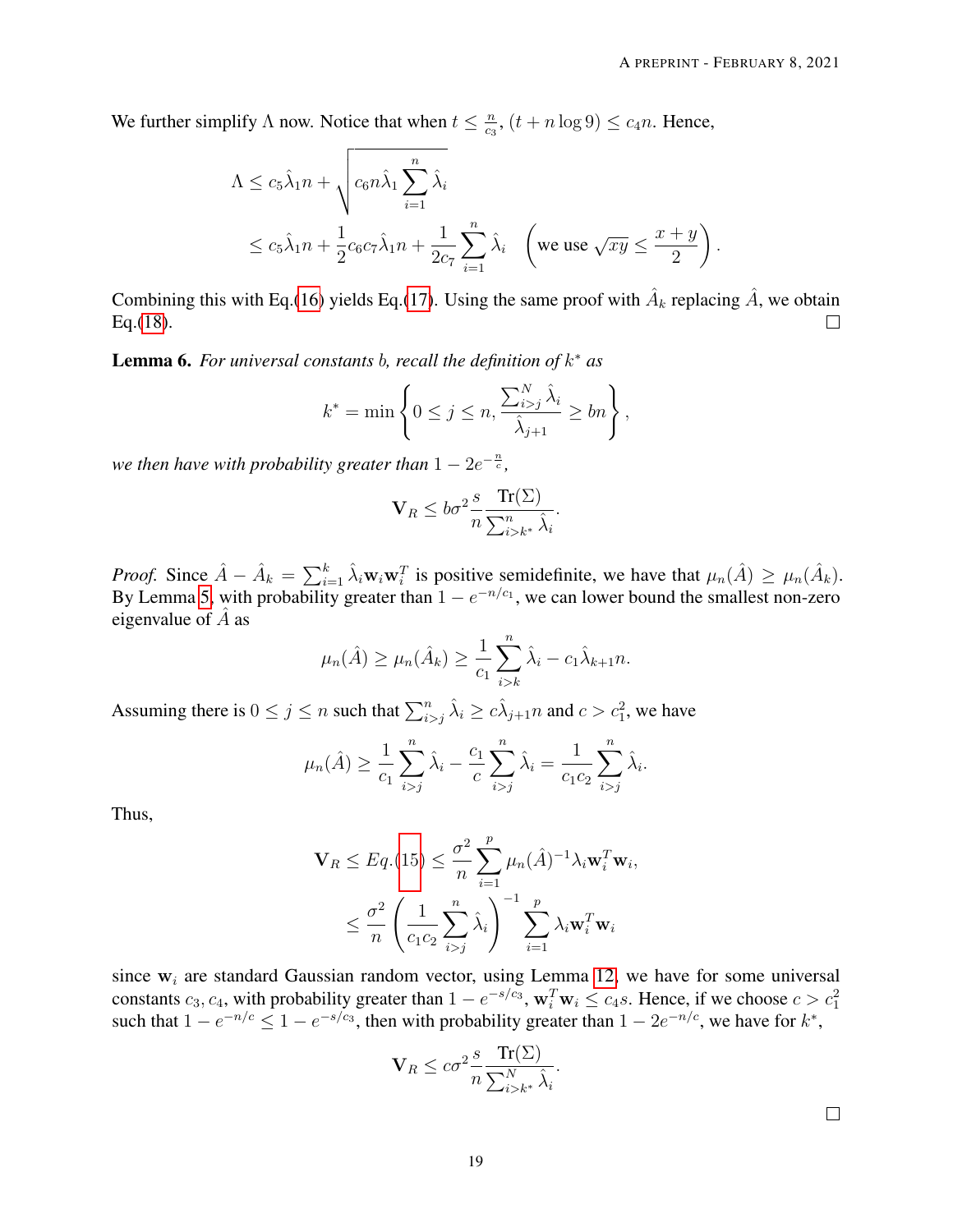<span id="page-19-1"></span>**Lemma 7.** There exists a universal constant b such that with probability greater than  $1 - 2e^{-\frac{n}{b}}$ , we *have*

$$
\mathbf{V}_R \ge b\sigma^2 \frac{s}{n} \frac{\text{Tr}(\Sigma)}{\sum_{i>k^*}^n \hat{\lambda}_i}.
$$

*Proof.* The proof is similar to the upper bound, where the difference is that we use the upper bound of  $\mu_1(\hat{A})$  to obtain the lower bound of  $V_R$ .  $\Box$ 

Now equipped with the above tools, we are ready to prove Proposition [1.](#page-9-0)

*Proof.* For the upper bound, combining Lemma [1,](#page-6-2) [3,](#page-14-1) [4](#page-14-2) and [6](#page-18-0) yields the result. For the lower bound, we simply notice that  $R(\tilde{\beta}) \geq V_R$  and apply Lemma [7](#page-19-1) to achieve the result.  $\Box$ 

# <span id="page-19-0"></span>4.2 Proof of Theorem [1](#page-8-0)

We deal with the bias first in the next section.

### 4.2.1 Upper Bound on Bias

We first notice that

$$
\mathbf{B}_{\xi} = \int_{\mathcal{X}} \left\| \mathbf{z}_{x}^{\xi}(\mathbf{W})^{T} \Pi_{\xi} \beta_{*}^{\xi} \right\|^{2} d\rho(x) = \mathbb{E}_{x} \left\{ \beta_{*}^{\xi T} \Pi_{\xi} \mathbf{z}_{x}^{\xi}(\mathbf{W}) \mathbf{z}_{x}^{\xi}(\mathbf{W})^{T} \Pi_{\xi} \beta_{*}^{\xi} \right\},
$$
  
=  $\beta_{*}^{\xi T} \Pi_{\xi} \left\{ \mathbb{E}_{x} (\mathbf{z}_{x}^{\xi}(\mathbf{W}) \mathbf{z}_{x}^{\xi}(\mathbf{W})^{T}) - \frac{1}{n} \mathbf{Z}_{\xi}^{T} \mathbf{Z}_{\xi} \right\} \Pi_{\xi} \beta_{*}^{\xi}.$ 

By definition,

$$
\frac{1}{n}\mathbf{Z}_{\xi}^{T}\mathbf{Z}_{\xi} = \frac{1}{n}(\mathbf{Z} + \Xi)^{T}(\mathbf{Z} + \Xi) = \frac{1}{n}(\mathbf{Z}^{T}\mathbf{Z} + \mathbf{Z}^{T}\Xi + \Xi^{T}\mathbf{Z} + \Xi^{T}\Xi).
$$

Thus,

<span id="page-19-2"></span>
$$
\mathbb{E}_x(\mathbf{z}_x^{\xi}(\mathbf{W})\mathbf{z}_x^{\xi}(\mathbf{W})^T) - \frac{1}{n}\mathbf{Z}_{\xi}^T \mathbf{Z}_{\xi}
$$
\n
$$
= \mathbb{E}_x(\mathbf{z}_x^{\xi}(\mathbf{W})\mathbf{z}_x^{\xi}(\mathbf{W})^T) - \frac{1}{n}\mathbf{Z}^T \mathbf{Z}
$$
\n(19)

$$
-\frac{1}{n}\mathbf{Z}^T\Xi
$$
 (20)

$$
-\frac{1}{n}\Xi^T \mathbf{Z} \tag{21}
$$

$$
-\frac{1}{n}\Xi^T\Xi.
$$
 (22)

Upper Bound Eq.[\(19\)](#page-19-2) By definition, we have

$$
\mathbf{z}_x^{\xi}(\mathbf{W})\mathbf{z}_x^{\xi}(\mathbf{W})^T = (\mathbf{z}_x(\mathbf{W}) + \xi)(\mathbf{z}_x(\mathbf{W}) + \xi)^T,
$$
  
=  $\mathbf{z}_x(\mathbf{W})\mathbf{z}_x(\mathbf{W})^T + \mathbf{z}_x(\mathbf{W})\xi^T + \xi^T\mathbf{z}_x(\mathbf{W}) + \xi\xi^T.$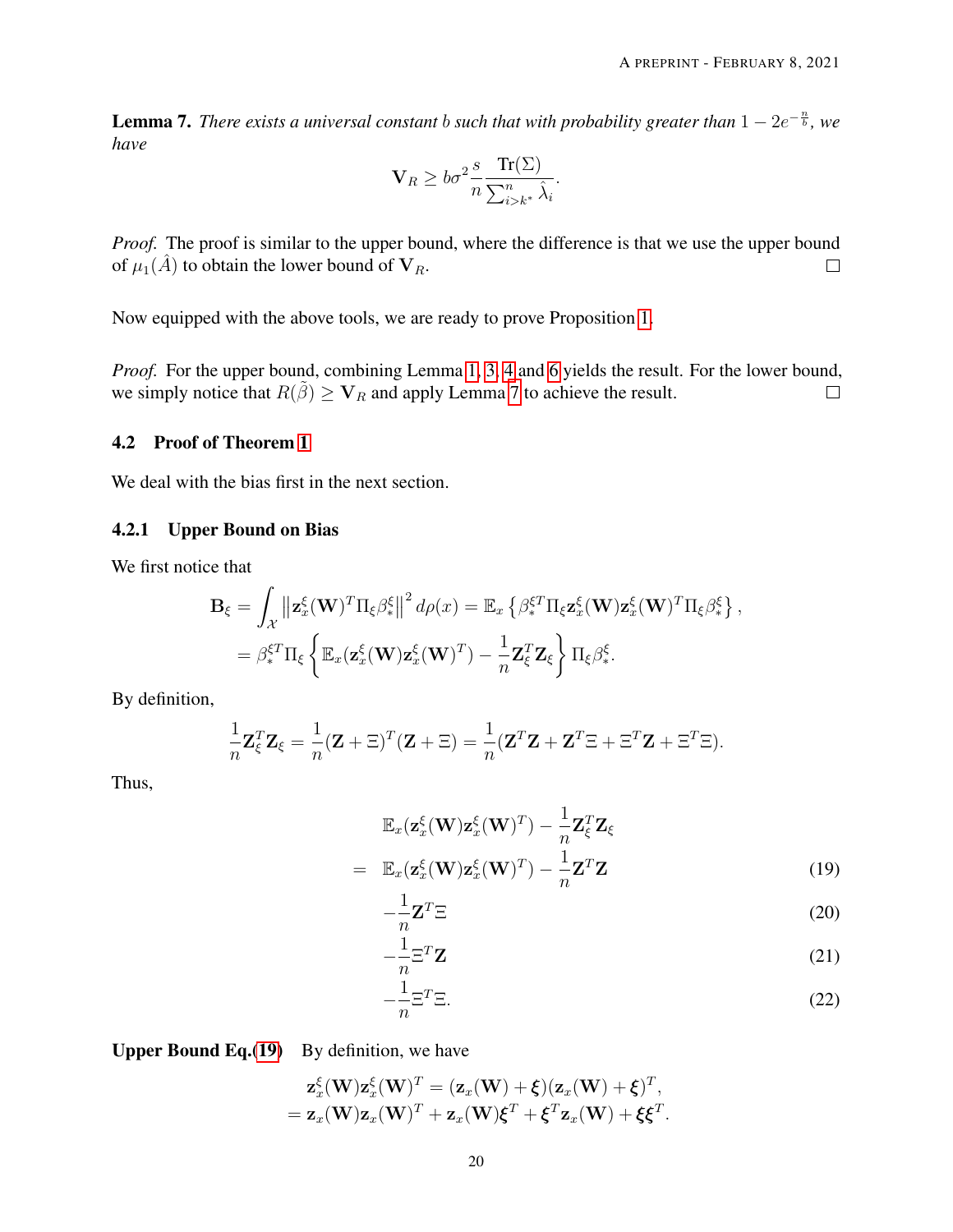As a result, Eq.[\(19\)](#page-19-2) can be written as

<span id="page-20-0"></span>
$$
\mathbb{E}_x\left\{\mathbf{z}_x(\mathbf{W})\mathbf{z}_x(\mathbf{W})^T - \frac{1}{n}\mathbf{Z}^T\mathbf{Z}\right\}
$$
 (23)

$$
+\mathbb{E}_x(\mathbf{z}_x(\mathbf{W})\boldsymbol{\xi}^T) \tag{24}
$$

$$
+\mathbb{E}_x(\xi \mathbf{z}_x(\mathbf{W})^T) \tag{25}
$$

$$
+\xi\xi^T.\tag{26}
$$

 $Eq.(23) = \frac{1}{s}$  $Eq.(23) = \frac{1}{s}$  $Eq.(23) = \frac{1}{s}$  $\frac{1}{s}$ (**W**<sup>T</sup> $\sum$ **W** − **W**<sup>T</sup> $\sum$ <sup>2</sup>W), its operator norm can be trivially upper bounded by  $\frac{\lambda_W}{s}$ || $\Sigma - \hat{\Sigma}$ ||, where we recall  $\lambda_W = ||\mathbf{W}^T \mathbf{W}||$ . We now denote  $\boldsymbol{\xi} = \frac{\sigma_0}{\sqrt{s}} \mathbf{u}$ , where  $\mathbf{u} \in \mathbb{R}^s$  with each entry being i.i.d standard normal by definition of  $\xi$ . Recall that  $\mathbf{z}_x(\mathbf{W}) = \frac{1}{\sqrt{s}} \mathbf{W}^T D^{\frac{1}{2}} V(x)$ , we have

$$
\mathbf{z}_x(\mathbf{W})\boldsymbol{\xi}^T = \frac{\sigma_0}{s}\mathbf{W}^T D^{\frac{1}{2}}V(x)\mathbf{u}^T,
$$

where  $\mathbf{w}^{(i)} \in \mathbb{R}^p$  as the *i*-th column of **W**. It is easy to see

$$
\mathbf{w}^{(i)T}D^{\frac{1}{2}}V(x) = \sum_{j}^{p} \sqrt{\lambda_j} e_j(x) \mathbf{w}_j^{(i)} \in \mathbb{R}.
$$

is a normal random variable. Immediately, we can see that it has mean 0 and variance  $\text{Var}(\mathbf{w}^{(i)T}D^{\frac{1}{2}}V_x) = \sum_j^p \lambda_j e_j(x) e_j(x) = k(x,x)$ . As a result, we have  $\mathbf{w}^{(i)T}D^{\frac{1}{2}}V(x) \sim$  $\mathcal{N}(0, k(x, x))$ . Hence,

$$
\mathbf{W}^T D^{\frac{1}{2}} V(x) = \left[ \mathbf{w}^{(1)T} D^{\frac{1}{2}} V(x), \dots, \mathbf{w}^{(s)T} D^{\frac{1}{2}} V(x) \right]^T = \sqrt{k(x,x)} \mathbf{v},
$$

where  $\mathbf{v} \in \mathbb{R}^s$  is a Gaussian random vector with each entry being i.i.d ~  $\mathcal{N}(0, 1)$ . As a result,

$$
\mathbf{z}_x(\mathbf{W})\boldsymbol{\xi}^T = \frac{\sigma_0}{s}\mathbf{W}^T D^{\frac{1}{2}}V(x)\mathbf{u}^T = \frac{\sigma_0}{s}\sqrt{k(x,x)}\mathbf{v}\mathbf{u}^T,
$$

Hence, by Lemma [14,](#page-31-0) for some universal constant  $c_1, c_2, c_3$ , if we let  $t \leq s/c_1$ , then with probability greater than  $1 - 2e^{-s/c_1}$ , we can now upper bound  $\mathbb{E}_x(\mathbf{z}_x(\mathbf{W})\boldsymbol{\xi}^T)$  as:

<span id="page-20-2"></span>
$$
\|\mathbb{E}_x(\mathbf{z}_x(\mathbf{W})\boldsymbol{\xi}^T)\| = \|\mathbb{E}_x\left(\frac{\sigma_0}{s}\sqrt{k(x,x)}\mathbf{v}\mathbf{u}^T\right)\|,
$$
  
\n
$$
\leq \frac{\sigma_0}{s}\|\sqrt{\mathbb{E}_x(k(x,x))}\| \|\mathbf{v}\mathbf{u}^T\|,
$$
  
\n
$$
\leq \frac{\sigma_0}{s}\sqrt{C_0}\left\|\sum_{i=1}^s v_i u_i\right\|,
$$
  
\n
$$
\leq \frac{\sigma_0}{s}\sqrt{C_0}c_2s = c_3\sigma_0.
$$
\n(27)

Thus, Eq.[\(24\)](#page-20-0)  $\leq c_3\sigma_0 I$ . Eq.[\(25\)](#page-20-0) has the same upper bound as Eq.(24) since they have exactly the same eigenvalues.

For Eq.[\(26\)](#page-20-0), we apply Lemma [12,](#page-30-2)  $\|\xi \xi^T\| = \frac{\sigma_0^2}{s}\mathbf{u}^T\mathbf{u}$ , we have  $\|\xi \xi^T\| \le c_3\sigma_0^2$  with probability greater than  $1 - e^{-s/c_4}$ . Combining this all together, we have with probability greater than  $1 - 3e^{-s/c_5} \ge$  $1 - 3e^{-n/c_5}, c_5 = \max\{c_1, c_4\},$ 

<span id="page-20-1"></span>
$$
||Eq.(19)|| \le ||Eq.(23)|| + ||Eq.(25)|| + ||Eq.(24)|| + ||Eq.(26)||
$$
  
\n
$$
\le \frac{\lambda_W}{s} ||\Sigma - \hat{\Sigma}|| + 2c_2\sigma_0 + c_3\sigma_0^2.
$$
\n(28)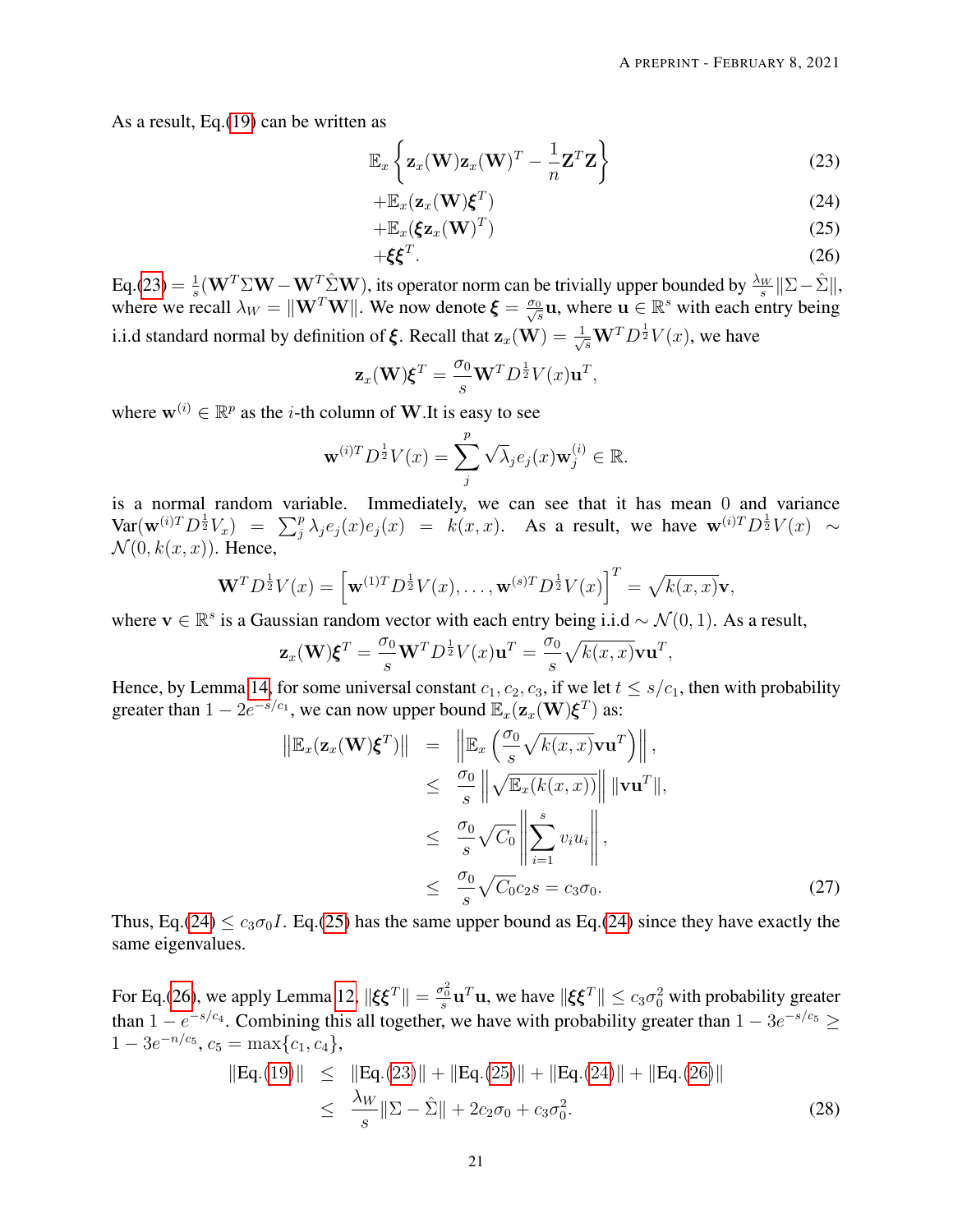Upper Bound Eq.[\(20\)](#page-19-2) & Eq.[\(21\)](#page-19-2) Recall that  $Z = \frac{1}{\sqrt{2}}$  $\frac{1}{s}V(X)D^{\frac{1}{2}}\mathbf{W}$ , and  $\hat{\Sigma}$  =  $\frac{1}{n}D^{\frac{1}{2}}V(X)^T V(X)D^{\frac{1}{2}}$  has eigenvalues  $\hat{\lambda}_1, \dots, \hat{\lambda}_n \geq 0$ . Hence,  $\frac{1}{\sqrt{n}}D^{\frac{1}{2}}V(X)^T$  has singular values as  $\{\hat{\sigma}_i\}_{i=1}^n$  with  $\hat{\sigma}_i^2 = \hat{\lambda}_i$ . And for some orthonormal basis  $\hat{\mathcal{U}}_X \in \mathbb{R}^{p \times p}$  and  $\hat{\mathcal{V}}_X \in \mathbb{R}^{n \times n}$ ,  $\frac{1}{\sqrt{n}}D^{\frac{1}{2}}V(X)^{T}$  must admit singular value decomposition as

$$
\frac{1}{\sqrt{n}}D^{\frac{1}{2}}V(X)^{T} = \hat{\mathcal{U}}_{X}\hat{\mathcal{D}}_{X}\hat{\mathcal{V}}_{X},
$$

where  $\hat{\mathcal{D}}_X \in \mathbb{R}^{p \times n}$  is the matrix with diagonal elements being the singular values and 0 otherwise. Therefore:

$$
\frac{1}{n}\mathbf{Z}^T \Xi = \frac{1}{n\sqrt{s}} \mathbf{W}^T D^{\frac{1}{2}} V(X)^T \Xi = \frac{1}{\sqrt{ns}} \mathbf{W}^T \hat{\mathcal{U}}_X \hat{\mathcal{D}}_X \hat{\mathcal{V}}_X \Xi,
$$

$$
= \frac{1}{\sqrt{ns}} \mathbf{W}^T \hat{\mathcal{D}}_X \mathbf{U} \frac{\sigma_0}{\sqrt{s}} = \frac{\sigma_0}{s\sqrt{n}} \sum_i^n \hat{\sigma}_i \mathbf{w}_i \mathbf{u}_i^T.
$$

where  $\mathbf{U} = [\mathbf{u}_1, \dots, \mathbf{u}_n]^T \in \mathbb{R}^{n \times s}$  with each entry being i.i.d  $\sim \mathcal{N}(0, 1)$ .

We would like to apply Lemma [15](#page-32-0) to the above equation. But we need to consider the value of  $\{\hat{\sigma}_i\}_{i=1}^n$  as  $\hat{\sigma}_i$  can either be  $\sqrt{\hat{\lambda}_i}$  or  $-\sqrt{\hat{\lambda}_i}$ . We can see that  $w_i$  is a standard Gaussian random vector,  $-w_i$  and w<sub>i</sub> have the same distribution. As a result, without loss of generality, we may assume that  $\hat{\sigma}_i = \sqrt{\hat{\lambda}_i}$ , so  $\{\hat{\sigma}_i\}_{i=1}^n$  is non-negative and non-increasing. Now apply Lemma [15](#page-32-0) and notice that  $\sum_{i=1}^n \hat{\sigma}_i^2 = \sum_i \hat{\lambda}_i$  is finite by our assumption, we conclude with probability greater than  $1 - e^{-n/c_6}$ ,

<span id="page-21-0"></span>
$$
\left\| \frac{1}{n} \Xi^T \mathbf{Z} \right\| = \left\| \frac{1}{n} \mathbf{Z}^T \Xi \right\| \le \frac{\sigma_0}{s \sqrt{n}} c_7 n \sqrt{\sum_i \hat{\lambda}_i} \le c_8 \frac{\sigma_0}{\sqrt{s}}.
$$
 (29)

**Upper Bound Eq.** $(22)$  For this, we simply notice that

$$
\frac{1}{n}\Xi^T\Xi = \frac{\sigma_0^2}{sn}\mathbf{U}^T\mathbf{U} = \frac{\sigma_0^2}{sn}\sum_i^n \mathbf{u}_i\mathbf{u}_i^T.
$$

Note that since we are in the overparametrized regime ( $s \geq n$ ), U<sup>T</sup>U has at most n non-zero eigenvalues. Therefore by Lemma [5,](#page-17-3) Eq.[\(17\)](#page-17-1), with probability greater than  $1 - e^{-n/c_9}$ 

<span id="page-21-1"></span>
$$
\left\| \frac{1}{n} \Xi^T \Xi \right\| = \left\| \frac{\sigma_0^2}{sn} \sum_i^n \mathbf{u}_i \mathbf{u}_i^T \right\|,
$$
  
\n
$$
\leq \frac{\sigma_0^2}{sn} \left\| \sum_i^n \mathbf{u}_i \mathbf{u}_i^T \right\|,
$$
  
\n
$$
\leq \frac{\sigma_0^2}{sn} \left( \frac{1}{c_{10}} + c_{10}n \right) \quad \text{by Eq.(17)},
$$
  
\n
$$
= c_{11} \frac{\sigma_0^2 n}{sn} \leq c_{11} \frac{\sigma_0^2}{s}.
$$
 (30)

Now combine Eq.[\(28\)](#page-20-1), [\(29\)](#page-21-0) and [\(30\)](#page-21-1) and Lemma [4,](#page-14-2) taking the universal constants  $c =$  $\max\{c_1, \ldots, c_{11}\}\$ , with probability greater than  $1 - \delta - 6e^{-n/c}$ 

$$
\mathbf{B}_{\xi} \le c \left( \frac{\lambda_W}{s} \|\Sigma\| \sqrt{\log(\frac{14r(\Sigma)}{\delta})/n} + \sigma_0 + \sigma_0^2 \right) \|\Pi_{\xi}\|^2 \|\beta_{*}^{\xi}\|^2,
$$

note that we have omitted the  $\frac{\sigma_0}{\sqrt{s}}$  and  $\frac{\sigma_0^2}{s}$  terms because they are dominated by  $\sigma_0$  and  $\sigma_0^2$  respectively.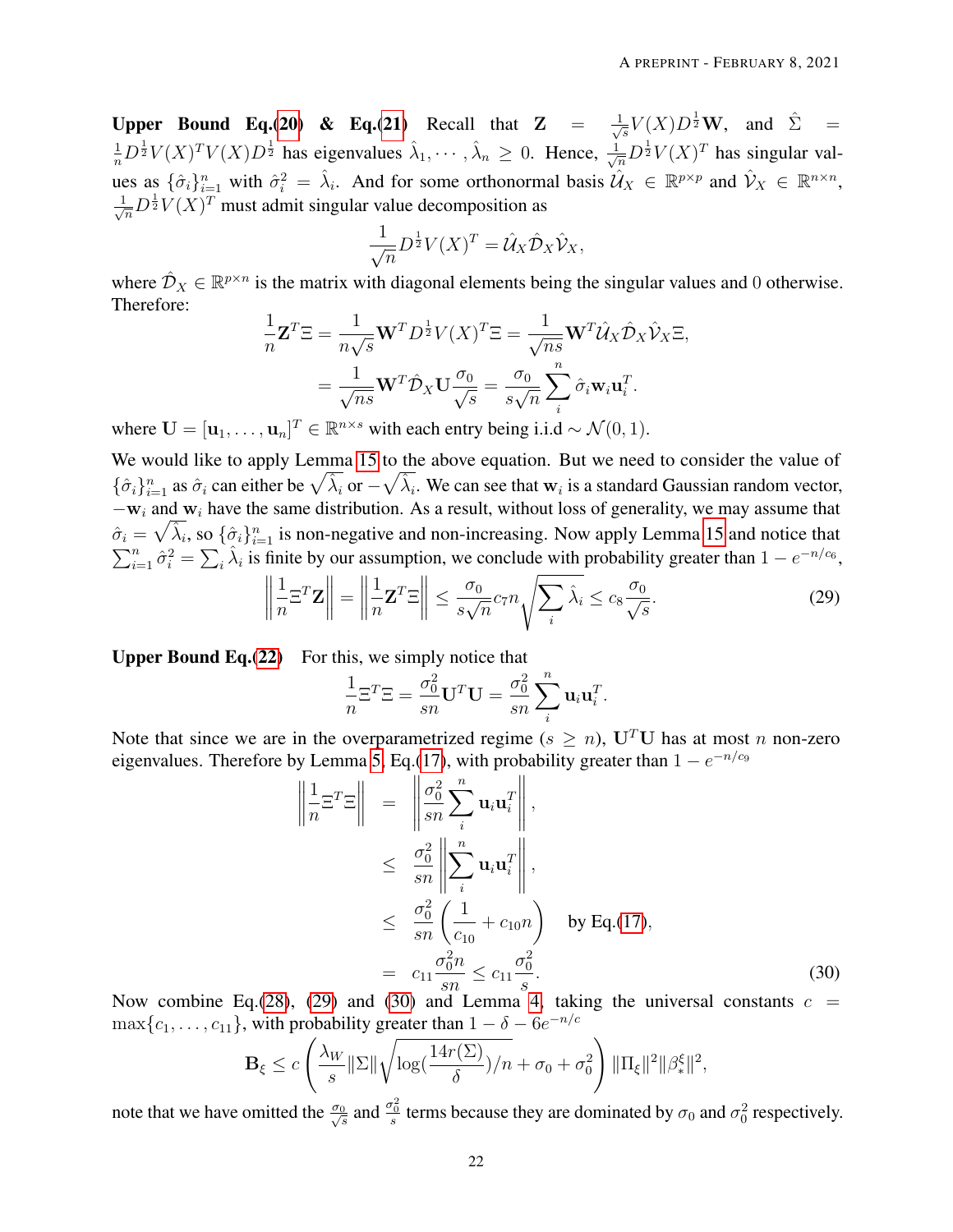# 4.2.2 Upper Bound on Variance

For the variance, we have

<span id="page-22-1"></span>
$$
\mathbf{V}_{\xi} = \int_{\mathcal{X}} \mathbb{E}_{\epsilon} \left\| \mathbf{z}_{x}^{\xi}(\mathbf{W})^{T} \left( \mathbf{Z}_{\xi}^{T} \mathbf{Z}_{\xi} \right)^{\dagger} \mathbf{Z}_{\xi}^{T} \epsilon \right\|^{2} d\rho(x),
$$
\n
$$
= \int_{\mathcal{X}} \mathbb{E}_{\epsilon} \left\{ \mathbf{z}_{x}^{\xi}(\mathbf{W})^{T} \left( \mathbf{Z}_{\xi}^{T} \mathbf{Z}_{\xi} \right)^{\dagger} \mathbf{Z}_{\xi}^{T} \epsilon \epsilon^{T} \mathbf{Z}_{\xi} \left( \mathbf{Z}_{\xi}^{T} \mathbf{Z}_{\xi} \right)^{\dagger} \mathbf{z}_{x}^{\xi}(\mathbf{W}) \right\} d\rho(x),
$$
\n
$$
\leq \sigma^{2} \int_{\mathcal{X}} \mathbf{z}_{x}^{\xi}(\mathbf{W})^{T} \left( \mathbf{Z}_{\xi}^{T} \mathbf{Z}_{\xi} \right)^{\dagger} \mathbf{Z}_{\xi}^{T} \mathbf{Z}_{\xi} \left( \mathbf{Z}_{\xi}^{T} \mathbf{Z}_{\xi} \right)^{\dagger} \mathbf{z}_{x}^{\xi}(\mathbf{W}) d\rho(x),
$$
\n
$$
= \sigma^{2} \mathbb{E}_{x} \left\{ \mathbf{z}_{x}^{\xi}(\mathbf{W})^{T} \left( \mathbf{Z}_{\xi}^{T} \mathbf{Z}_{\xi} \right)^{\dagger} \mathbf{z}_{x}^{\xi}(\mathbf{W}) \right\},
$$
\n
$$
= \sigma^{2} \mathbb{E}_{x} \left\{ \text{Tr} \left[ \mathbf{z}_{x}^{\xi}(\mathbf{W}) \mathbf{z}_{x}^{\xi}(\mathbf{W})^{T} \left( \mathbf{Z}_{\xi}^{T} \mathbf{Z}_{\xi} \right)^{\dagger} \right\},
$$
\n
$$
= \frac{\sigma^{2}}{n} \text{Tr} \left\{ \mathbb{E}_{x} \left[ \mathbf{z}_{x}^{\xi}(\mathbf{W}) \mathbf{z}_{x}(\mathbf{W})^{T} \right] \left( \frac{1}{n} \mathbf{Z}_{\xi}^{T} \mathbf{Z}_{\xi} \right)^{\
$$

$$
+\frac{s\sigma^2}{n}\mathrm{Tr}\left\{\mathbb{E}_x\left[\mathbf{z}_x(\mathbf{W})\boldsymbol{\xi}^T\right]\left(\frac{s}{n}\mathbf{Z}_{\xi}^T\mathbf{Z}_{\xi}\right)^{\dagger}\right\},\tag{32}
$$

$$
+\frac{s\sigma^2}{n}\mathrm{Tr}\left\{\mathbb{E}_x\left[\xi\mathbf{z}_x(\mathbf{W})^T\right]\left(\frac{s}{n}\mathbf{Z}_{\xi}^T\mathbf{Z}_{\xi}\right)^{\dagger}\right\},\tag{33}
$$

$$
+\frac{s\sigma^2}{n}\mathrm{Tr}\left\{\xi\xi^T\left(\frac{s}{n}\mathbf{Z}_{\xi}^T\mathbf{Z}_{\xi}\right)^{\dagger}\right\}.
$$
\n(34)

To obtain the upper bound on the variance, we need to study the properties of the eigenvalues from 1  $\frac{1}{n}Z_{\xi}^{T}Z_{\xi}$ . In order to do that, we first provide a more refined way of studying the eigenvalues of  $\hat{A} = \sum_{i=1}^{N} \hat{\lambda}_i \mathbf{w}_i \mathbf{w}_i^T$  than Lemma [5.](#page-17-3)

<span id="page-22-0"></span>**Lemma 8.** Let  $A = \sum_{i=1}^{n} \lambda_i w_i w_i^T$ , where  $w_i \in \mathbb{R}^s$  is a random vector with each entry being  $i.i.d\ \sigma_w^2$ -subgaussian random variable and  $\{\lambda_i\}_{i=1}$  is a sequence of non-negative, non-increasing *numbers with finite sum*  $\sum_{i=1}^{n} \lambda_i < \infty$ . Assume  $s > n$ , with probability at least  $1 - 2e^{-n/b}$ ,

$$
(1 - \frac{1}{bb_1} \sigma_w^2) \sum_{i=1}^n \lambda_i - \frac{b_2}{\sqrt{b}} \sigma_w^2 \lambda_1 n \le \mu_n(A) \le \mu_1(A) \le (1 + \frac{1}{bb_1} \sigma_w^2) \sum_{i=1}^n \lambda_i + \frac{b_2}{\sqrt{b}} \sigma_w^2 \lambda_1 n,
$$

*where*  $b, b_1, b_2 > 1$  *are some universal constants. In addition, with the same probability bound, we have*

$$
(1 - \frac{1}{bb_1} \sigma_w^2) \sum_{i > k}^n \lambda_i - \frac{b_2}{\sqrt{b}} \sigma_w^2 \lambda_{k+1} n \le \mu_n(A_k) \le \mu_1(A_k) \le (1 + \frac{1}{bb_1} \sigma_w^2) \sum_{i > k}^n \lambda_i + \frac{b_2}{\sqrt{b}} \sigma_w^2 \lambda_{k+1} n,
$$

*Proof.* For any unit vector  $v \in \mathbb{R}^s$ , we have  $v^T w_i$  is  $c_1 \sigma_w^2$ -subgaussian random variable. Hence for any v,  $\mathbf{v}^T A \mathbf{v} = \sum_{i=1}^n \lambda_i (\mathbf{v}^T \mathbf{w}_i)^2$ . Applying Lemma [11,](#page-30-0) for any unit vector v, there is a universal constant  $c_1$ , a constant  $c_2$  and  $t > 0$ , with probability at least  $1 - 2e^{-t/c_2}$ ,

$$
|\mathbf{v}^T A \mathbf{v} - \sum_{i=1} \lambda_i| \le c_1 \sigma_w^2 \max\left(\lambda_1 \frac{t}{c_2}, \sqrt{\frac{t}{c_2} \sum_{i=1} \lambda_i^2}\right) \le \frac{c_1}{\sqrt{c_2}} \sigma_w^2 \left(\lambda_1 t + \sqrt{t \sum_{i=1} \lambda_i^2}\right).
$$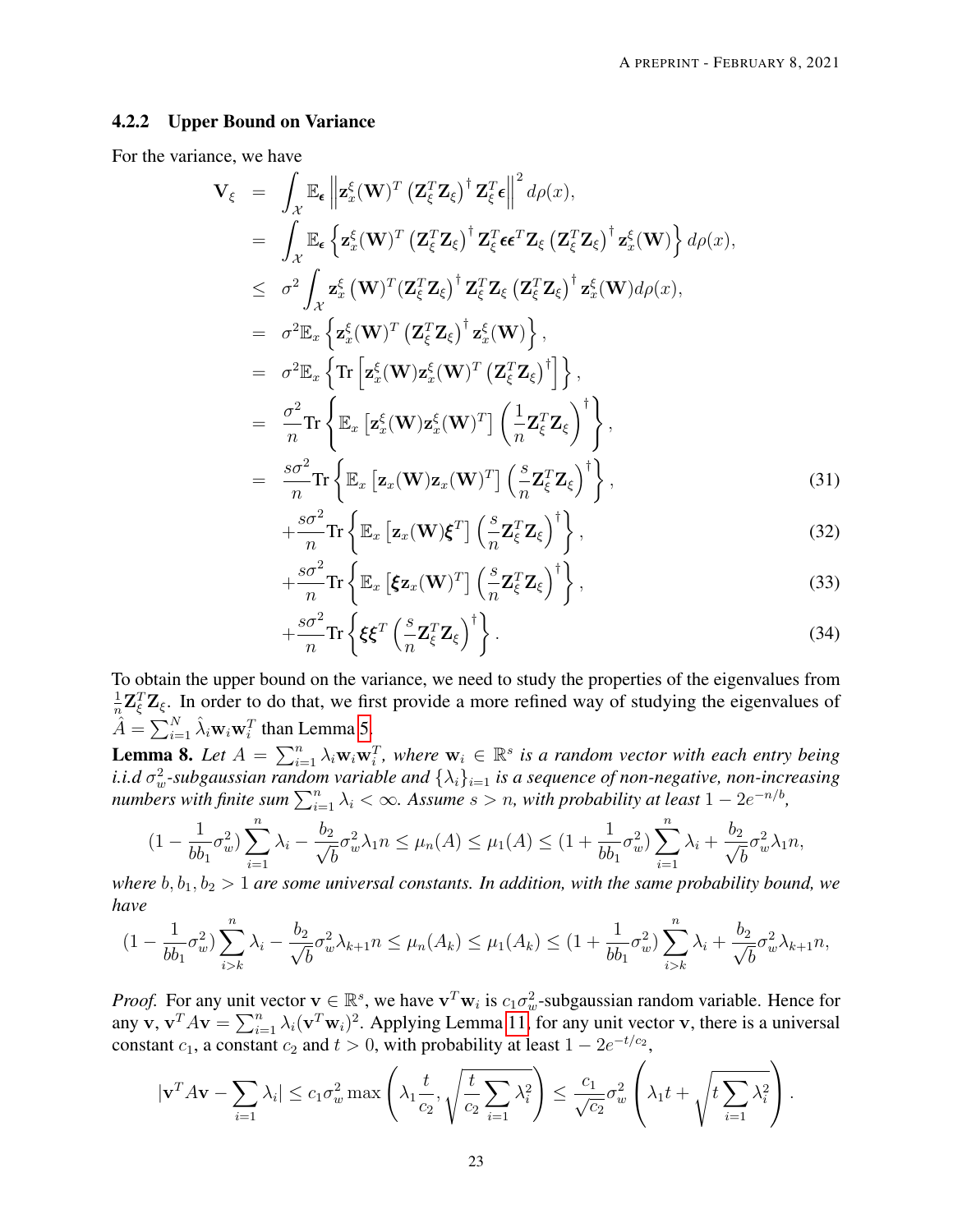Now since A has at most n non-negative eigenvalues, we let the n dimensional subspace spanned by A as  $\mathcal{A}^n$ , let  $\mathcal{N}_\omega$  to be the  $\omega$ -net of  $\mathcal{S}^{n-1}$  with respect to the Euclidean distance, where  $\mathcal{S}^{n-1}$  is the unit sphere in  $\mathcal{A}^n$ . We let  $\omega = \frac{1}{4}$  $\frac{1}{4}$ , implying that  $|\mathcal{N}_{\omega}| \leq 9^n$ . Apply union bound, for every  $\mathbf{v} \in \mathcal{N}_{\epsilon}$ , we have with probability at least  $1 - 2e^{-t/c_2}$ 

$$
\left|\mathbf{v}^T A \mathbf{v} - \sum_{i=1}^n \lambda_i\right| \le \frac{c_1}{\sqrt{c_2}} \sigma_w^2 \left(\lambda_1 (t + n \log 9) + \sqrt{(t + n \log 9) \sum_{i=1}^n \lambda_i^2}\right).
$$

By Lemma [13,](#page-30-1) since  $\omega = \frac{1}{4}$  $\frac{1}{4}$ , for any  $\mathbf{v} \in \mathcal{S}^{n-1}$ , we have

$$
\left|\mathbf{v}^T A \mathbf{v} - \sum_{i=1}^n \lambda_i\right| \le \frac{32}{9} \frac{c_1}{\sqrt{c_2}} \sigma_w^2 \left(\lambda_1 (t + n \log 9) + \sqrt{\left(t + n \log 9\right) \sum_{i=1}^n \lambda_i^2}\right),
$$
  
=  $\frac{c_3}{\sqrt{c_2}} \sigma_w^2 \left(\lambda_1 (t + n \log 9) + \sqrt{\left(t + n \log 9\right) \sum_{i=1}^n \lambda_i^2}\right) := \Lambda.$ 

Thus, with probability  $1 - 2e^{-t/c_2}$ , we have

$$
\left\| A - \sum_{i=1} \lambda_i I_n \right\| \leq \Lambda.
$$

We further simplify  $\Lambda$  now. Notice that when  $t \leq n$ ,  $(t + n \log 9) \leq c_4 n$ . Hence,

$$
\begin{split}\n\Lambda &\leq \frac{c_3}{\sqrt{c_2}} \sigma_w^2 \left( c_4 \lambda_1 n + \sqrt{c_4 n \sum_{i=1}^n \lambda_i^2} \right), \\
&\leq \frac{c_3}{\sqrt{c_2}} \sigma_w^2 \left( c_4 \lambda_1 n + \sqrt{c_4 n \lambda_1 \sum_{i=1}^n \lambda_i} \right), \\
&\leq \frac{c_3}{\sqrt{c_2}} \sigma_w^2 \left( c_4 \lambda_1 n + \frac{c_4 c_6 n \lambda_1}{2} + \frac{1}{2c_6} \sum_{i=1}^n \lambda_i \right) \quad (\text{we use } \sqrt{xy} \leq \frac{x+y}{2}), \\
&= \frac{1}{\sqrt{c_2}} \sigma_w^2 (c_7 \lambda_1 n + \frac{1}{c_8} \sum_{i=1}^n \lambda_i).\n\end{split}
$$

Therefore, with probability  $1 - 2e^{-n/c_2}$ , we have:

$$
(1 - \frac{1}{c_8\sqrt{c_2}}\sigma_w^2) \sum_{i=1}^n \lambda_i - \frac{c_7}{\sqrt{c_2}}\sigma_w^2 \lambda_1 n \le \mu_n(A) \le \mu_1(A) \le (1 + \frac{1}{c_8\sqrt{c_2}}\sigma_w^2) \sum_{i=1}^n \lambda_i + \frac{c_7}{\sqrt{c_2}}\sigma_w^2 \lambda_1 n.
$$

Using the same proof with  $A_k$  replacing A, we obtain the bound for  $\mu_n(A_k)$  and  $\mu_1(A_k)$ .

We first investigate the property of  $\frac{1}{\sqrt{2}}$  $\frac{1}{n}(\mathbf{Z} + \mathbf{\Xi})$ . As discussed before, for some orthonormal basis  $\hat{U}_X \in \mathbb{R}^{p \times p}$  and  $\hat{V}_X \in \mathbb{R}^{n \times n}$ ,  $\frac{1}{\sqrt{n}} D^{\frac{1}{2}} V(X)^T$  must admit singular value decomposition as

$$
\frac{1}{\sqrt{n}}D^{\frac{1}{2}}V(X)^{T} = \hat{\mathcal{U}}_{X}\hat{\mathcal{D}}_{X}\hat{\mathcal{V}}_{X},
$$

 $\Box$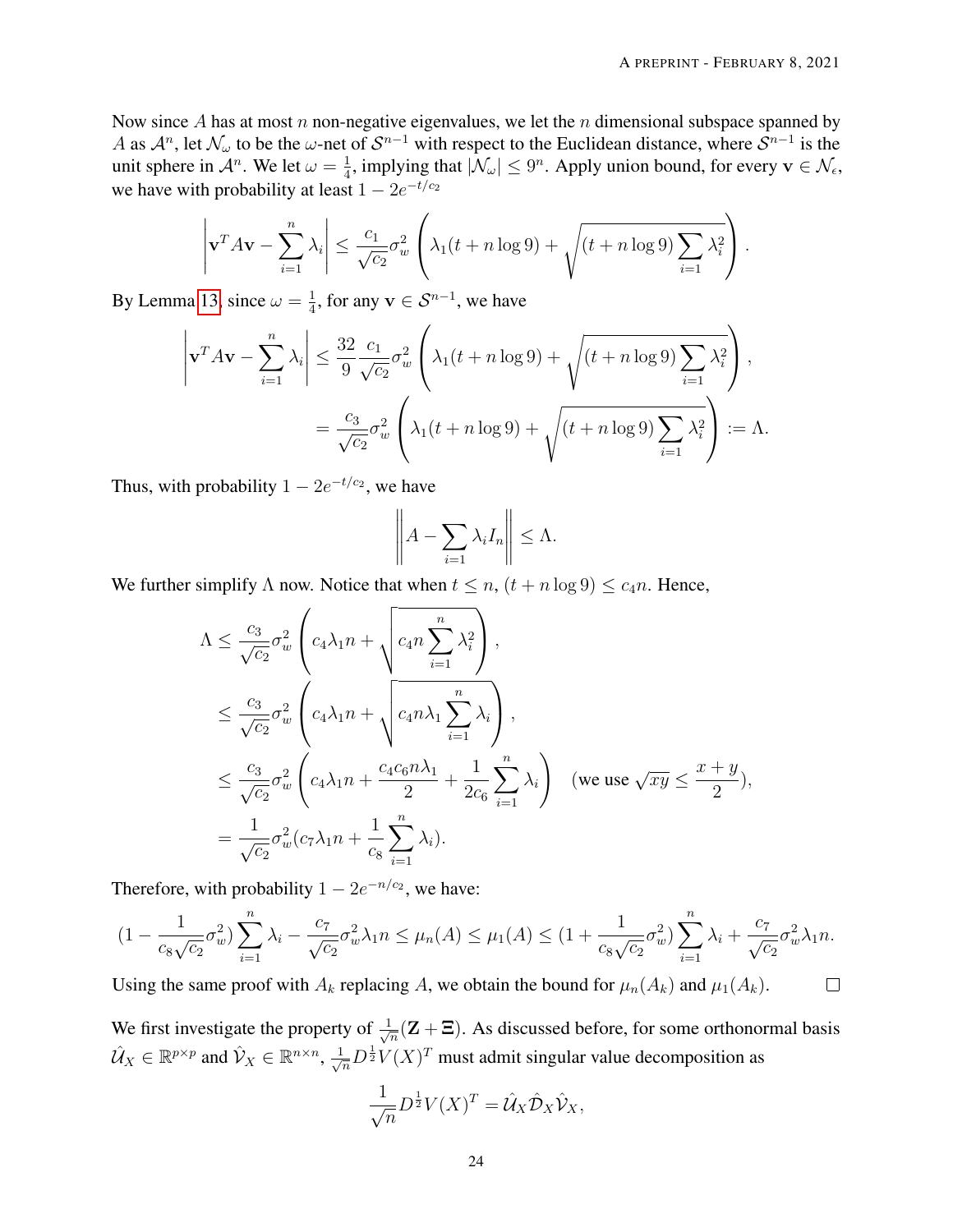where  $\hat{\mathcal{D}}_X \in \mathbb{R}^{p \times n}$  is the matrix with diagonal elements being the singular values  $\{\hat{\sigma}_i\}_{i=1}^n$  and 0 otherwise. As a result, we can write

$$
\frac{1}{\sqrt{n}}\mathbf{Z} = \frac{1}{\sqrt{n}}V(X)D^{\frac{1}{2}}\mathbf{W} = \hat{\mathcal{V}}_X\hat{\mathcal{D}}_X^T\hat{\mathcal{U}}_X\mathbf{W}.
$$

Since Gaussian random variable is invariant under orthogonal transformation, we can further simplify the above equation as:

$$
\frac{1}{\sqrt{n}}\mathbf{Z} = \hat{\mathcal{V}}_X \hat{\mathcal{D}}_X^T \mathbf{W}.
$$

In addition, the singular value matrix  $\hat{\mathcal{D}}_X \in \mathbb{R}^{p \times n}$  has only n diagonal entry being non-zero, if we let  $\mathcal{D}_X = \text{diag}[\hat{\sigma}_1, \dots, \hat{\sigma}_n] \in \mathbb{R}^{n \times n}$ , then equivalently, we can write

$$
\frac{1}{\sqrt{n}}\mathbf{Z} = \hat{\mathcal{V}}_X \mathcal{D}_X \mathbf{W}.
$$

Note that the W in the last equation represents a  $n \times s$  Gaussian random matrix. Therefore,

$$
\frac{1}{\sqrt{n}}(\mathbf{Z}+\Xi)=\frac{1}{\sqrt{s}}\left(\hat{\mathcal{V}}_X\mathcal{D}_X\mathbf{W}+\frac{\sigma_0}{\sqrt{n}}\mathbf{U}\right)=\frac{1}{\sqrt{s}}\hat{\mathcal{V}}_X\left(\mathcal{D}_X\mathbf{W}+\frac{\sigma_0}{\sqrt{n}}\mathbf{U}\right).
$$

It is easy to see that  $\mathcal{D}_X \mathbf{W} + \frac{\sigma_0}{\sqrt{n}} \mathbf{U}$  is a  $n \times s$  Gaussian random matrix. Its *i*, *j*-th entry can be written as  $\hat{\sigma}_i \mathbf{W}_{ij} + \frac{\sigma_0}{\sqrt{n}} \mathbf{U}_{ij}$ . It is a Gaussian random variable with mean 0 and variance  $\lambda_i + \frac{\sigma_0^2}{n}$ . Hence, we can write

$$
\frac{1}{\sqrt{n}}(\mathbf{Z} + \mathbf{\Xi}) = \frac{1}{\sqrt{s}}\hat{\mathcal{V}}_X \left(\hat{D} + \frac{\sigma_0^2}{n}I\right)^{\frac{1}{2}} \mathbf{W}.
$$

Finally, we have

$$
\frac{s}{n}(\mathbf{Z} + \mathbf{\Xi})^T(\mathbf{Z} + \mathbf{\Xi}) = \mathbf{W}^T\left(\hat{D} + \frac{\sigma_0^2}{n}I\right)\mathbf{W} = \sum_{i=1}^n \left(\hat{\lambda}_i + \frac{\sigma_0^2}{n}\right)\mathbf{w}_i\mathbf{w}_i^T = \sum_{i=1}^n \hat{\lambda}_i^{\xi}\mathbf{w}_i\mathbf{w}_i^T := A^{\xi}.
$$

Note that  $A^{\xi}$  has at most n positive eigenvalues since we are in the overparametrized regime. Now we apply Lemma [8](#page-22-0) to  $A^{\xi}$  with  $\sigma_w^2 = 1$ , we have with probability greater than  $1 - 2e^{-n/c_1}$ ,

$$
\mu_n(A^{\xi}) \ge \mu_n(A^{\xi}_k) \ge (1 - \frac{1}{c_1 c_2}) \sum_{i > k}^n \hat{\lambda}_i^{\xi} - \frac{c_3}{\sqrt{c_1}} \hat{\lambda}_{k+1}^{\xi} n,
$$
  
\n
$$
= \hat{\lambda}_{k+1}^{\xi} \left( (1 - \frac{1}{c_1 c_2}) \sum_{i > k}^n \frac{\hat{\lambda}_i^{\xi}}{\hat{\lambda}_{k+1}^{\xi}} - \frac{c_3}{\sqrt{c_1}} n \right),
$$
  
\n
$$
\ge \hat{\lambda}_{k+1} \left( (1 - \frac{1}{c_1 c_2}) \sum_{i > k}^n \frac{\hat{\lambda}_i^{\xi}}{\hat{\lambda}_{k+1}^{\xi}} - \frac{c_3}{\sqrt{c_1}} n \right).
$$
 (35)

Since we assume that  $\sum_{i>k}^n \hat{\lambda}_i^{\xi}/\hat{\lambda}_{k+1}^{\xi} = \sum_{i>k}^n (\hat{\lambda}_i + \sigma_0^2/n)/(\hat{\lambda}_{k+1} + \sigma_0^2/n) \ge \frac{1}{a}$  $\frac{1}{a}n$ . If we adjust  $c_1 > 1$ such that  $\left(1 - \frac{1}{c_1}\right)$  $\frac{1}{c_1c_2})$ ) $an - \frac{c_3}{\sqrt{c}}$  $\frac{3}{c_1}n \Big) \geq \frac{1}{c_4}$  $\frac{1}{c_4}n$ , we then have that  $\mu_n(A^{\xi}) \geq \frac{1}{c_5}$  $\frac{1}{c_5}n$ .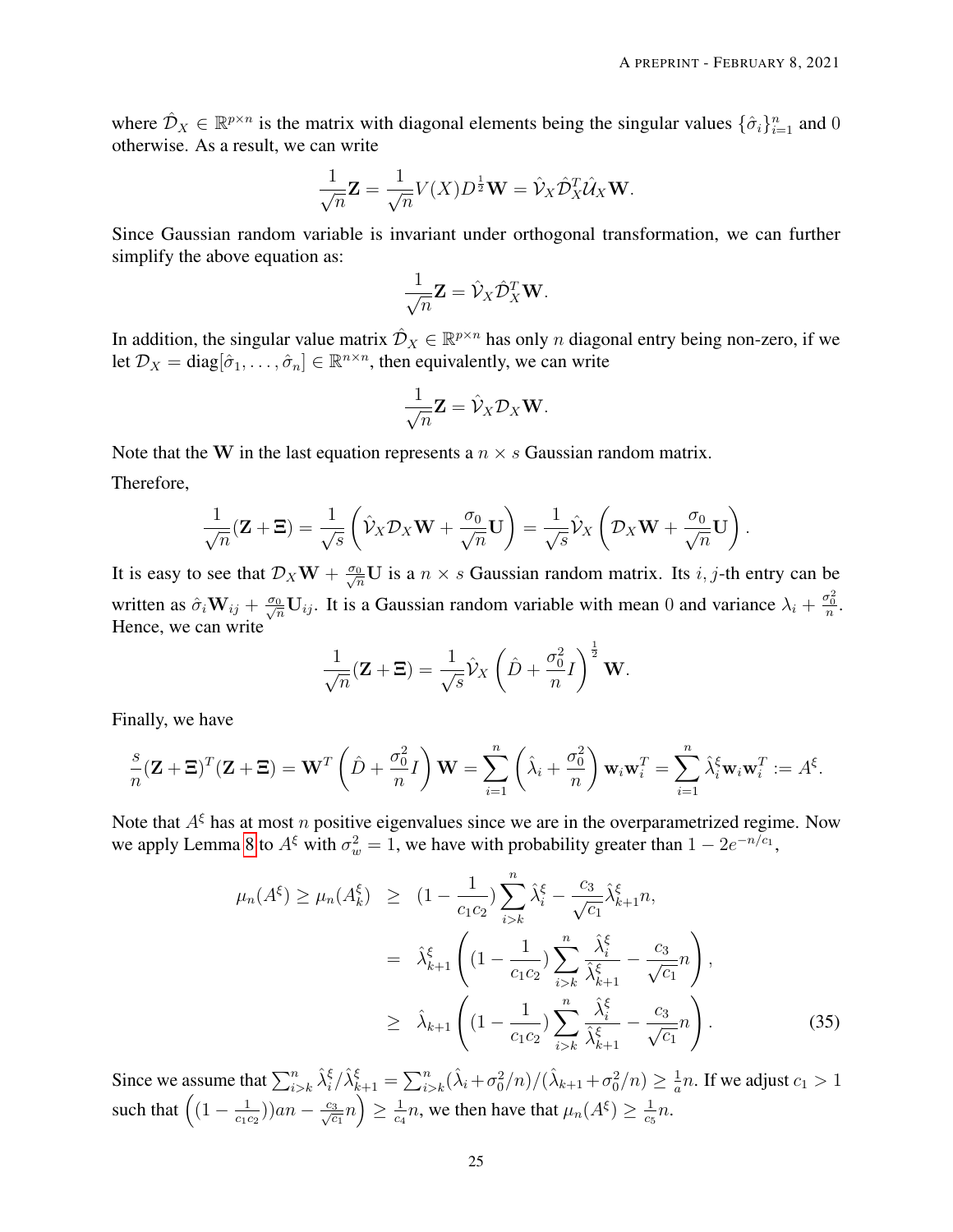Now for Eq.[\(31\)](#page-22-1), with probability greater than  $1 - e^{-n/c_1}$ ,

<span id="page-25-0"></span>
$$
\begin{split}\n\text{Eq.}(31) &= \frac{s\sigma^2}{n} \text{Tr} \left\{ \mathbb{E}_x \left[ \mathbf{z}_x (\mathbf{W}) \mathbf{z}_x (\mathbf{W})^T \right] \left( \frac{s}{n} \mathbf{Z}_{\xi}^T \mathbf{Z}_{\xi} \right)^{\dagger} \right\} = \frac{\sigma^2}{n} \text{Tr} \left\{ \mathbf{W}^T \Sigma \mathbf{W} \left( \frac{s}{n} \mathbf{Z}_{\xi}^T \mathbf{Z}_{\xi} \right)^{\dagger} \right\}, \\
&= \frac{\sigma^2}{n} \text{Tr} \left\{ \mathbf{U}^T D \mathbf{U} \left( \frac{s}{n} \mathbf{Z}_{\xi}^T \mathbf{Z}_{\xi} \right)^{\dagger} \right\} = \frac{\sigma^2}{n} \sum_{i}^{p} \lambda_i \mathbf{u}_i^T \left( \frac{s}{n} \mathbf{Z}_{\xi}^T \mathbf{Z}_{\xi} \right)^{\dagger} \mathbf{u}_i, \\
&\leq \frac{\sigma^2}{n} \mu_n \left( \frac{s}{n} \mathbf{Z}_{\xi}^T \mathbf{Z}_{\xi} \right)^{-1} \sum_{i}^{p} \lambda_i \mathbf{u}_i^T \mathbf{u}_i, \\
&\leq \frac{\sigma^2}{n} \left\{ \frac{1}{c_5} n \right\}^{-1} c_6 s \sum_{i=1}^{p} \lambda_i = c_7 \sigma^2 \text{Tr}(\Sigma) \frac{s}{n^2}.\n\end{split} \tag{36}
$$

Note for Eq.[\(36\)](#page-25-0),  $\sum_{i=1}^p \lambda_i \mathbf{u}_i^T \mathbf{u}_i$  is a weighted sum of  $\chi^2$  random variables, with weights given by the  $\lambda_i$  in block size of s. Hence, if we let  $t < s/c_8$ , Lemma [11](#page-30-0) gives that with probability  $1 - 2e^{-t}$ ,

$$
\sum_{i=1}^{p} \lambda_i \mathbf{u}_i^T \mathbf{u}_i \leq s \sum_{i=1}^{p} \lambda_i + b \max \left\{ \lambda_1 t, \sqrt{st \sum_{i=1}^{p} \lambda_i^2} \right\},
$$
  

$$
\leq s \sum_{i=1}^{p} \lambda_i + b \max \left\{ t \sum_{i=1}^{p} \lambda_i, \sqrt{st} \sum_{i=1}^{p} \lambda_i \right\} \leq c_6 s \sum_{i=1}^{p} \lambda_i.
$$

Also, with probability greater than  $1 - e^{-n/c_9}$ 

$$
\begin{split} \mathsf{Eq}.(32) &= \frac{s\sigma^2}{n} \mathrm{Tr} \left\{ \mathbb{E}_x \left[ \mathbf{z}_x(\mathbf{W}) \boldsymbol{\xi}^T \right] \left( \frac{s}{n} \mathbf{Z}_{\xi}^T \mathbf{Z}_{\xi} \right)^{\dagger} \right\} = \frac{s\sigma^2}{n} \mathbb{E}_x \left\{ \boldsymbol{\xi}^T \left( \frac{s}{n} \mathbf{Z}_{\xi}^T \mathbf{Z}_{\xi} \right)^{\dagger} \mathbf{z}_x(\mathbf{W}) \right\}, \\ &\leq \frac{s\sigma^2}{n} \left\| \mathbb{E}_x \left\{ \boldsymbol{\xi}^T \left( \frac{s}{n} \mathbf{Z}_{\xi}^T \mathbf{Z}_{\xi} \right)^{\dagger} \mathbf{z}_x(\mathbf{W}) \right\} \right\| \leq \frac{s\sigma^2}{n} \mu_n \left( \frac{s}{n} \mathbf{Z}_{\xi}^T \mathbf{Z}_{\xi} \right)^{-1} \left\| \mathbb{E}_x(\boldsymbol{\xi}^T \mathbf{z}_x(\mathbf{W})) \right\|, \\ &\leq \frac{s\sigma^2}{n} \left\{ \frac{1}{c_5} n \right\}^{-1} c_{10} \sigma_0 \quad \text{(by Eq.(27))}, \\ &= c_{11} \sigma^2 \frac{s}{n^2} \sigma_0. \end{split}
$$

Finally, with probability greater than  $1 - e^{-N/c_{12}}$ 

$$
\begin{split} \text{Eq.}(34) &= \frac{s\sigma^2}{n} \text{Tr} \left\{ \xi \xi^T \left( \frac{s}{n} \mathbf{Z}_{\xi}^T \mathbf{Z}_{\xi} \right)^{\dagger} \right\} = \frac{s\sigma^2}{n} \left\{ \xi^T \left( \frac{s}{n} \mathbf{Z}_{\xi}^T \mathbf{Z}_{\xi} \right)^{\dagger} \xi \right\} \\ &\leq \frac{s\sigma^2}{n} \xi^T \xi \left\{ \frac{1}{c_5} n \right\}^{-1} \leq \frac{s\sigma^2}{n} \frac{\sigma_0^2}{s} \mathbf{u}^T \mathbf{u} \left\{ \frac{1}{c_6} n \right\}^{-1} \quad \text{(by Lemma 12)} \\ &= c_{13} \sigma^2 \frac{s\sigma_0^2}{n^2}. \end{split}
$$

Combining above all together, if we choose  $c = \max\{c_1, \dots\}$ , then with probability greater than  $1 - 5e^{-n/c}$ 

$$
\mathbf{V}_{\xi} \leq c \sigma^2 \mathrm{Tr}(\Sigma) \frac{s}{n^2} \sigma_0^{-1}.
$$

Note that we have omitted the  $\frac{s\sigma_0}{n^2}$ ,  $\frac{s\sigma_0^2}{n^2}$  terms because they are strictly dominated by the  $\frac{s}{n^2}$  term.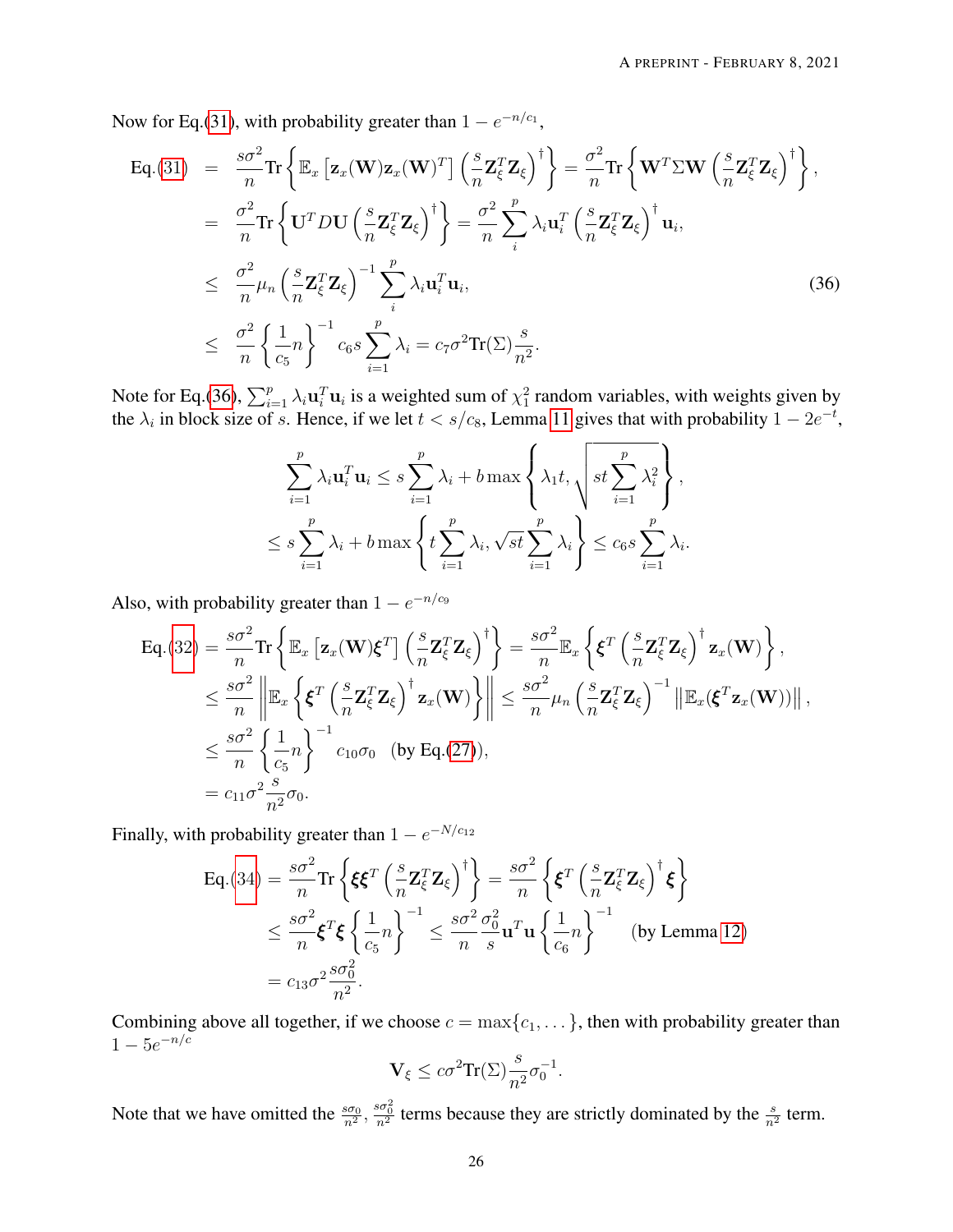# 5 Discussion

The benign overfitting phenomenon has attracted much research interest since it was first observed by [\[8,](#page-27-1) [6,](#page-26-5) [9\]](#page-27-2). Our paper continues the line of work in [\[10,](#page-27-3) [14,](#page-27-7) [11\]](#page-27-4), and focuses on developing a theoretical understanding of this phenomenon. Through analyzing the learning risk of the MNLS estimator, we first provide a nearly matching upper and lower bound for the excess learning risk and point out one possible explanation for benign overfitting: the noises  $\xi$  in the covariates or the features. While being overlooked in the literature, we discover that  $\xi$  plays an important implicit regularization role during learning. Later, by incorporating  $\xi$  into our analysis, we explicitly derive how the learning risk is affected by  $\xi$ . Our analysis describes how the double descent curve happens and in addition, indicates that it is possible to achieve the global optimum bias-variance trade-off by varying the decay rate of  $\xi$ . Our results may shed new light on the theoretical understandings of modern deep learning, which open doors for future studies of the design of the deep learning architecture. Furthermore, our results apply to any finite sample data size or asymptotic case with arbitrary data dimension and rely on very weak assumptions of the kernel with almost no assumptions on the data generating distribution.

There are several extensions that we believe worth exploring. Firstly, although our results shed light on the two-layer neural network with fixed first layer weights, we would like to understand what would happen if we could optimize the first layer weights, i.e. optimizing W in our model. In literature, there are many tools in analyzing neural network optimization with connection to its generalization error. Examples include the transport map formulation [\[31\]](#page-28-8), mean-field analysis [\[32,](#page-28-9) [33\]](#page-28-10), and neural tangent kernel [\[34,](#page-28-11) [35\]](#page-28-12). Therefore, how to utilize these tools to investigate the effect of the noise  $\xi$  during neural network training would be an interesting direction. Another direction is to analyze the role of the noise  $\xi$  in the models with different loss functions.

Acknowledgment The authors would like to thank Chao Zhang and Zhongyi Hu for fruitful discussion and proofreading.

# References

- <span id="page-26-0"></span>[1] Corinna Cortes and Vladimir Vapnik. Support-vector networks. *Machine learning*, 20(3):273– 297, 1995.
- <span id="page-26-1"></span>[2] Ali Rahimi and Benjamin Recht. Random features for large-scale kernel machines. In *Advances in neural information processing systems*, pages 1177–1184, 2007.
- <span id="page-26-2"></span>[3] Ian Goodfellow, Yoshua Bengio, and Aaron Courville. *Deep Learning*. MIT Press, 2016. <http://www.deeplearningbook.org>.
- <span id="page-26-3"></span>[4] Stuart Geman, Elie Bienenstock, and René Doursat. Neural networks and the bias/variance dilemma. *Neural computation*, 4(1):1–58, 1992.
- <span id="page-26-4"></span>[5] Jerome Friedman, Trevor Hastie, and Robert Tibshirani. *The elements of statistical learning*, volume 1. Springer series in statistics Springer, Berlin, 2001.
- <span id="page-26-5"></span>[6] Mikhail Belkin, Siyuan Ma, and Soumik Mandal. To understand deep learning we need to understand kernel learning. In *International Conference on Machine Learning*, pages 541–549, 2018.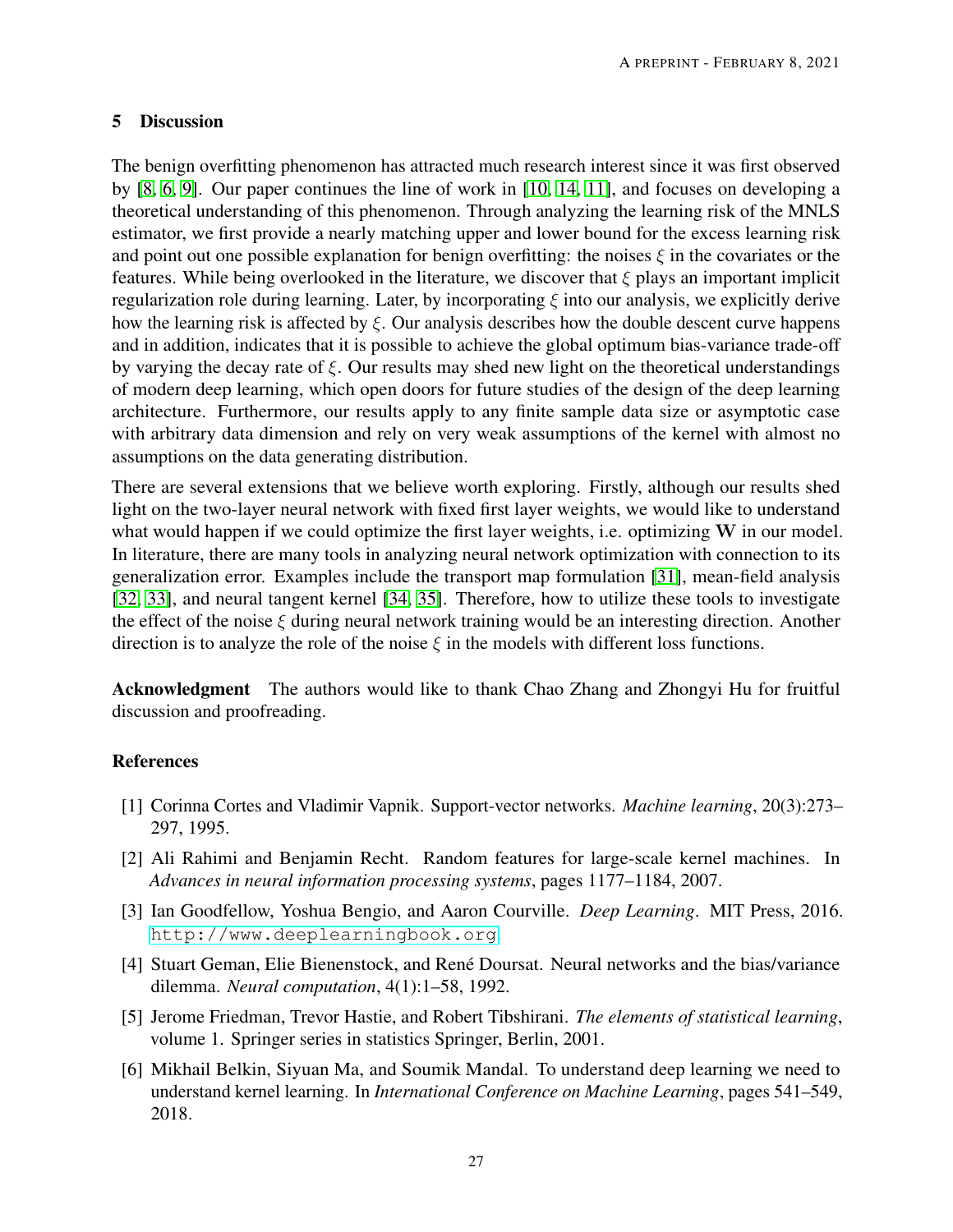- <span id="page-27-0"></span>[7] Tengyuan Liang and Alexander Rakhlin. Just interpolate: Kernel" ridgeless" regression can generalize. *arXiv preprint arXiv:1808.00387*, 2018.
- <span id="page-27-1"></span>[8] Chiyuan Zhang, Samy Bengio, Moritz Hardt, Benjamin Recht, and Oriol Vinyals. Understanding deep learning requires rethinking generalization. *arXiv preprint arXiv:1611.03530*, 2016.
- <span id="page-27-2"></span>[9] Mikhail Belkin, Daniel Hsu, Siyuan Ma, and Soumik Mandal. Reconciling modern machinelearning practice and the classical bias–variance trade-off. *Proceedings of the National Academy of Sciences*, 116(32):15849–15854, 2019.
- <span id="page-27-3"></span>[10] Mikhail Belkin, Daniel Hsu, and Ji Xu. Two models of double descent for weak features. *arXiv preprint arXiv:1903.07571*, 2019.
- <span id="page-27-4"></span>[11] Trevor Hastie, Andrea Montanari, Saharon Rosset, and Ryan J Tibshirani. Surprises in high-dimensional ridgeless least squares interpolation. *arXiv preprint arXiv:1903.08560*, 2019.
- <span id="page-27-5"></span>[12] Song Mei and Andrea Montanari. The generalization error of random features regression: Precise asymptotics and double descent curve. *arXiv preprint arXiv:1908.05355*, 2019.
- <span id="page-27-6"></span>[13] Zhenyu Liao, Romain Couillet, and Michael W Mahoney. A random matrix analysis of random fourier features: beyond the gaussian kernel, a precise phase transition, and the corresponding double descent. *arXiv preprint arXiv:2006.05013*, 2020.
- <span id="page-27-7"></span>[14] Peter L Bartlett, Philip M Long, Gábor Lugosi, and Alexander Tsigler. Benign overfitting in linear regression. *Proceedings of the National Academy of Sciences*, 2020.
- <span id="page-27-8"></span>[15] Francis Bach. Sharp analysis of low-rank kernel matrix approximations. In *Conference on Learning Theory*, pages 185–209, 2013.
- <span id="page-27-9"></span>[16] Francis Bach. On the equivalence between kernel quadrature rules and random feature expansions. *Journal of Machine Learning Research*, 18(21):1–38, 2017.
- <span id="page-27-10"></span>[17] Haim Avron, Michael Kapralov, Cameron Musco, Christopher Musco, Ameya Velingker, and Amir Zandieh. Random Fourier features for kernel ridge regression: Approximation bounds and statistical guarantees. In *International Conference on Machine Learning*, pages 253–262, 2017.
- <span id="page-27-11"></span>[18] Alessandro Rudi and Lorenzo Rosasco. Generalization properties of learning with random features. In *Advances in Neural Information Processing Systems*, pages 3218–3228, 2017.
- <span id="page-27-12"></span>[19] Zhu Li, Jean-Francois Ton, Dino Oglic, and Dino Sejdinovic. Towards a unified analysis of random fourier features. In *International Conference on Machine Learning*, pages 3905–3914, 2019.
- <span id="page-27-13"></span>[20] Tamir Hazan and Tommi Jaakkola. Steps toward deep kernel methods from infinite neural networks. *arXiv preprint arXiv:1508.05133*, 2015.
- <span id="page-27-14"></span>[21] AGG De Matthews, J Hron, M Rowland, RE Turner, and Z Ghahramani. Gaussian process behaviour in wide deep neural networks. In *6th International Conference on Learning Representations, ICLR 2018-Conference Track Proceedings*, 2018.
- <span id="page-27-15"></span>[22] Roman Novak, Lechao Xiao, Jaehoon Lee, Yasaman Bahri, Greg Yang, Jiri Hron, Daniel A Abolafia, Jeffrey Pennington, and Jascha Sohl-Dickstein. Bayesian deep convolutional networks with many channels are gaussian processes. *arXiv preprint arXiv:1810.05148*, 2018.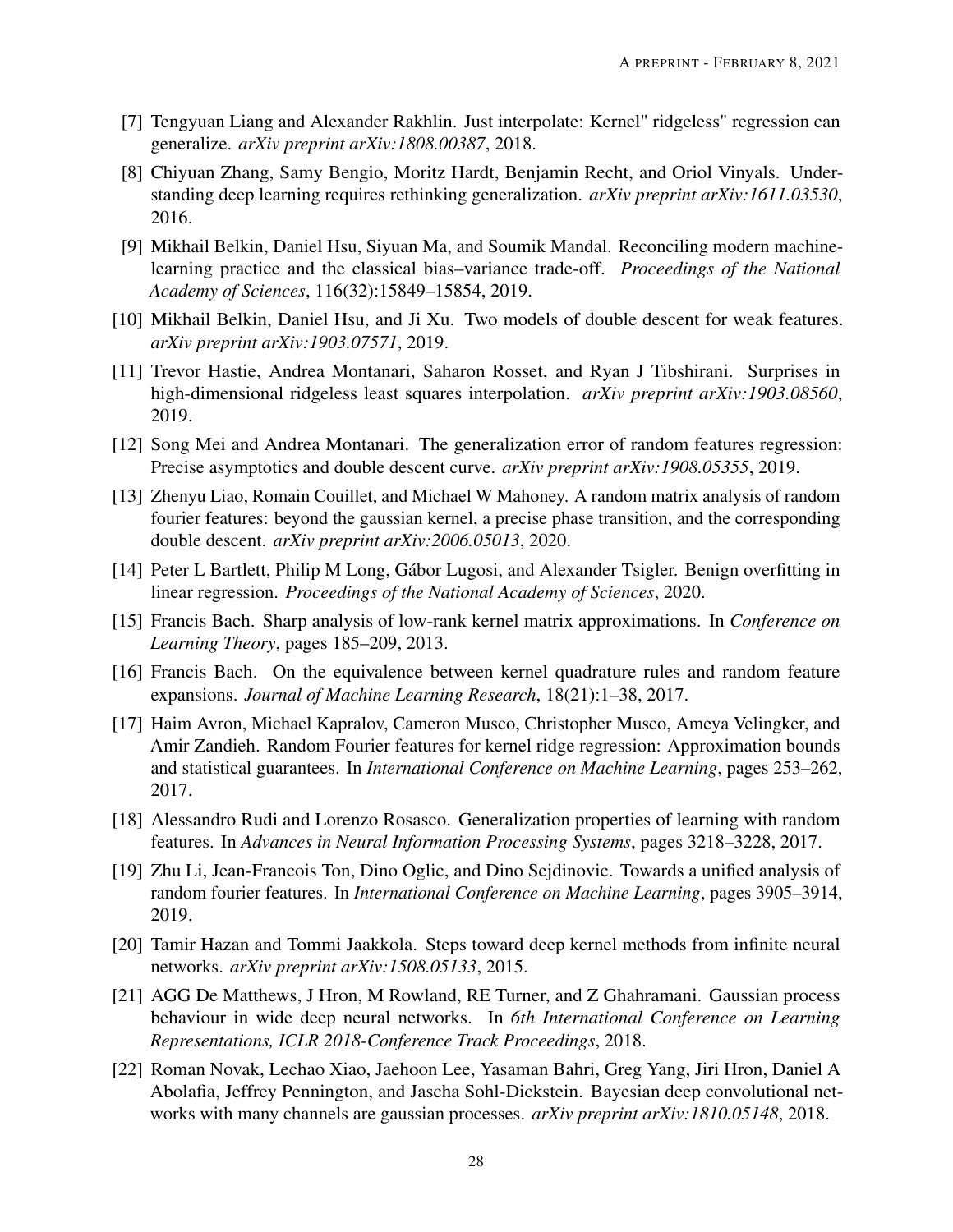- <span id="page-28-0"></span>[23] Adrià Garriga-Alonso, Carl Edward Rasmussen, and Laurence Aitchison. Deep convolutional networks as shallow gaussian processes. *arXiv preprint arXiv:1808.05587*, 2018.
- <span id="page-28-1"></span>[24] Amit Daniely. Sgd learns the conjugate kernel class of the network. In *Advances in Neural Information Processing Systems*, pages 2422–2430, 2017.
- <span id="page-28-2"></span>[25] Andrea Caponnetto and Ernesto De Vito. Optimal rates for the regularized least-squares algorithm. *Foundations of Computational Mathematics*, 7(3):331–368, 2007.
- <span id="page-28-3"></span>[26] Ingo Steinwart and Andreas Christmann. *Support vector machines*. Springer Science & Business Media, 2008.
- <span id="page-28-4"></span>[27] Motonobu Kanagawa, Philipp Hennig, Dino Sejdinovic, and Bharath K Sriperumbudur. Gaussian processes and kernel methods: A review on connections and equivalences. *arXiv preprint arXiv:1807.02582*, 2018.
- <span id="page-28-5"></span>[28] Ingo Steinwart. Convergence types and rates in generic karhunen-loève expansions with applications to sample path properties. *Potential Analysis*, 51(3):361–395, 2019.
- <span id="page-28-6"></span>[29] Ben Adlam and Jeffrey Pennington. The neural tangent kernel in high dimensions: Triple descent and a multi-scale theory of generalization. In *International Conference on Machine Learning*, pages 74–84. PMLR, 2020.
- <span id="page-28-7"></span>[30] Stanislav Minsker. On some extensions of bernstein's inequality for self-adjoint operators. *Statistics & Probability Letters*, 127:111–119, 2017.
- <span id="page-28-8"></span>[31] Taiji Suzuki. Generalization bound of globally optimal non-convex neural network training: Transportation map estimation by infinite dimensional langevin dynamics. *arXiv preprint arXiv:2007.05824*, 2020.
- <span id="page-28-9"></span>[32] Song Mei, Andrea Montanari, and Phan-Minh Nguyen. A mean field view of the landscape of two-layer neural networks. *Proceedings of the National Academy of Sciences*, 115(33):E7665– E7671, 2018.
- <span id="page-28-10"></span>[33] Justin Sirignano and Konstantinos Spiliopoulos. Mean field analysis of neural networks: A central limit theorem. *Stochastic Processes and their Applications*, 130(3):1820–1852, 2020.
- <span id="page-28-11"></span>[34] Simon Du, Jason Lee, Haochuan Li, Liwei Wang, and Xiyu Zhai. Gradient descent finds global minima of deep neural networks. In *International Conference on Machine Learning*, pages 1675–1685. PMLR, 2019.
- <span id="page-28-12"></span>[35] Arthur Jacot, Franck Gabriel, and Clément Hongler. Neural tangent kernel: Convergence and generalization in neural networks. In *Advances in neural information processing systems*, pages 8571–8580, 2018.
- <span id="page-28-13"></span>[36] Roman Vershynin. *High-dimensional probability: An introduction with applications in data science*, volume 47. Cambridge university press, 2018.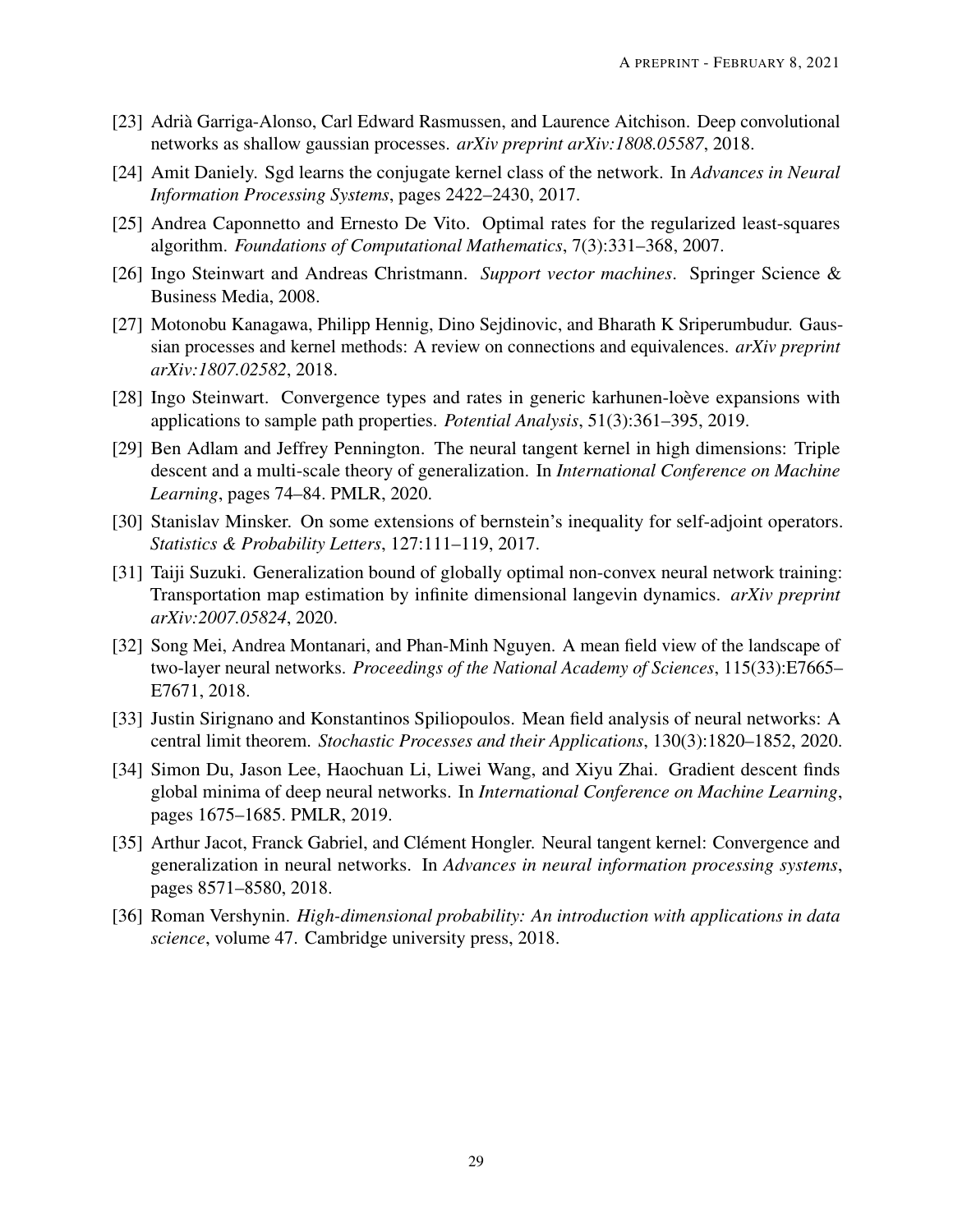# <span id="page-29-0"></span>A Bias-Variance Tradeoff: Realizable Case

*Proof.* Recall the MNLS estimator has the form of

$$
\tilde{f}(x) = \mathbf{z}_x(\mathbf{w})^T \tilde{\beta} = \mathbf{z}_x(\mathbf{w})^T (\mathbf{Z}^T \mathbf{Z})^{\dagger} \mathbf{Z}^T Y.
$$

Under our assumptions,  $Y = f_*(X) + \epsilon$ , where  $f_*(X) = \mathbb{Z}\beta_*$  and  $\epsilon = [\epsilon_1, \dots, \epsilon_n]^T$ . Hence,

$$
R(\tilde{\beta}) = \mathbb{E}_{x,\epsilon}(\tilde{f}(x) - f_*(x))^2 = \mathbb{E}_{x,\epsilon} \left( \mathbf{z}_x(\mathbf{w})^T \tilde{\beta} - \mathbf{z}_x(\mathbf{w})^T \beta_* \right)^2,
$$
  
\n
$$
= \mathbb{E}_{x,\epsilon} \left\{ \mathbf{z}_x(\mathbf{w})^T (\mathbf{Z}^T \mathbf{Z})^\dagger \mathbf{Z}^T (f_*(X) + \epsilon) - \mathbf{z}_x(\mathbf{w})^T \beta_* \right\}^2,
$$
  
\n
$$
= \mathbb{E}_{x,\epsilon} \left\{ \mathbf{z}_x(\mathbf{w})^T (\mathbf{Z}^T \mathbf{Z})^\dagger \mathbf{Z}^T \epsilon + \mathbf{z}_x(\mathbf{w})^T ((\mathbf{Z}^T \mathbf{Z})^\dagger \mathbf{Z}^T \mathbf{Z} - I) \beta_* \right\}^2,
$$
  
\n
$$
= \int_{\mathcal{X}} ||\mathbf{z}_x(\mathbf{W})^T [(\mathbf{Z}^T \mathbf{Z})^\dagger \mathbf{Z}^T \mathbf{Z} - I] \beta_* ||^2 d\rho(x) + \int_{\mathcal{X}} \mathbb{E}_{\epsilon} ||\mathbf{z}_x(\mathbf{W})^T (\mathbf{Z}^T \mathbf{Z})^\dagger \mathbf{Z}^T \epsilon ||^2 d\rho(x).
$$

We then replace  $\epsilon$  with  $Y - f_*(X)$ .

#### <span id="page-29-1"></span>B Bias-Variance Tradeoff: Unrealizable Case

*Proof.* We decompose the excess risk as follows:

$$
R(\tilde{\beta}) = \mathbb{E}_{x,\epsilon} \left( \tilde{f}(x) - f_*(x) \right)^2 = \mathbb{E}_{x,\epsilon} \left( \mathbf{z}_x(\mathbf{w})^T \tilde{\beta} - f_*(x) \right)^2,
$$
  
\n
$$
= \mathbb{E}_{x,\epsilon} \left\{ \mathbf{z}_x(\mathbf{w})^T (\mathbf{Z}^T \mathbf{Z})^\dagger \mathbf{Z}^T Y - f_{\tilde{\mathcal{H}}}(x) + [f_{\tilde{\mathcal{H}}}(x) - f_*(x)] \right\}^2,
$$
  
\n
$$
= \mathbb{E}_{x,\epsilon} \left\{ \mathbf{z}_x(\mathbf{w})^T (\mathbf{Z}^T \mathbf{Z})^\dagger \mathbf{Z}^T (f_*(X) - f_{\tilde{\mathcal{H}}}(X) + f_{\tilde{\mathcal{H}}}(X) + \epsilon) - f_{\tilde{\mathcal{H}}}(x) + [f_{\tilde{\mathcal{H}}}(x) - f_*(x)] \right\}^2,
$$
  
\n
$$
\leq 3 \mathbb{E}_{x,\epsilon} \left\{ \mathbf{z}_x(\mathbf{w})^T (\mathbf{Z}^T \mathbf{Z})^\dagger \mathbf{Z}^T (f_{\tilde{\mathcal{H}}}(X) + \epsilon) - f_{\tilde{\mathcal{H}}}(x) \right\}^2 := A
$$
  
\n
$$
+ 3 \left\{ \mathbb{E}_x \left\{ \mathbf{z}_x(\mathbf{w})^T (\mathbf{Z}^T \mathbf{Z})^\dagger \mathbf{Z}^T (f_*(X) - f_{\tilde{\mathcal{H}}}(X)) \right\}^2 + \mathbb{E}_x (f_*(x) - f_{\tilde{\mathcal{H}}}(x))^2 \right\} := \mathbf{M}_R.
$$

Now we can see that the risk has been decomposed into the A term and the misspecification error term  $M_R$ . For the A term, it is similar to the excess risk defined in the realizable case, hence can be decomposed as  $B_R$  and  $V_R$ .  $\Box$ 

# C Bias-related Inequaity

<span id="page-29-2"></span>**Lemma 9.** Let  $\mathbf{Z} \in \mathbb{R}^{n \times s}$  be a feature matrix. Recall  $\Pi = (\mathbf{Z}^T \mathbf{Z})^{\dagger} \mathbf{Z}^T \mathbf{Z} - I$ , we have  $\|\Pi\| = 0$ , if  $s \leq n$ ; Otherwise,  $\|\Pi\| \leq 1$ .

*Proof.* In case  $s < n$ , we have  $(\mathbf{Z}^T \mathbf{Z})^{\dagger} = (\mathbf{Z}^T \mathbf{Z})^{-1}$ . As a result  $\|\Pi\| = 0$ . If  $s > n$ , by [\[11,](#page-27-4) Lemma 1], we know that  $I - (Z^T Z)^{\dagger} Z^T Z$  is a projection onto the null space of Z. Hence, if we pick any vector from that space, we have  $(I - (\mathbf{Z}^T \mathbf{Z})^{\dagger} \mathbf{Z}^T \mathbf{Z})v = v$ . Thus,

$$
||I - (\mathbf{Z}^T \mathbf{Z})^\dagger \mathbf{Z}^T \mathbf{Z} || \leq 1.
$$

 $\Box$ 

 $\Box$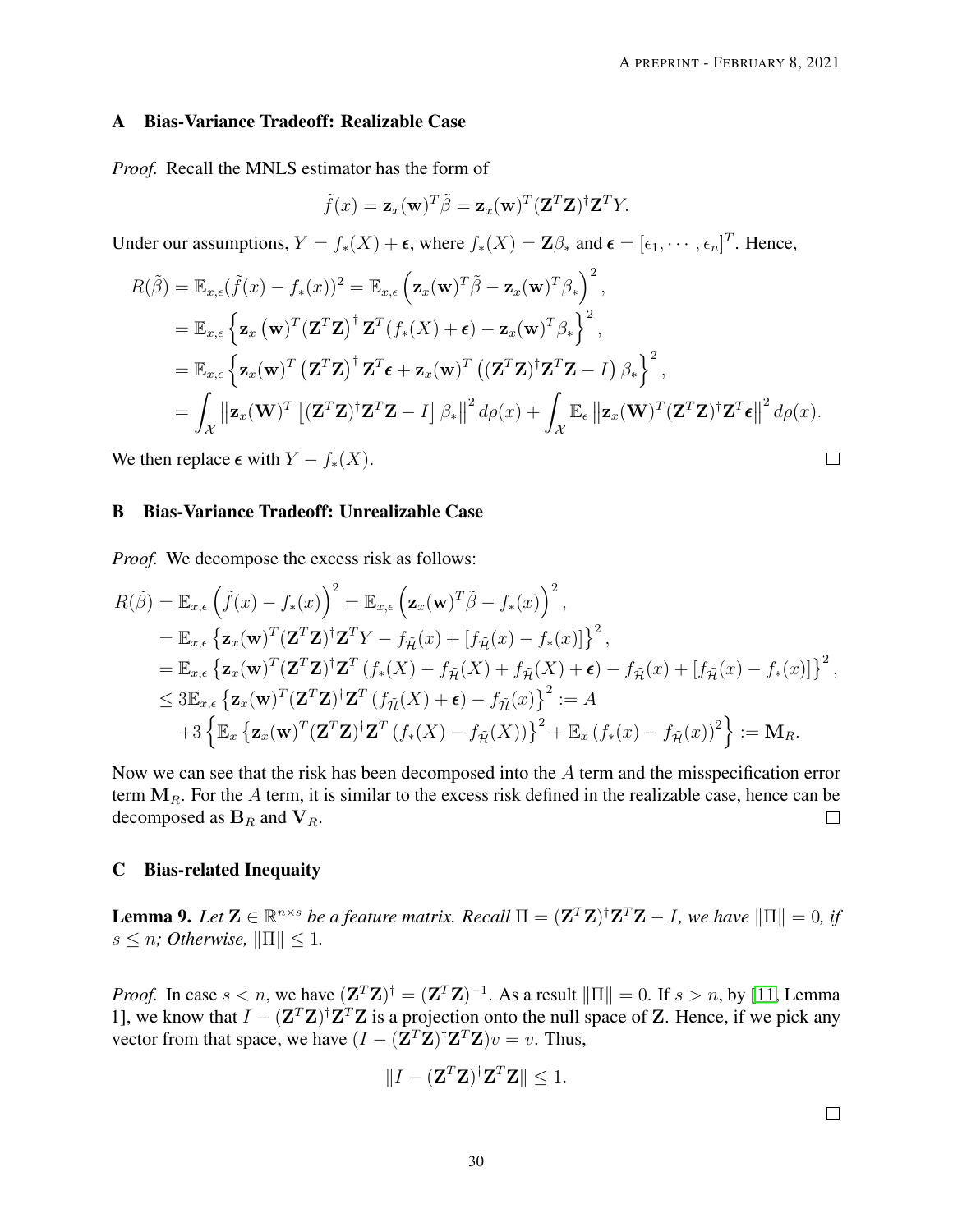#### D Probability Bound on Sequences and Matrix Norms

<span id="page-30-3"></span>**Lemma 10.** Let x, y be centered  $\sigma_x^2$ -subgaussian and  $\sigma_y^2$ -subgaussian random variables respectively, *i.e.,*

$$
\mathbb{E}(\exp(tx)) \le \exp(\frac{\sigma_x^2}{2}t^2), \quad \mathbb{E}(\exp(ty)) \le \exp(\frac{\sigma_y^2}{2}t^2).
$$

*We then have that, for a universal constant b, the product of x and y is a centered*  $b\sigma_x\sigma_y$ *subexponential random variable, i.e.*

$$
\mathbb{E}(\exp(txy)) \le \exp(b^2 \sigma_x^2 \sigma_y^2 t^2).
$$

*Proof.* We compute the moment generating function directly,

$$
\mathbb{E}(\exp(txy)) = \mathbb{E}\left\{\mathbb{E}\left(\exp(txy)\middle|y\right)\right\},\
$$

$$
\leq \mathbb{E}\left\{\exp\left(\frac{\sigma_x^2}{2}t^2y^2\right)\right\},\
$$

$$
\leq \exp\left(c_1\frac{\sigma_x^2}{2}\frac{\sigma_y^2}{2}t^2\right),\
$$

$$
= \exp(c\sigma_x^2\sigma_y^2t^2),
$$

provided  $|t| \leq (c\sigma_x\sigma_y)^{-1}$ . Note that for the last inequality, we have used the results from [\[36,](#page-28-13) Proposition 2.5.2].  $\Box$ 

Below are two concentration results for subexponential and subgaussian random variables from [\[14,](#page-27-7) Corollary S.6 & S.7].

<span id="page-30-0"></span>**Lemma 11.** Suppose we have a sequence of non-increasing and non-negative numbers  $\{\lambda_i\}_{i=1}^{\infty}$  $such that \sum_{i=1}^{\infty} \lambda_i < \infty$ . In addition, we have a sequence of *i.i.d centered*,  $\sigma$ -subexponential random  $variable$ s  $\{\xi_i\}_{i=1}^\infty$ , then there is a universal constant  $b$  such that for probability greater than  $1-2e^{-t}$ ,  $t > 0$ , we have

$$
|\sum_{i} \lambda_i \xi_i| \leq b\sigma \max\left(\lambda_1 t, \sqrt{t \sum_{i} \lambda_i^2}\right).
$$

<span id="page-30-2"></span>**Lemma 12.** *let*  $w \in \mathbb{R}^n$  *be a random vector with each coordinate being a mean* 0*, unit variance,* σ 2 <sup>w</sup>*-subgaussian random variable. Then there is a universal constant* b *such that with probability*  $g$ *reater than*  $1 - 2e^{-t}$ *, we have* 

$$
\|\mathbf{w}\|^2 \le n + b\sigma_w^2\left(t + \sqrt{nt}\right).
$$

In particular, if  $t < \frac{n}{b_1}$ ,

$$
\|\mathbf{w}\|^2 \le b_2 n,
$$

*for some universal constants*  $b_1$ ,  $b_2$ .

# Lemma [13](#page-30-1) are from [\[14,](#page-27-7) Lemma S.8].

<span id="page-30-1"></span>**Lemma 13.** ( $\epsilon$ -net argument) Let  $A \in \mathbb{R}^{n \times n}$  be a symmetric matrix, and  $\mathcal{N}_{\epsilon}$  is an  $\epsilon$ -net on the unit sphere  $\mathcal{S}^{n-1}$  with  $\epsilon < \frac{1}{2}$ *. Then we have* 

$$
||A|| \le (1 - \epsilon)^{-2} \max_{\mathbf{a} \in \mathcal{N}_{\epsilon}} |\mathbf{a}^T A \mathbf{a}|.
$$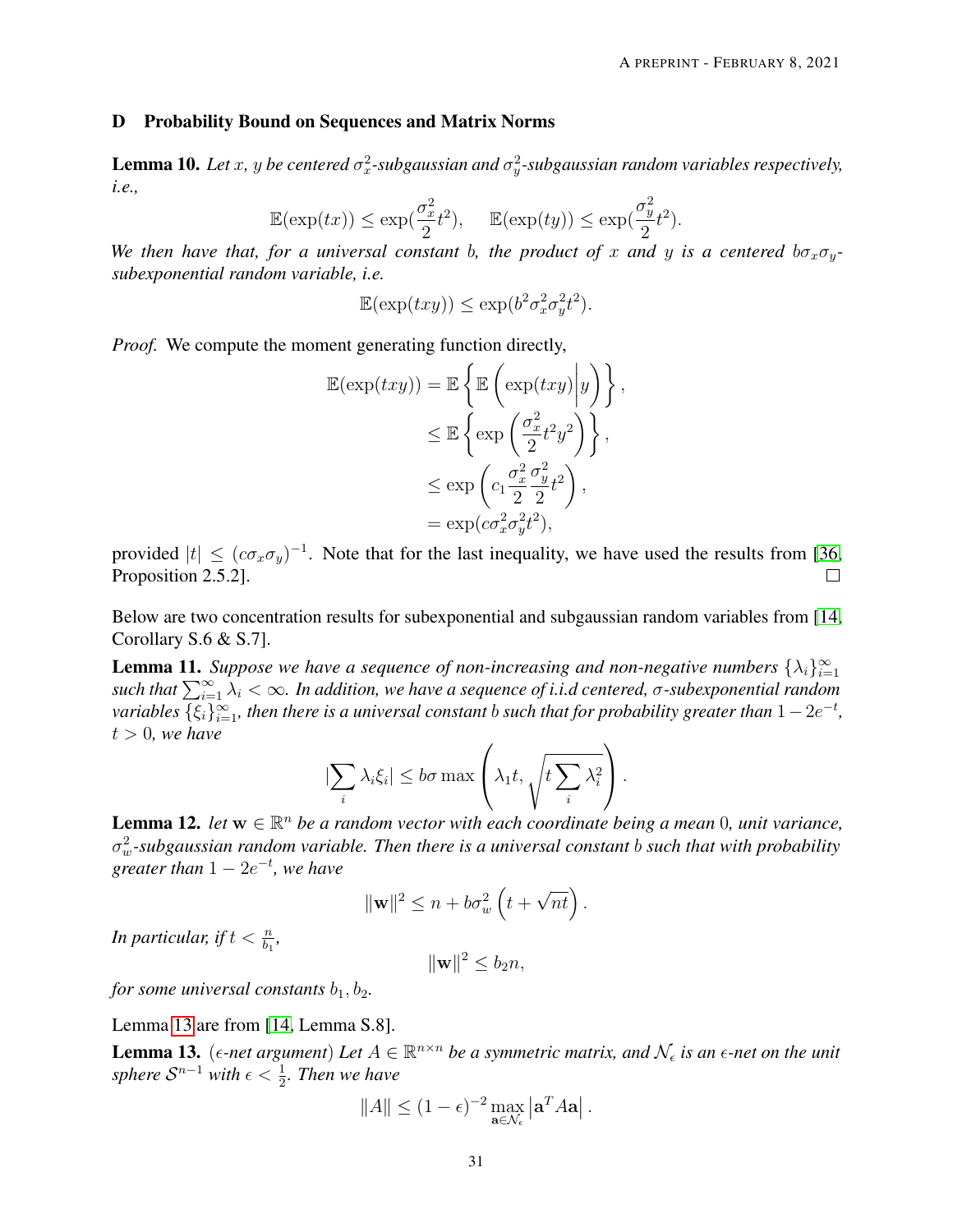<span id="page-31-0"></span>**Lemma 14.** Let  $\{w_i\}_{i=1}^{\infty}$ ,  $\{u_i\}_{i=1}^{\infty}$  be two sequences of i.i.d random variables distributed as standard *normal. Moreover, let*  $\{\lambda_i\}_{i=1}^{\infty}$  $\sum$ rmal. Moreover, let  $\{\lambda_i\}_{i=1}^{\infty}$  be a sequence of non-negative, non-increasing numbers such that  $\sum_{i=1}^{\infty}\lambda_i^2 < \infty$ . Then with probability greater than  $1 - 2e^{-t}$ , we have

$$
-\left(b_1\lambda_1t+\sqrt{b_2t\sum_i\lambda_i^2}\right)\leq \sum_{i=1}^\infty\lambda_iw_iu_i\leq b_1\lambda_1t+\sqrt{b_2t\sum_i\lambda_i^2}.
$$

*Proof.* Using Markov Inequality and for any  $\tau > 0$ , we have that:

$$
P(\sum_{i=1}^{\infty} \lambda_i w_i u_i \ge t) = P(\exp(\tau \sum_{i=1}^{\infty} \lambda_i w_i u_i) \ge e^{\tau t})
$$
  
\n
$$
\le e^{-\tau t} \prod_{i=1}^{\infty} \mathbb{E}(e^{\tau \lambda_i w_i u_i})
$$
  
\n
$$
= e^{-\tau t} \prod_{i=1}^{\infty} (\frac{1}{1 - (\tau \lambda_i)^2})^{\frac{1}{2}} \text{ (by Lemma 17)}
$$
  
\n
$$
= \exp(-\tau t - \frac{1}{2} \sum_{i=1}^{\infty} \log(1 - (\tau \lambda_i)^2)),
$$

provided  $\tau \lambda_i < 1$ . Now for any  $x \in (0, 1)$ ,

$$
\log(1 - x) = -\int_0^x \frac{1}{1 - t} dt
$$
  
\n
$$
\ge -\int_0^x \frac{1}{(1 - t)^2} dt
$$
  
\n
$$
= -\frac{x}{1 - x}.
$$

As a result

$$
\exp(-\tau t - \frac{1}{2} \sum_{i=1}^{\infty} \log(1 - (\tau \lambda_i)^2)) \le \exp(-\tau t - \sum_{i=1}^{\infty} -\frac{(\tau \lambda_i)^2}{1 - (\tau \lambda_i)^2})
$$
  

$$
\le \exp(-\tau t + \frac{\tau^2}{1 - (\tau \lambda_1)^2} \sum_{i=1}^{\infty} \lambda_i^2)
$$
  

$$
\le \exp\left\{-\tau t + \frac{\tau^2}{1 - (\tau \lambda_1)^2} \sum_{i=1}^{\infty} \lambda_i^2 + \frac{\tau}{2\lambda_1} [\log(\frac{1}{\tau} + \lambda_1) - \log(\frac{1}{\tau} - \lambda_1)]\right\}
$$

Note that for the last inequality, we have  $\frac{1}{\tau} - \lambda_1 > 0$ , since  $\tau \lambda_1 < 1$ . Now we let

$$
x = \tau t - \frac{\tau^2}{1 - (\tau \lambda_1)^2} \sum_{i=1}^{\infty} \lambda_i^2 - \frac{\tau}{2\lambda_1} [\log(\frac{1}{\tau} + \lambda_1) - \log(\frac{1}{\tau} - \lambda_1)],
$$

we have

$$
t = \frac{x}{\tau} - \frac{1}{\tau} \frac{1}{(\frac{1}{\tau})^2 - \lambda_1} \sum_{i=1}^{\infty} \lambda_i^2 - \frac{1}{2\lambda_1} [\log(\frac{1}{\tau} + \lambda_1) - \log(\frac{1}{\tau} - \lambda_1)].
$$

Optimize over  $\tau^{-1}$ , this gives

$$
\tau^{-1} = \sqrt{\lambda_1^2 + \sqrt{\lambda_1^2 \frac{\sum_i \lambda_i^2}{x}}}
$$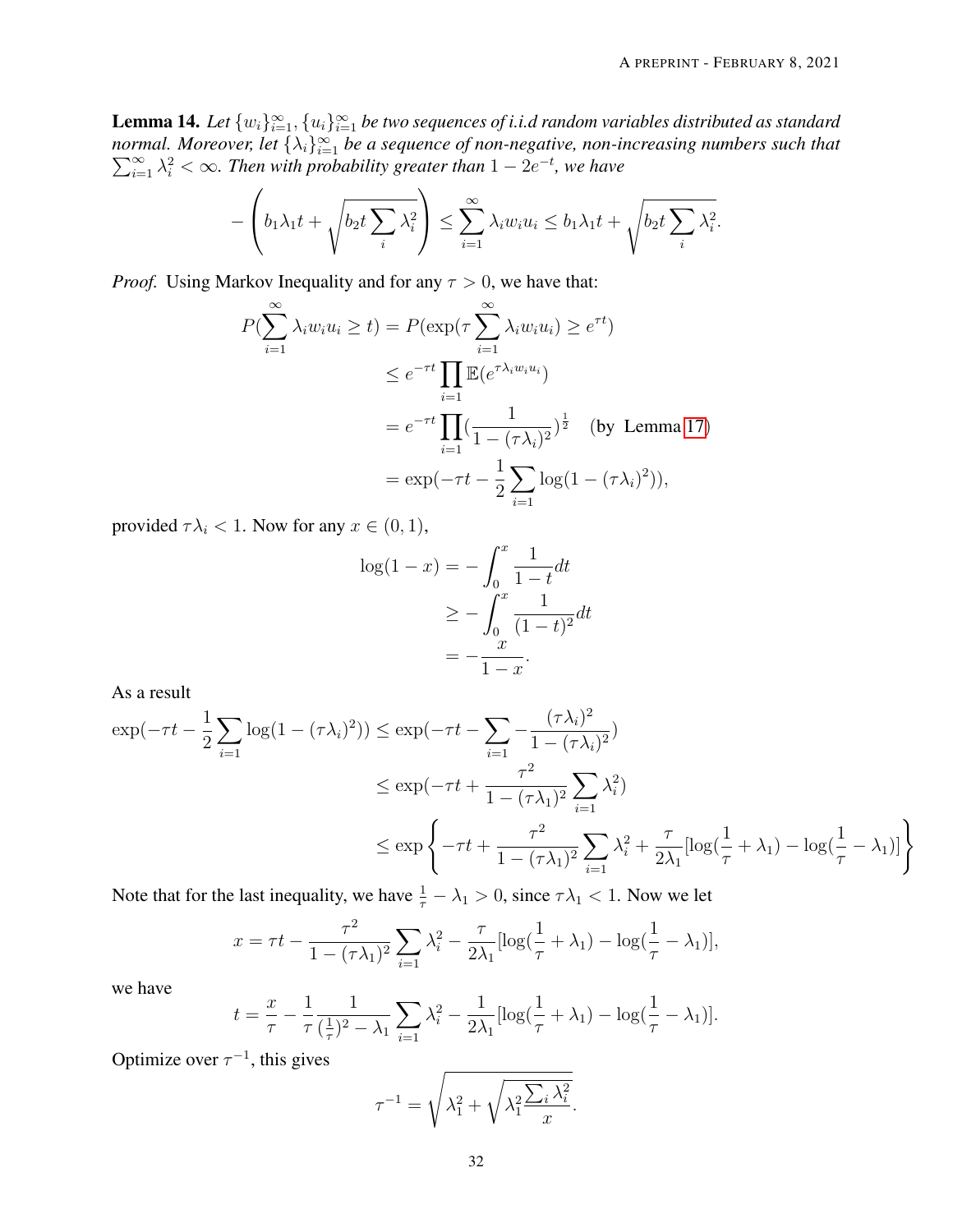Checking the conditions, we see that  $\tau \lambda_i = \lambda_i$  $\sqrt{ }$  $\lambda_1^2+\sqrt{\lambda_1^2}$  $\frac{\sum_i \lambda_i^2}{x}$  $\int_{0}^{-\frac{1}{2}}$  < 1, implying  $\tau^{-1}$  is a valid choice. Now with this choice, some simple algebra shows that there are constants  $c_1, c_2$  such that

$$
t \le c_1 \lambda_1 x + \sqrt{c_2 x \sum_i \lambda_i^2}
$$

.

This gives

$$
P\left(\sum_{i=1}^{\infty}\lambda_iw_iu_i \geq c_1\lambda_1x + \sqrt{c_2x\sum_i\lambda_i^2}\right) \leq \exp(-x).
$$

For the lower bound we use the symmetry of Gaussian distribution as:

$$
P\left(\sum_{i=1}^{\infty} \lambda_i w_i u_i \le -t\right) = P\left(-\sum_{i=1}^{\infty} \lambda_i w_i u_i \ge t\right)
$$
  
= 
$$
P\left(\sum_{i=1}^{\infty} \lambda_i (-w_i) u_i \ge t\right)
$$
  
= 
$$
P\left(\sum_{i=1}^{\infty} \lambda_i w_i u_i \ge t\right).
$$

We complete the proof by using the union bound for the probability for both the upper and lower bound.  $\Box$ 

<span id="page-32-0"></span>**Lemma 15.** Let  $\{w_i\}_{i=1}^{\infty}$  and  $\{u_i\}_{i=1}^{\infty}$  be two sequence of random vectors where the entry of each  $w_i \in \mathbb{R}^n$  and  $u_i \in \mathbb{R}^n$  is i.i.d  $\mathcal{N}(0, 1)$ . Furthermore, let  $\{\lambda_i\}_{i=1}^{\infty}$  be a non-negative sequence such that  $\{\lambda_i^2\}_{i=1}^\infty$  is non-increasing and  $\sum_{i=1}\lambda_i^2<\infty$ . Denote  $A=\sum_{i=1}\lambda_i\mathbf{w}_i\mathbf{u}_i^T$ . Let  $\mu_1(A)\geq$  $\lambda_1, \dots, \lambda_n \geq \mu_n(A)$  *be its eigenvalues. Then with probability at least*  $1 - 2e^{-n/b_1}$ , we have

$$
-b_2n \le \mu_n(A) \le \mu_1(A) \le b_2n.
$$

*Proof.* For any unit vector  $v \in \mathbb{R}^n$ , we have that both  $v^T w_i$  and  $v^T u_i$  are independent and distributed as  $\mathcal{N}(0, 1)$ . Using Lemma [14,](#page-31-0) we have with  $1 - 2e^{-t}$ ,

$$
|\mathbf{v}^T A \mathbf{v}| = |\sum_{i=1} \lambda_i \mathbf{v}^T \mathbf{w}_i \mathbf{u}_i^T \mathbf{v}|
$$
  

$$
\le c_1 \lambda_1 t + \sqrt{c_2 t \sum_i \lambda_i^2}
$$

Now we apply the  $\epsilon$ -net method to  $S^{n-1}$  with  $\epsilon = \frac{1}{4}$  $\frac{1}{4}$ , implying  $|\mathcal{N}_{\epsilon}| < 9^n$ . This gives

$$
||A|| \le c_3 \lambda_1 (t + n \log 9) + c_4 \sqrt{(t + n \log 9) \sum_i \lambda_i^2}.
$$

Now when  $t \leq \frac{n}{c}$  $\frac{n}{c_5}$ . Hence, we have

$$
||A|| \leq c_6 \lambda_1 n + c_7 \sqrt{n \sum_{i=1}^n \lambda_i^2}.
$$

Since  $\sum_{i=1} \lambda_i^2 < \infty$ , we can further simplify that  $||A|| \le c_8 n$ .

 $\Box$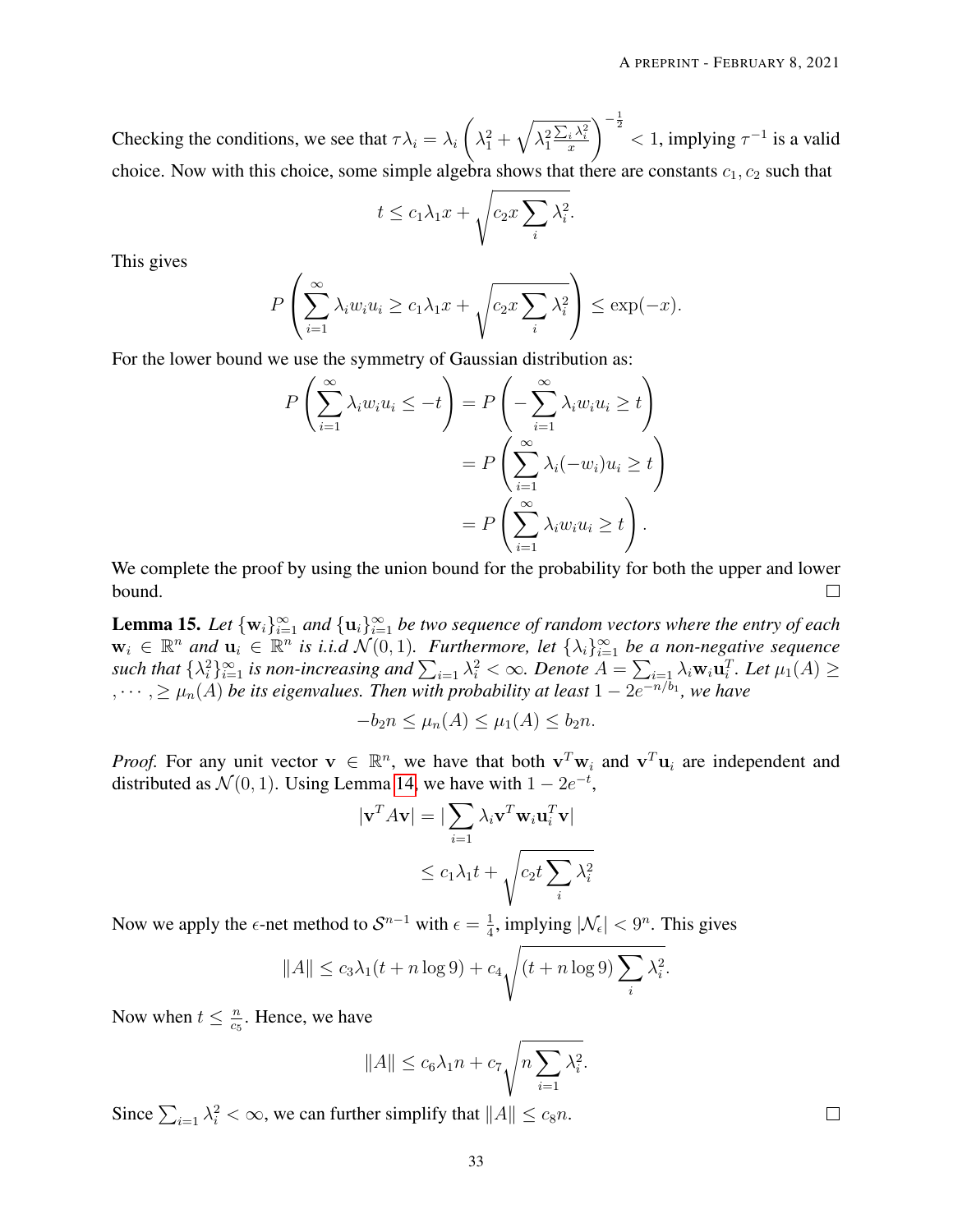<span id="page-33-1"></span>**Lemma 16.** Let  $\{w_i\}_{i=1}^{\infty}$  and  $\{u_i\}_{i=1}^{\infty}$  be two sequence of random vectors where the entry of each  $w_i \in \mathbb{R}^n$  and  $u_i \in \mathbb{R}^n$  are *i.i.d centered, unit variance*  $\sigma_w^2$  and  $\sigma_u^2$ -subgaussian random variables. Furthermore, let  $\{\lambda_i\}_{i=1}^\infty$  be a sequence of non-negative, non-increasing numbers such that  $\sum_{i=1} \lambda_i^2 < \infty$ . Denote  $A = \sum_{i=1} \lambda_i w_i \mathbf{u}_i^T$ . Let  $\mu_1(A) \geq, \cdots, \geq \mu_n(A)$  be its eigenvalues. *Then with probability at least*  $1 - e^{-n/b_1}$ *, we have* 

$$
-b_2 \sigma_w \sigma_u n \le \mu_n(A) \le \mu_1(A) \le b_2 \sigma_w \sigma_u n.
$$

*Proof.* The proof is similar to Lemma [15](#page-32-0) by noticing that for any unit vector  $v \in \mathbb{R}^n$ ,  $v^T w_i u_i^T v$  is a  $c_1 \sigma_w \sigma_u$ -subexponential random variable according to Lemma [10.](#page-30-3) Applying Lemma [11](#page-30-0) and  $\epsilon$ -net argument to every unit vector in  $S^{n-1}$  yields our results.  $\Box$ 

# E Moment Generating Function of Product of Random Variables

<span id="page-33-0"></span>**Lemma 17.** Let x, y be two independent random variables from  $\mathcal{N}(0, 1)$ , then the moment generat*ing function of the product is as following:*

$$
M_{xy}(t) = \frac{1}{\sqrt{1-t^2}},
$$

*provided*  $t < 1$ *.* 

*Proof.* By definition, assuming  $t < 1$ , we have

$$
\mathbb{E}(e^{txy}) = \frac{1}{2\pi} \int_{-\infty}^{\infty} \int_{-\infty}^{\infty} e^{txy} e^{-\frac{x^2}{2}} e^{-\frac{y^2}{2}} dx dy, \n= \frac{1}{2\pi} \int_{-\infty}^{\infty} e^{-\frac{y^2}{2}} \int_{-\infty}^{\infty} \exp\left(-\frac{1}{2}(x^2 - 2txy)\right) dx dy, \n= \frac{1}{2\pi} \int_{-\infty}^{\infty} e^{-\frac{y^2}{2}} e^{\frac{t^2}{2}y^2} \int_{-\infty}^{\infty} \exp\left(-\frac{1}{2}(x - ty)^2\right) dx dy, \n= \frac{1}{\sqrt{2\pi}} \int_{-\infty}^{\infty} \exp\left(-\frac{1}{2}(1 - t^2)y^2\right) dy, \n= \frac{1}{\sqrt{1 - t^2}}.
$$

 $\Box$ 

### F Proof of Corollary [1](#page-11-0)

The proof is similar to the proof of Theorem [1](#page-8-0) except we will use a different concentration inequality. As usual, we start with bias-variance decomposition. In the subgaussian scenario, the bias-viarance decomposition is exactly the same as that in the Gaussian case, with the only difference being the shape of the noise. As a result, we will adopt the same notation as in Section [4.2](#page-19-0) except that the noise is now  $\sigma_0^2 \sigma_u^2$ -subgaussian.

### F.1 Upper Bound on Bias

$$
\mathbf{B}_{\xi} = \beta_{*}^{\xi T} \Pi_{\xi} \left\{ \mathbb{E}_{x} \left( \mathbf{z}_{x}^{\xi}(\mathbf{W}) \mathbf{z}_{x}^{\xi}(\mathbf{W})^{T} \right) - \frac{1}{n} \mathbf{Z}_{\xi}^{T} \mathbf{Z}_{\xi} \right\} \Pi_{\xi} \beta_{*}^{\xi},
$$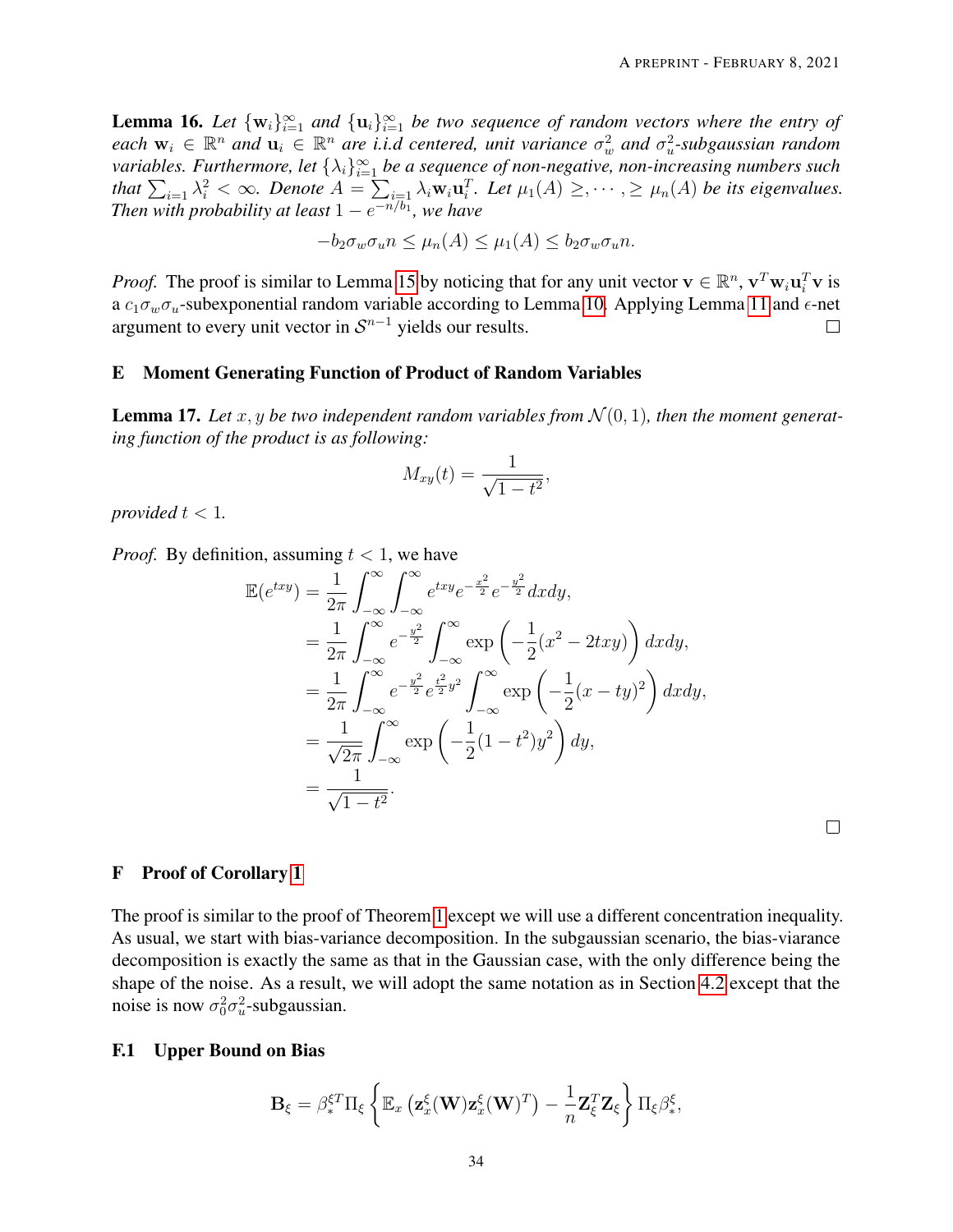where

$$
\mathbb{E}_{x}\left(\mathbf{z}_{x}^{\xi}(\mathbf{W})\mathbf{z}_{x}^{\xi}(\mathbf{W})^{T}\right)-\frac{1}{n}\mathbf{Z}_{\xi}^{T}\mathbf{Z}_{\xi}=\mathbb{E}_{x}\left\{\mathbf{z}_{x}(\mathbf{W})\mathbf{z}_{x}(\mathbf{W})^{T}-\frac{1}{n}\mathbf{Z}^{T}\mathbf{Z}\right\},\n+\mathbb{E}_{x}(\mathbf{z}_{x}(\mathbf{W})\boldsymbol{\xi}^{T})+\mathbb{E}_{x}(\xi\mathbf{z}_{x}(\mathbf{W})^{T})+\xi\boldsymbol{\xi}^{T},\n-\frac{1}{n}\mathbf{Z}^{T}\Xi-\frac{1}{n}\Xi^{T}\mathbf{Z}-\frac{1}{n}\Xi^{T}\Xi.
$$

We need to upper bound  $\mathbb{E}_x(\mathbf{z}_x(\mathbf{W})\boldsymbol{\xi}^T), \boldsymbol{\xi}\boldsymbol{\xi}^T, \frac{1}{n}$  $\frac{1}{n} \mathbf{Z}^T \Xi$  and  $\frac{1}{n} \Xi^T \Xi$ .

Firstly, for  $\mathbb{E}_x(\mathbf{z}_x(\mathbf{W})\boldsymbol{\xi}^T)$ , we have

$$
\mathbf{z}_x(\mathbf{W})\boldsymbol{\xi}^T = \frac{\sigma_0}{s}\mathbf{W}^T D^{\frac{1}{2}}V_x \mathbf{u}^T = \frac{\sigma_0}{s} \sqrt{k(x,x)}\mathbf{v}\mathbf{u}^T.
$$

where we recall  $\mathbf{v} \in \mathbb{R}^s$  is a vector with each entry being i.i.d ~  $\mathcal{N}(0, 1)$  and  $\mathbf{u} \in \mathbb{R}^s$  is a vector with each entry being i.i.d  $\sigma_u^2$ -subgaussian. We can upper bound  $\mathbb{E}_x(\mathbf{z}_x(\mathbf{W})\boldsymbol{\xi}^T)$  with probability greater than  $1 - e^{-s/c_1}$  as:

$$
\|\mathbb{E}_x(\mathbf{z}_x(\mathbf{W})\boldsymbol{\xi}^T)\| \leq \frac{\sigma_0}{s} \left\| \sqrt{\mathbb{E}_x(k(x,x))} \right\| \|\mathbf{w}\mathbf{u}^T\|,
$$
  
\n
$$
= \frac{\sigma_0}{s} \left\| \sqrt{\mathbb{E}_x(k(x,x))} \right\| \left| \sum_{i=1}^s u_i v_i \right|,
$$
  
\n
$$
\leq \frac{\sigma_0}{s} \sqrt{C_0} c_2 s, \quad \text{By Lemma 16 and let } n = 1
$$
  
\n
$$
= c_3 \sigma_0.
$$

Secondly, for  $\xi \xi^T$ ,  $\|\xi \xi^T\| = \xi^T \xi = \frac{\sigma_0^2}{s} \| \mathbf{u} \|^2 \le c_4 \sigma_0^2$  with probability greater than  $1 - e^{-s/c_5}$  by Lemma [12.](#page-30-2)

Moreover, for  $\frac{1}{n} \mathbf{Z}^T \Xi$ , using the rotation invariance for subgaussian distribution, we similarly have

$$
\frac{1}{n}\mathbf{Z}^T \Xi = \frac{\sigma_0}{s\sqrt{n}} \sum_{i}^{n} \sqrt{\lambda_i} \mathbf{w}_i \mathbf{u}_i^T
$$

Now each entry of  $w_i$  is 1-subgaussian and  $u_i$  is  $\sigma_u^2$ -subgaussian, applying Lemma [16,](#page-33-1) with probability greater than  $1 - e^{-s/c_6}$  we obtain

$$
\left\|\frac{1}{n}\Xi^T \mathbf{Z}\right\| \leq \frac{\sigma_0}{s\sqrt{n}} c_7 \sigma_u n \sqrt{\sum_i \hat{\lambda}_i} = c_8 \sigma_0 \frac{n}{s\sqrt{n}} \leq c_9 \frac{\sigma_0}{\sqrt{s}}.
$$

Finally, for  $\frac{1}{n} \Xi^T \Xi$ , by appealing to [\[14,](#page-27-7) Lemma 4], which is the subgaussian version of Lemma [5](#page-17-3) and asserts that  $\|\sum_{i=1}^n u_i u_i^t\| \le c_{10}n$  with probability greater than  $1 - e^{-s/c_{11}}$ , we can upper bound

$$
\left\| \frac{1}{n} \Xi^T \Xi \right\| = \left\| \frac{\sigma_0^2}{n} \sum_i^n \mathbf{u}_i \mathbf{u}_i^T \right\|,
$$
  

$$
\leq \frac{\sigma_0^2}{n} \left\| \sum_i^n \mathbf{u}_i \mathbf{u}_i^T \right\|,
$$
  

$$
\leq c_{12} \frac{\sigma_0^2 n}{ns} \leq c_{13} \frac{\sigma_0^2}{s}.
$$